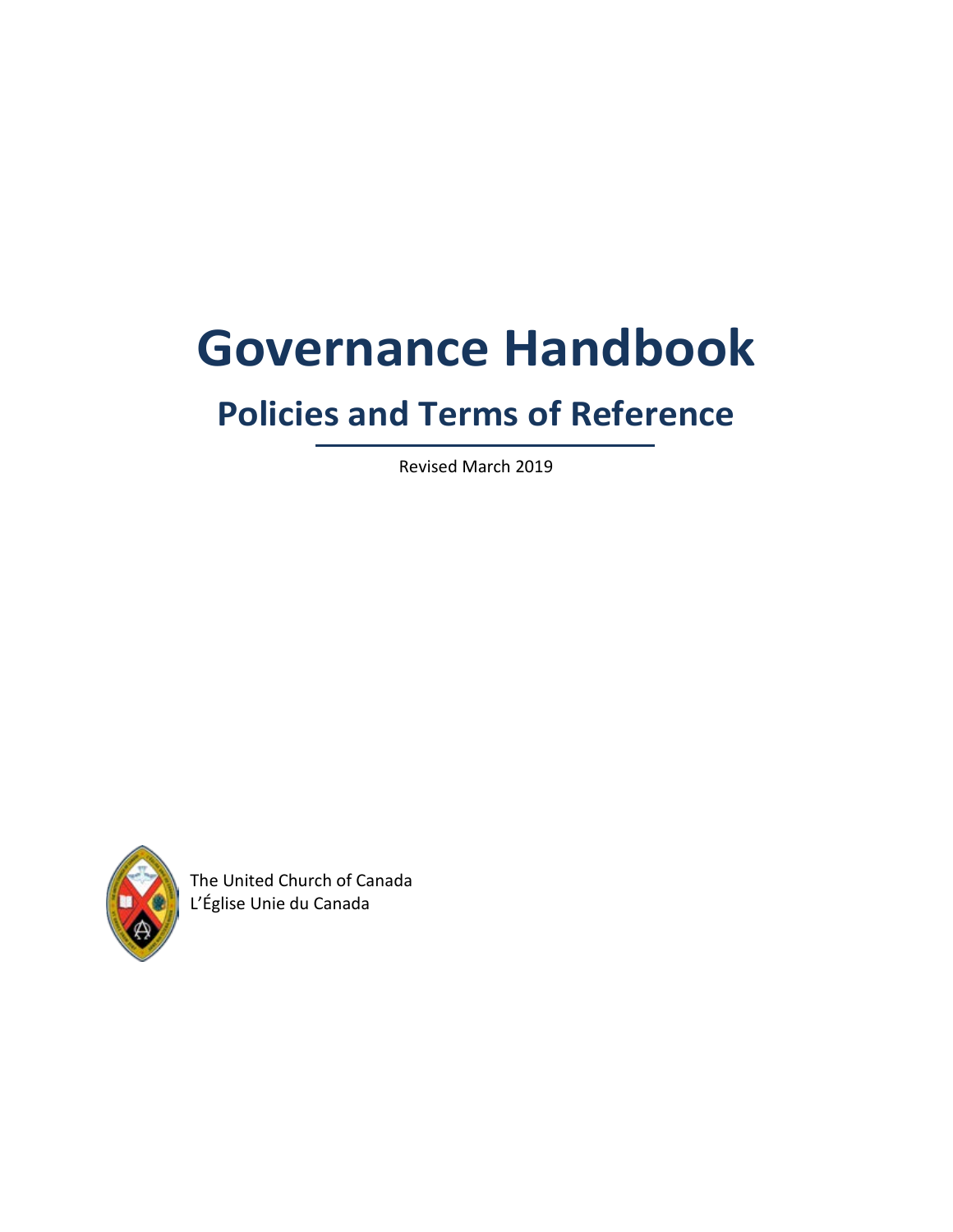Governance Handbook: Policies and Terms of Reference (revised March 2019)



Copyright © 2019 The United Church of Canada L'Église Unie du Canada



The content of this resource is licensed under the Creative Commons Attribution Non-commercial No Derivatives (by-nc-nd) Licence. To view a copy of this licence, visit [http://creativecommons.org/licenses/by-nc](http://creativecommons.org/licenses/by-nc-nd/2.5/ca)[nd/2.5/ca.](http://creativecommons.org/licenses/by-nc-nd/2.5/ca) Any copy must include the United Church copyright notice and

the Creative Commons licence.

Care has been taken to trace ownership of copyright material contained in this text. The publisher will gratefully accept any information that will enable it to rectify any reference or credit in subsequent editions.

The United Church of Canada L'Église Unie du Canada 3250 Bloor St. West, Suite 200 Toronto, ON Canada M8X 2Y4 1-800-268-3781 [www.united-church.ca](https://www.united-church.ca/)

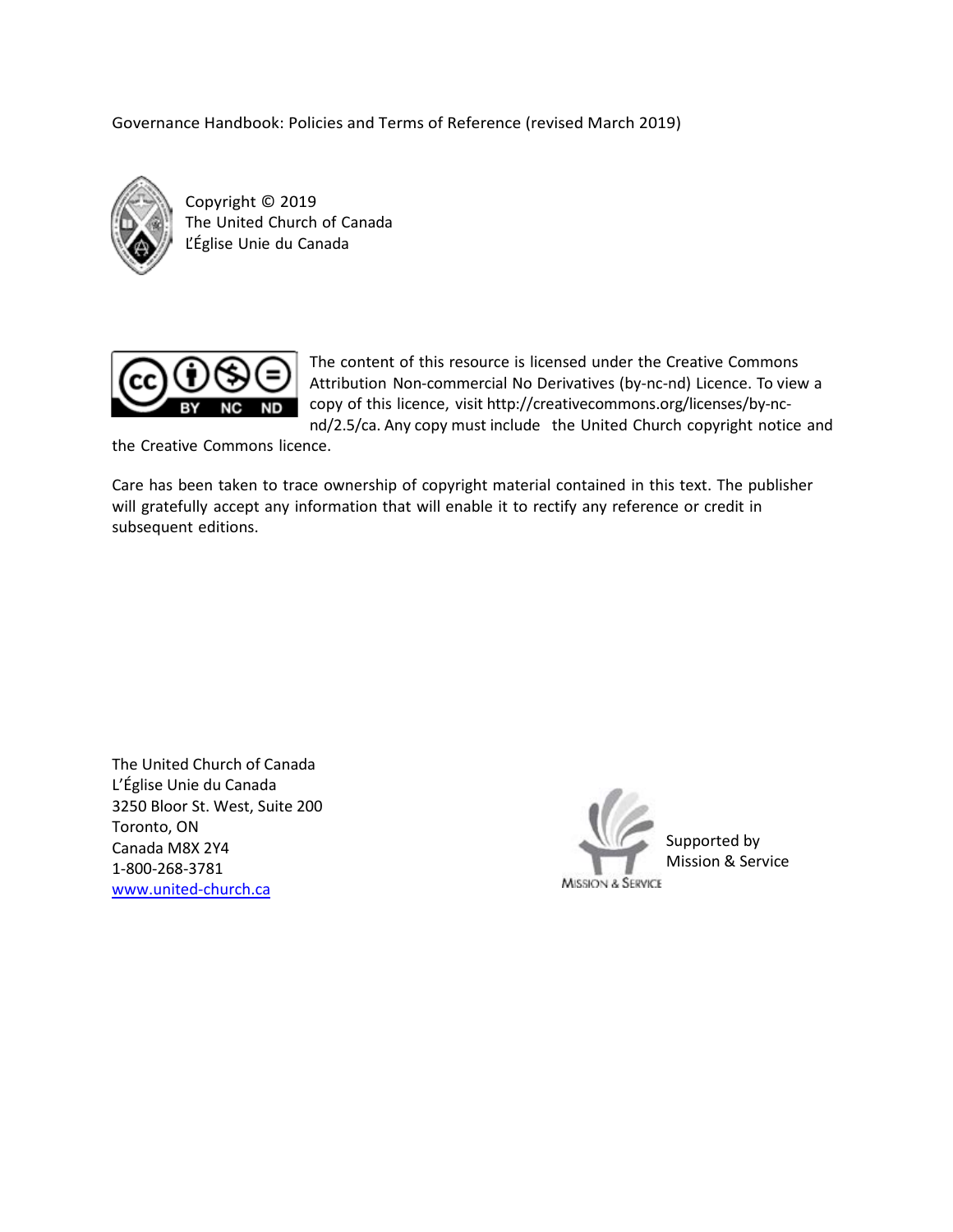## **Contents**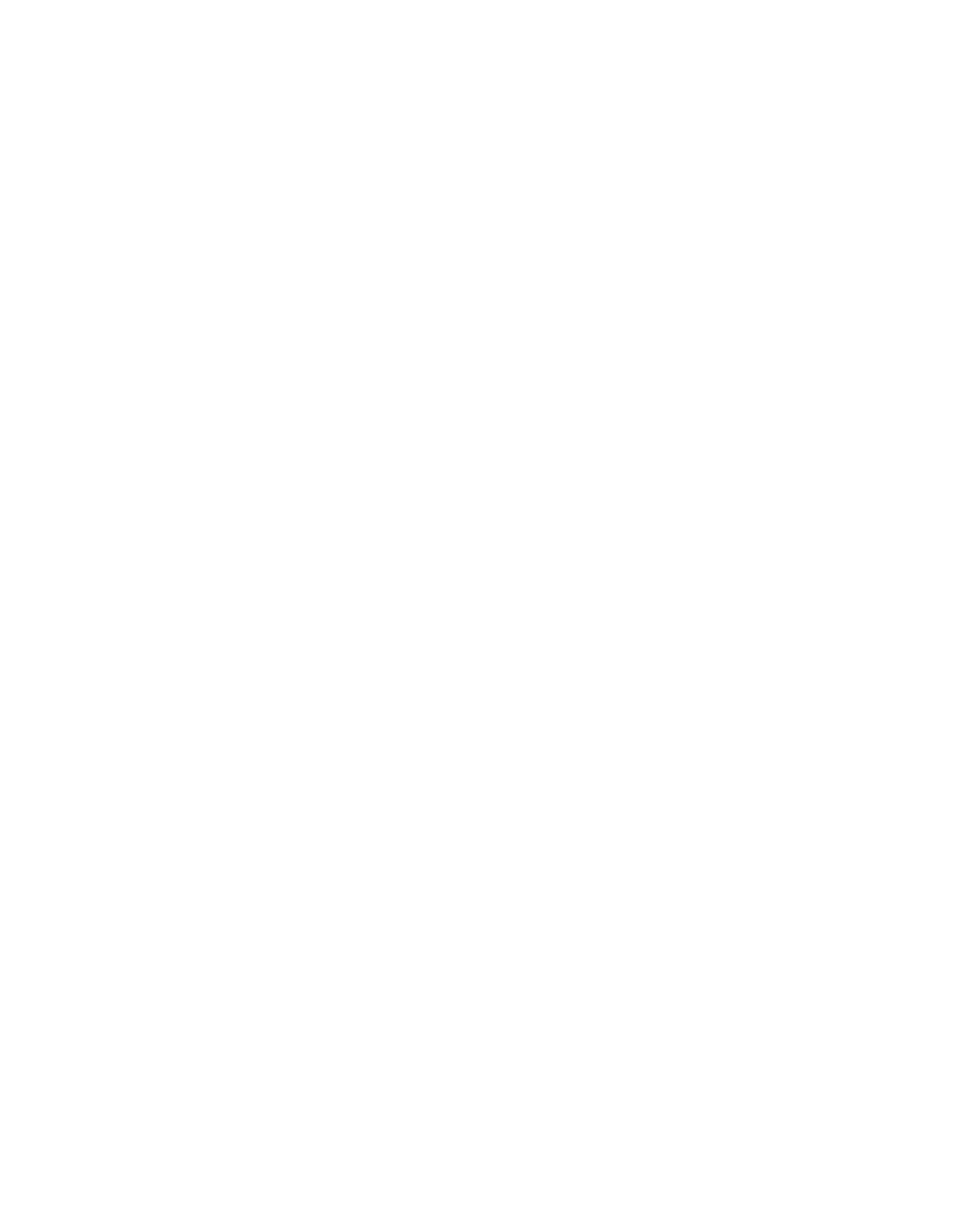## <span id="page-4-0"></span>**General Governance**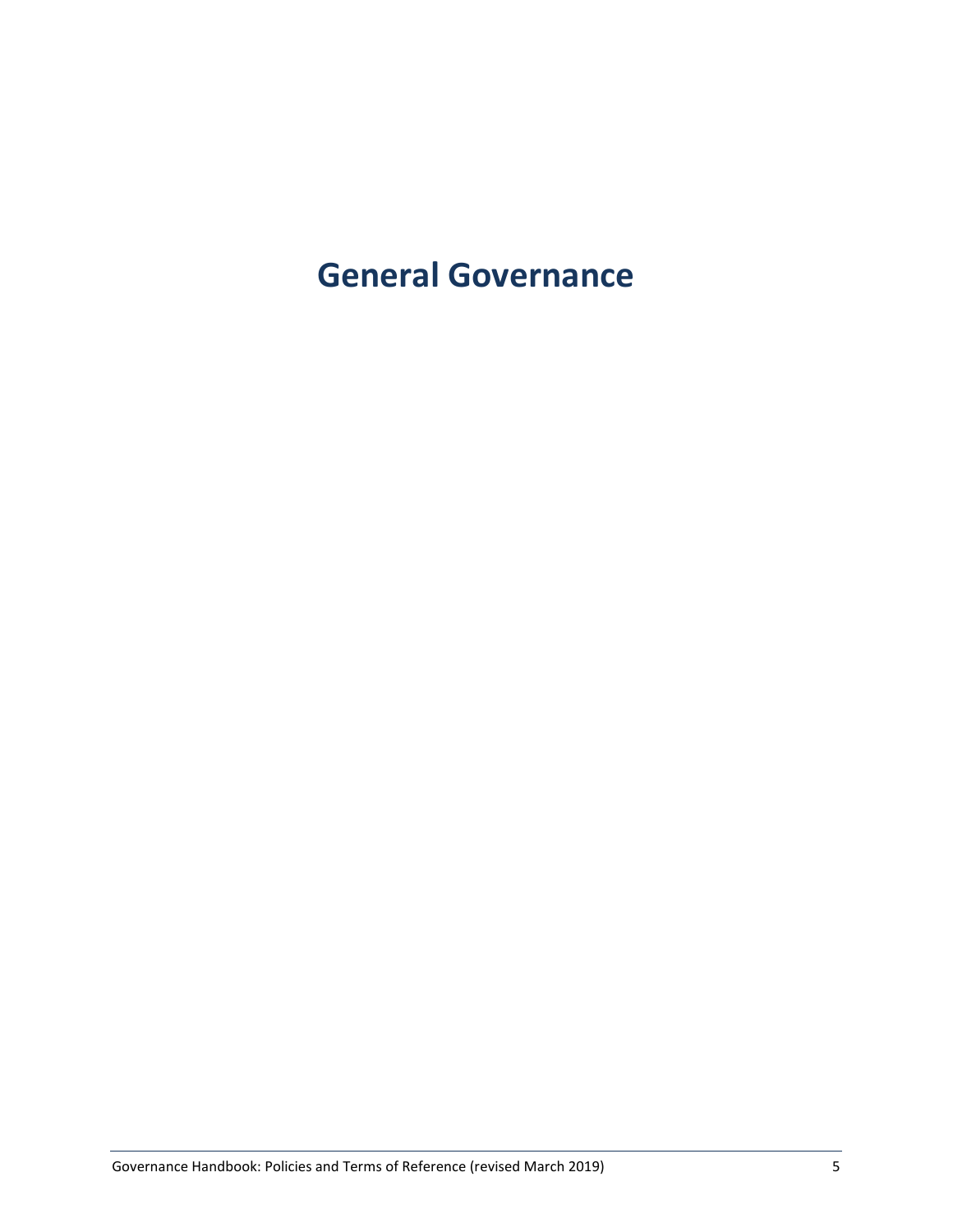## <span id="page-5-0"></span>**1.01 Governance Policy Development**

#### **Purpose Statement**

**The United Church of Canada is a faith community and a corporation. These two realities interact in governance decisions, where the Executive of the General Council seeks to carry out the General Council's vision of the mission of the church while acting as responsible stewards of the gifts God has made available to us and respecting the secular authorities under which the church operates.**

**Governance policies enable the orderly conduct of the business of the General Council in support of God's mission.**

#### **Policy**

#### **Governed by This Policy**

1. The General Secretary; members of the Executive; and all committees, sub-committees, and task groups.

#### **Responsibilities**

- 2. The Executive of the General Council is responsible for the development and approval of General Council governance policy.
- 3. The General Secretary, General Council is responsible for implementation of approved governance policies and is accountable to the General Council through its Executive.
- 4. No person, group, agreement, publication, appointment, or any other activity done under the oversight of the Executive of the General Council on behalf of The United Church of Canada will compromise the spirit and intent of established Executive governance policies.

#### **Governance Policy Development**

- 5. The purpose of the Executive governance policies is to identify and provide for consistent practices in the governance of the General Council so that, as far as possible, members of the Executive may focus their time and energy on articulating and translating into action the vision set by General Council.
- 6. Preparation of draft governance policies may be initiated by:
	- (1) the General Council
	- (2) the General Council Executive
	- (3) a committee of General Council Executive
	- (4) the General Secretary
- 7. Advice on draft governance policies will be sought from as broad a base as possible and practical, including committees of General Council and its Executive and the Executive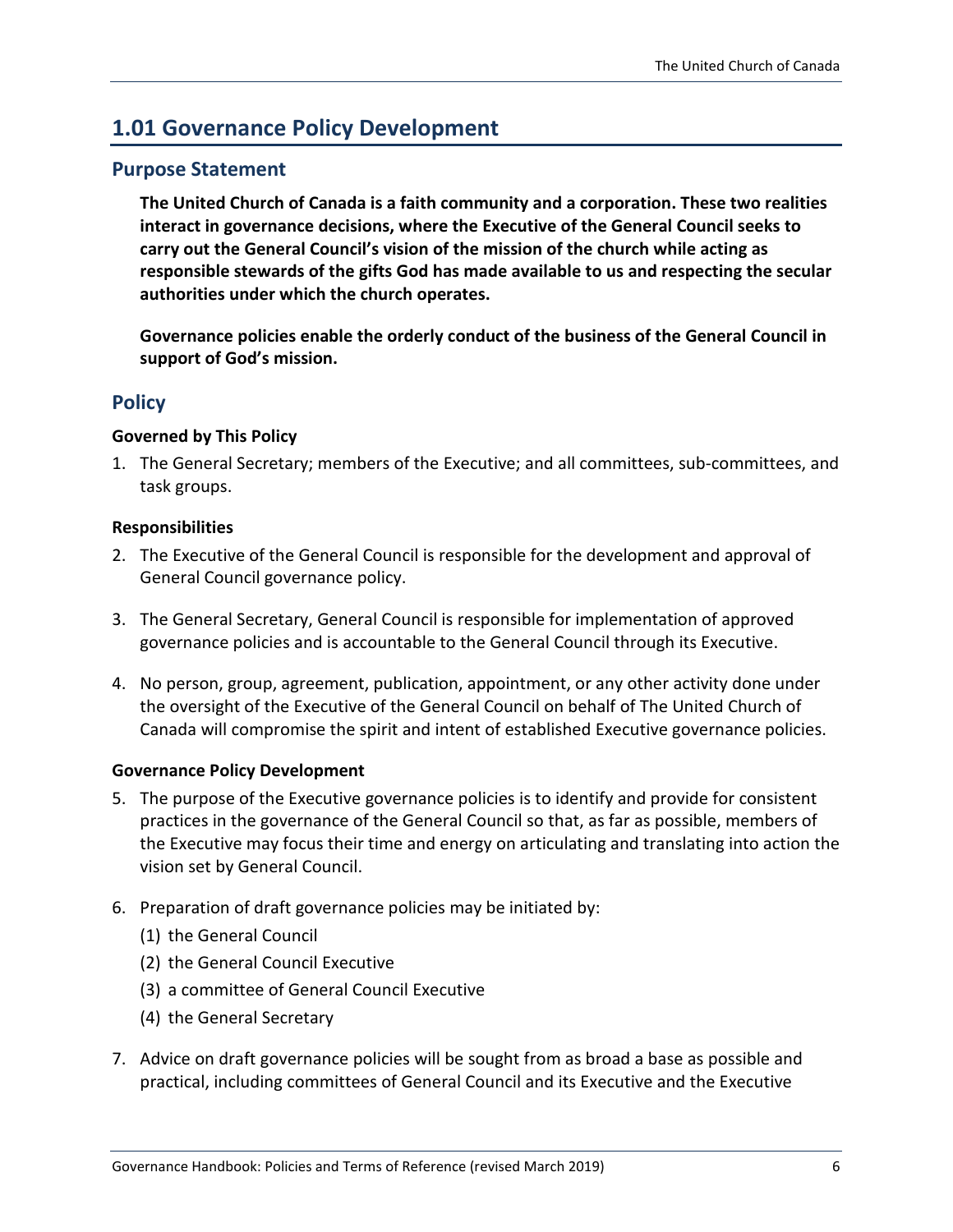Ministers and Officers, to ensure that any contemplated governance policy is desirable, feasible and acceptable.

- 8. The General Secretary will prepare draft governance policies for consideration by the Executive.
- 9. A draft governance policy that has been prepared by the General Secretary may be recommended to the Executive by a committee or by the General Secretary.
- 10. The Executive will consider recommended governance policies and, when satisfied, will approve or recommend a policy for consideration by General Council.
- 11. The General Secretary will ensure that approved governance policies and all revisions approved from time to time will be inserted into a *Governance Handbook*. A master index will be included to facilitate access to policy provisions.
- 12. The General Secretary will ensure that each member of the Executive, every employee, and any consultant or contractor is aware of governance policies affecting their work.
- 13. Policies will be numbered and filed in the *Governance Handbook* according to the following system:
	- (1) Policy 1.0: policies related to general governance of the General Council
	- (2) Policy 2.0: policies related to the General Council committees
	- (3) Policy 3.0: policies related to the Executive committees
	- (4) Policy 6.0: policies related to the General Council's financial resource management
	- (5) Policy 7.0: policies related to *The Manual*
- 14. Governance policies will be published using the format used for this policy.
- 15. When General Council or its Executive makes a decision that has the effect of amending a governance policy, the General Secretary will incorporate the amendment into the relevant policy and insert the amended policy into the *Governance Handbook*.
- 16. The General Secretary will establish administrative procedures to guide staff in the implementation of governance policies.

*The Manual, 2019,* sections D.4.2.3, D.5.3 Established 2007-11-16-214 by the Executive of the General Council

#### **Revision History**

| Date    | <b>Resolution or Minute Number</b> | <b>Description of Modification</b>                                                                     | <b>Modification Authorized by</b> |
|---------|------------------------------------|--------------------------------------------------------------------------------------------------------|-----------------------------------|
| 2010/12 | 2010-11-13-084                     | Deleted subsections 4 and 5 of<br>section 13 re Task Groups and<br>removed Task Groups from<br>point 2 | GCE – November 2010               |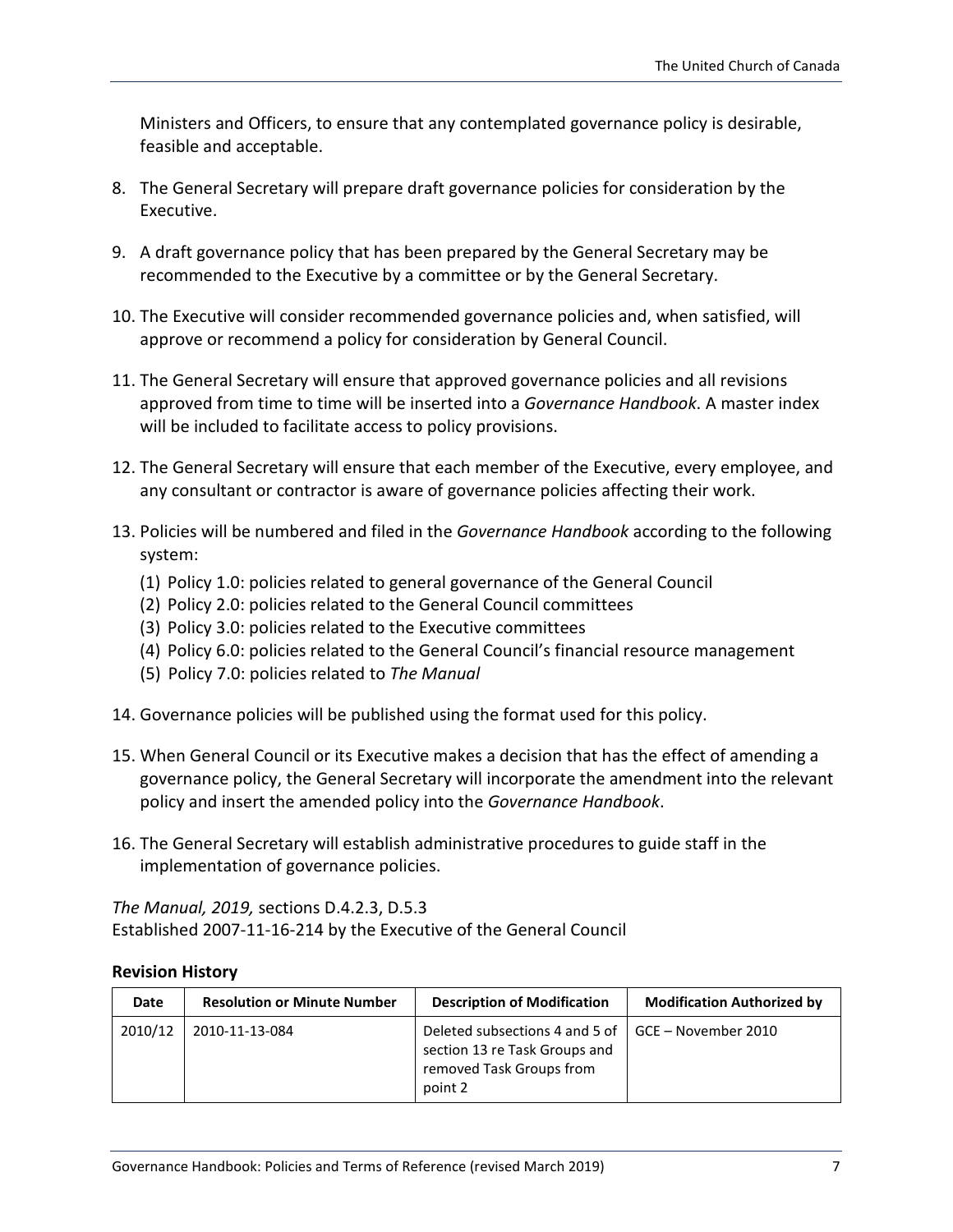## <span id="page-7-0"></span>**1.02 Principles of Conduct**

#### **Purpose Statement**

**These Principles of Conduct provide members of the Executive of the General Council, and all committees, sub-committees and task groups with a general overview of their expectations as stewards of the church. These principles are intended to complement any specific policies approved by the Executive of the General Council. Any discrepancy between these general principles of conduct and specific policies will be decided in favour of the specific policy.**

#### **Policy**

#### **Governed by This Policy**

1. Members of the Executive and all committees, sub-committees, and task groups involved in the governance of General Council.

#### **Responsibilities**

- 2. Good governance practices are an important part of articulating and translating into action the vision set by General Council.
- 3. Ethical performance of the governance function requires that members
	- (1) prepare for meetings by considering all information available to them
	- (2) attend and participate in meetings regularly
	- (3) act in good faith and in the best interests of the United Church, including inquiring into the affairs of the General Council
	- (4) honour policies regarding participating in discussions or decision-making that may benefit them or someone close to them
	- (5) keep confidential all information provided at an in-camera meeting, all information subject to the General Council's Privacy Standards, and any information that is otherwise confidential
	- (6) use the level of skill that may reasonably be expected of someone with their experience and expertise
- 4. General governance principles require that each member
	- (1) recognize that decision-making is a function of the group as a whole and not any one individual member of the group
	- (2) be prepared for meetings
	- (3) be punctual at every meeting the member is to attend
	- (4) be considerate of the diverse points of view given by other members
	- (5) use reasonable efforts to build consensus on issues
	- (6) respect the majority vote of the group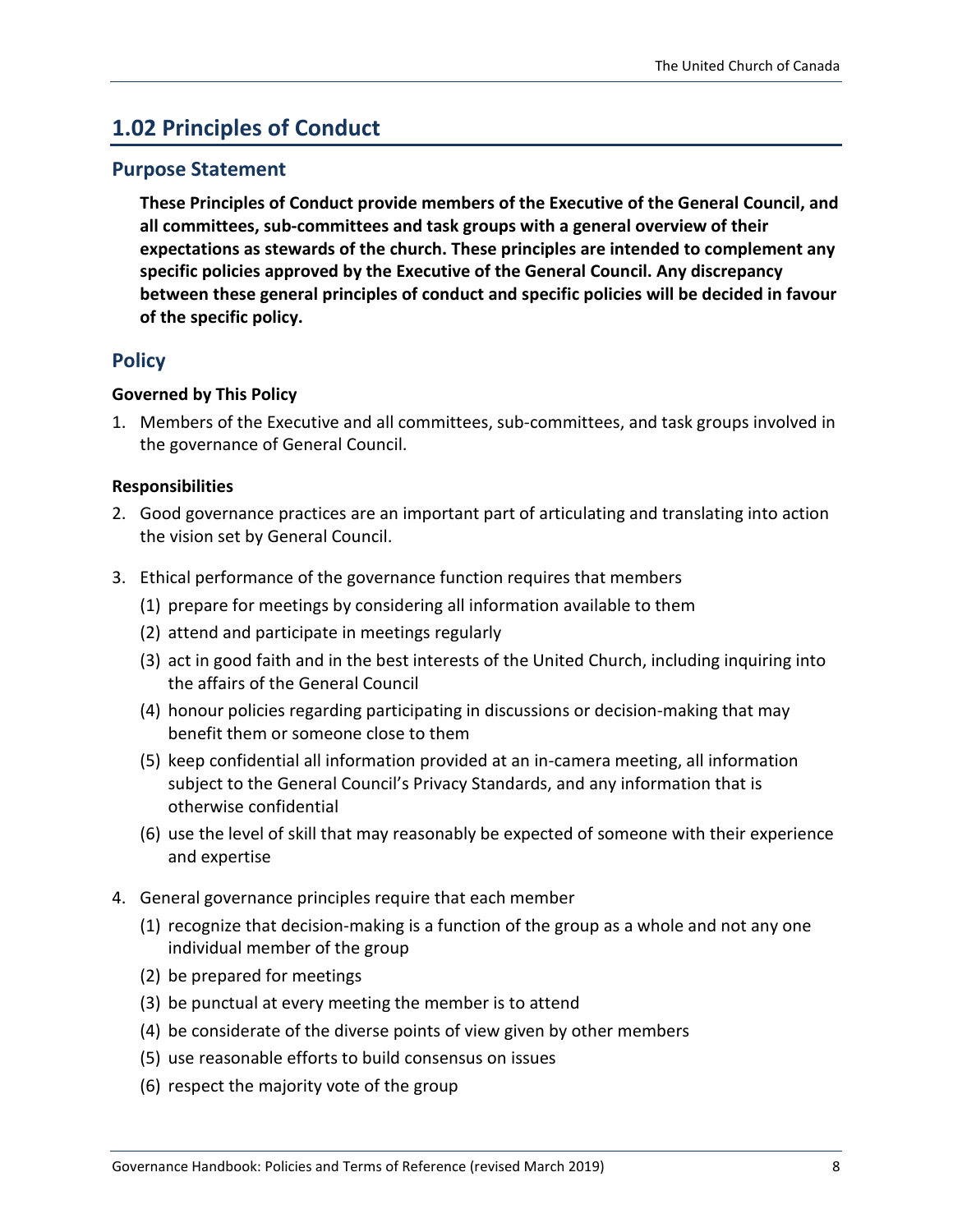- 5. The United Church of Canada is committed to providing a safe workplace and meeting environment, and will not tolerate any behaviour by members or staff that constitute harassment or violence of any kind. Therefore members are
	- (1) expected to deal with all individuals in a manner that demonstrates the values of a caring, diverse, and respectful community
	- (2) responsible for raising concerns about harassment, violence, and discrimination to the chair, resource staff, or the General Secretary

All complaints of harassment or violence will be taken seriously and will be responded to in accordance with the procedures outlined in Human Resources Policy 3.4 set out in the Schedule (below).

- 6. If a member is absent from two consecutive meetings, that member will communicate with the chair to determine whether that member will be able to fulfill these duties and expectations.
- 7. It is the responsibility of the chair to work with members to fulfill these duties by
	- (1) ensuring members are aware of these duties, the mandate of the group, and policies related to expectations of members
	- (2) informing members when duties or expectations are not being fulfilled
	- (3) assisting members to fulfill duties and expectations
- 8. If a member is unable to fulfill these duties, or if the member's continued participation in the group is not in the best interests of the group or the General Council,
	- (1) the member may resign from their position by submitting a written resignation to the chair, or
	- (2) the chair of the group may consult with the chair of the mandating group to review the member's appointment

#### **Occasions for the Review of a Member's Appointment**

- 9. If a member has received assistance from the chair pursuant to section 6 and is still unable to fulfill these duties, the member's appointment may be reviewed.
- 10. If a member has been charged with a criminal offence, named in a complaint in a church council proceeding, suspended, or had other council action ordered as a result of a ministry personnel review,
	- (1) the group chair and the chair of their mandating committee shall review whether the member's continued participation is in the best interests of the group and the General Council
	- (2) following final disposition of the matter by the civil or church council, the group chair and the chair of the mandating committee may revisit the matter

#### **Procedures for the Review of a Member's Appointment**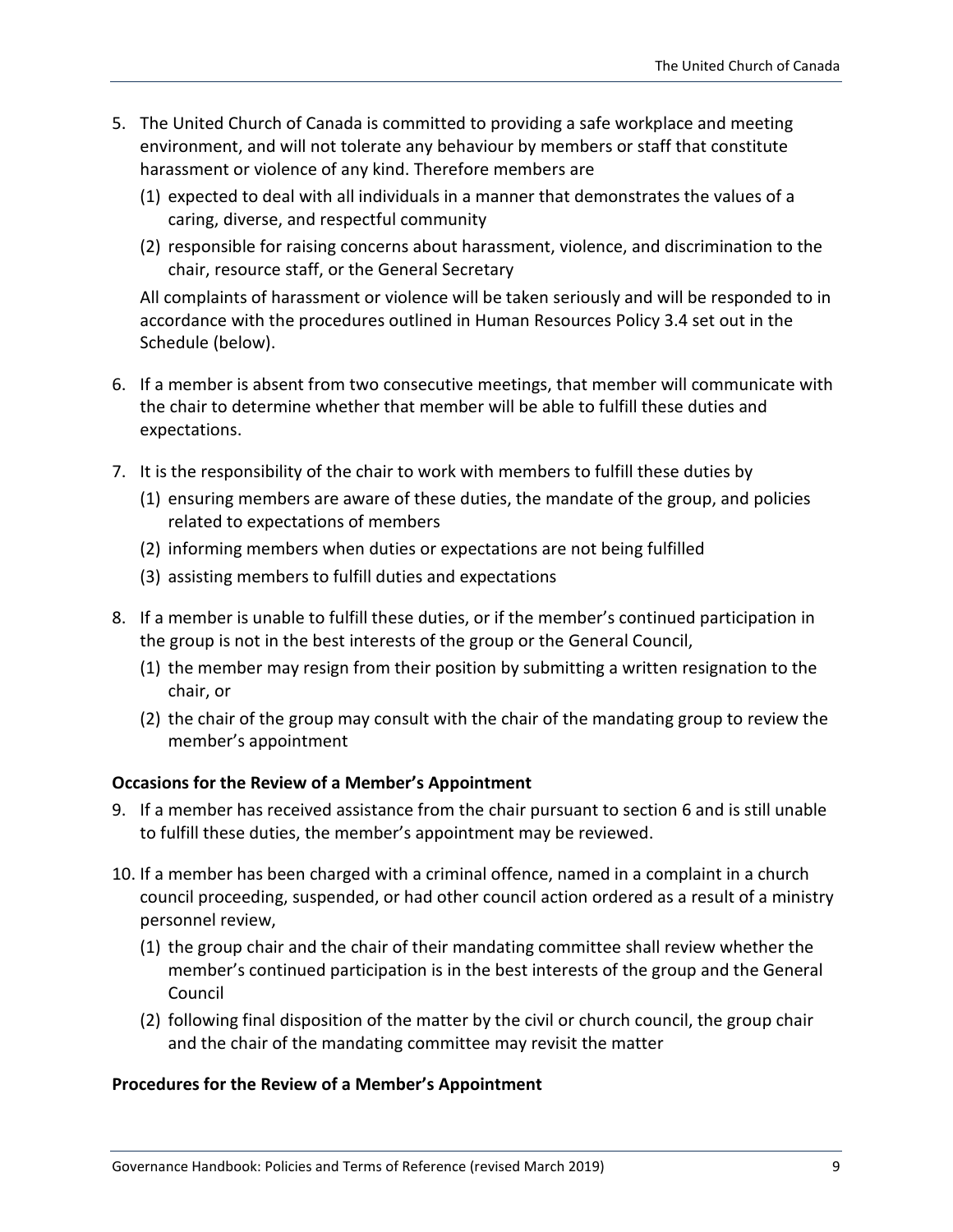- 11. To review a member's appointment the chair will consult with the chair of the member's mandating group to decide whether to recommend to the appointing body that the member's term of appointment be ended and a new member be named.
- 12. In reviewing the member's appointment, the group chair and the chair of the mandating group will
	- (1) communicate with the member
	- (2) consider the member's particular situation and ability to meet the duties and expectations
	- (3) consider the best interests of the group and the General Council
- 13. Any appointing body that receives a recommendation to end a member's term will take into consideration: any response provided by the member; the efforts taken by the chair to assist the member in fulfilling their duties and expectations; and the best interest of the group and the General Council. When the appointing body is the General Council or its Executive, this recommendation will be considered by the Nominations Committee.
- 14. A member who has resigned or whose term has been ended may apply for appointment to the same group or a different group through the usual processes.

#### **Procedures for the Review of a Chair's Appointment**

15. The chair of the mandating group is responsible for

- (1) ensuring that chairs of reporting groups fulfill these duties
- (2) reviewing, as needed, whether the continued appointment of a chair is in the best interests of the group and the General Council
- 16. If a chair is unable to fulfill these duties, or if the chair's continuing leadership is not in the best interests of the group or the General Council, the mandating group may end their appointment as chair and initiate processes to appoint a new chair.

*The Manual, 2019,* section D.5.3 Established 2007-11-16-214 by the Executive of the General Council

#### **Schedule Policy 1.02 (Effective January 1, 2017) Harassment and Workplace Violence**

#### **Purpose**

The United Church of Canada is committed to providing a safe workplace and will not tolerate any behaviour by its members, lay and order of ministry staff, or elected members that constitutes harassment or violence of any kind. Harassment and violence are prohibited by federal and provincial law.

**Policy**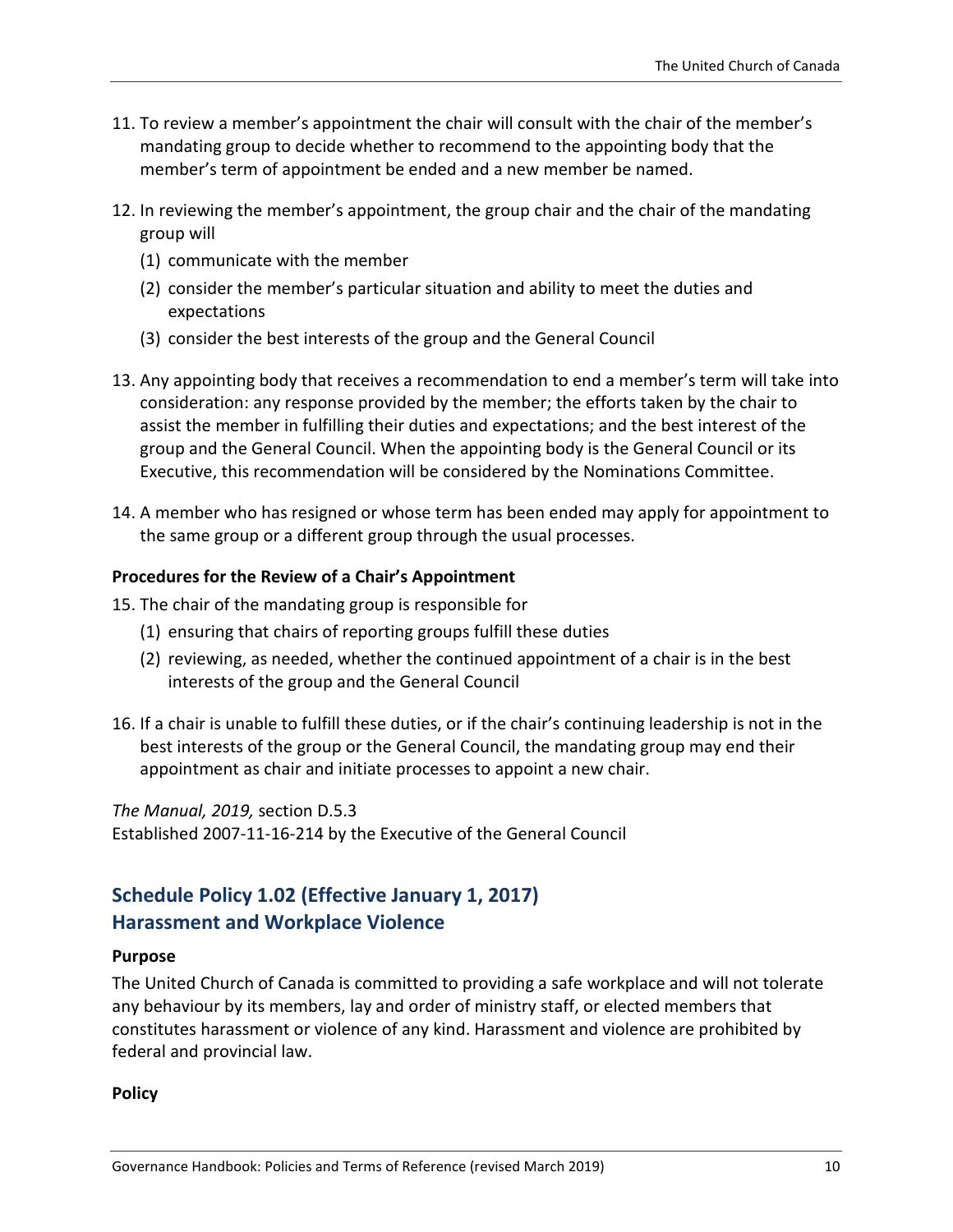The United Church of Canada is committed to providing a safe, harassment- and violence-free environment for worship, work, and study. Complaints of harassment or violence will be taken seriously and dealt with in a spirit of compassion and justice.

**Violence** is defined broadly as

- the exercise of physical force by a person against a worker in a workplace that causes, or could cause, injury
- an attempt to exercise physical force by a person against a worker in a workplace that could cause physical injury
- a statement or behaviour that is reasonable for a worker to interpret as a threat to exercise physical force against the worker, in a workplace, that could cause physical injury

**Harassment** is defined as any unwanted physical, sexual, or verbal conduct that is known, or ought reasonably to be known, to be unwanted and is a form of discrimination. The Canadian Human Rights Act defines the prohibited grounds of discrimination as race, national or ethnic origin, colour, religion, age, sex, sexual orientation, marital status, family status, disability, and a conviction for which a pardon has been granted or a record suspended. Harassment may involve a wide range of behaviours, from verbal innuendo and subtle suggestions to overt demands and physical abuse.

**Sexual harassment** is defined as any attempt to coerce an unwilling person into a sexual relationship, or to subject a person to unwanted sexual attention, or to punish a refusal to comply.

It is the responsibility of all staff to raise concerns about harassment, violence, and discrimination. It is also the responsibility of all staff to respond to harassment, violence, and discrimination.

#### **Procedures**

- 1. Harassment and violence are unacceptable and will not be tolerated.
- 2. Harassment and violence complaints will be made to the supervisor. If the situation is not resolved or the person making the complaint is uncomfortable speaking with the supervisor, they will make the complaint directly to the Ministry and Employment Unit. If the complaint is against the current supervisor, the complainant will speak directly with Ministry and Employment.
- 3. All complaints of harassment or violence will be taken seriously and will be investigated.
- 4. Investigations will be conducted and/or facilitated by the Ministry and Employment Unit, and complaints of harassment or violence will be investigated under the provisions outlined in the Problem Resolution Policy. Other appropriate harassment or violence policies developed by The United Church of Canada in any of its councils (for example, the Sexual Abuse Policy) may be used if required.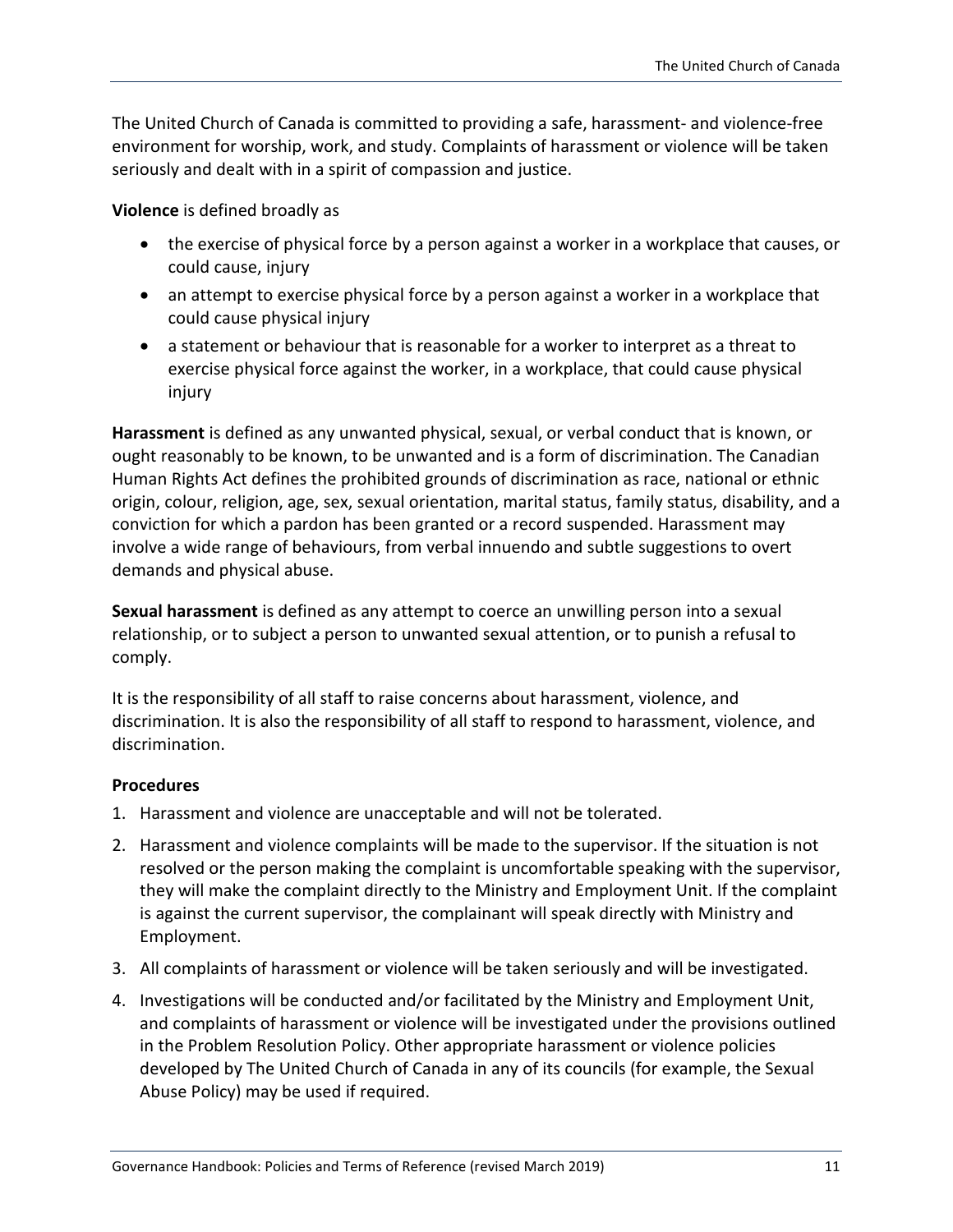- 5. Each stage in dealing with a case of harassment or violence needs to minimize further distress for the complainant and involve as few people as possible. Every effort will be made to maintain confidentiality to the extent possible.
- 6. Upon the conclusion of the investigation, the Ministry and Employment Unit and/or other appropriate investigative bodies will review the information gathered, take appropriate actions, and respond to the complainant and the person being accused of harassment or violence, in writing, in a timely manner.

#### **Revision History**

| Date    | <b>Resolution or Minute Number</b> | <b>Description of Modification</b>                                      | <b>Modification Authorized by</b> |
|---------|------------------------------------|-------------------------------------------------------------------------|-----------------------------------|
| 2009/03 | 2009-03-28-387                     | Additions of sections 5-15                                              | GCE                               |
| 2016/11 | 2016-11-18-089                     | Added section 5 (safe meeting<br>space) and schedule (HR<br>Policy 3.4) | <b>GCE</b>                        |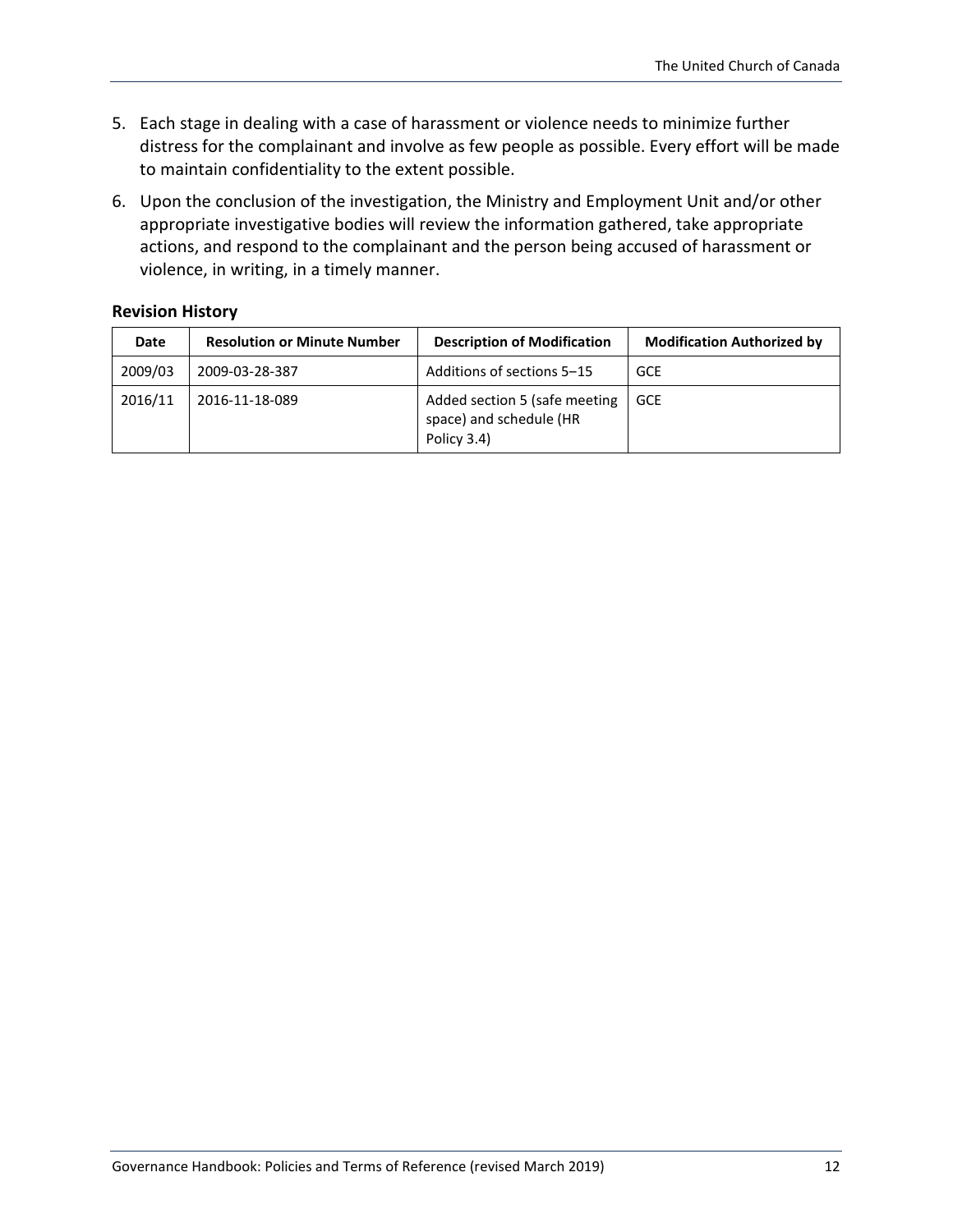## <span id="page-12-0"></span>**1.03 Conflict of Interest**

#### **Purpose Statement**

**The United Church of Canada is a corporation. The Executive of the General Council serve as its board of directors. The Executive of the General Council also serves as an administrative decision-making body for the United Church. As they serve in both these roles, the members of the Executive of the General Council owe a duty of undivided loyalty to the United Church, as represented by the General Council. Members of the Executive of the General Council must not put themselves in a position where their own interests may conflict with their duty to act in the best interests of the United Church.** 

#### **Policy**

#### **Governed by This Policy**

1. This policy applies to the Executive and all committees, task groups, and commissions accountable to it. Within this policy the Executive and all committees, task groups, and commission are hereafter referred to as a "governance body."

#### **Responsibilities**

- 2. Members of the Executive must avoid situations where their duty to the United Church is in conflict with the duty they owe to another organization. That could happen where a member of the Executive serves another organization (e.g., theological school, churchaffiliated corporation) as an employee, a contractor, or in an elected leadership role.
- 3. Members of a governance body must not participate in any decision by that body that could result in direct or indirect benefit to them.
- 4. Members of a governance body must not give, in the performance of their duties for that body, preferential treatment to relatives or friends or any organization in which they have an interest.
- 5. Members of a governance body must not benefit from the use of information acquired during the course of their participation on that body, if that information is not generally available to the wider church.
- 6. Members of a governance body must not use any property provided for the use of that body for any kind for activities other than the work of the body.
- 7. Members of a governance body must not accept or offer, or agree to accept from a person who has dealings with that body, any reward, advantage, or benefit of any kind, either directly or indirectly.
- 8. Members of a governance body must not place themselves in a position where they are under obligation to another person who might benefit from special consideration or favour, or who might seek preferential treatment by that body.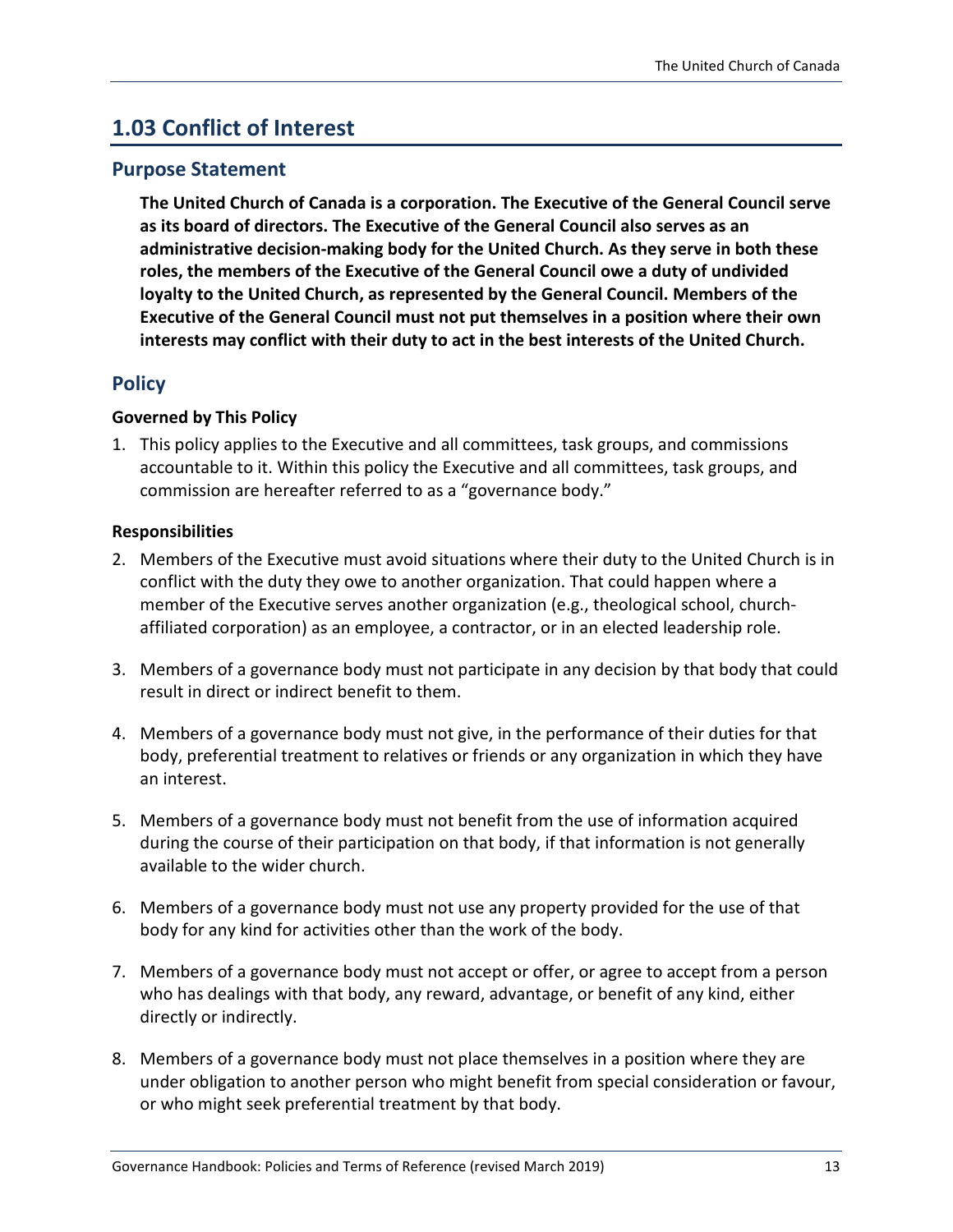#### **Exceptions**

- 9. There are exceptions to situations that might otherwise be considered a conflict of interest.
	- (1) Monetary conflicts: A monetary conflict arises where the Executive is considering a decision that may have a monetary effect, either positive or negative, on a member of the governance body or a person close to the member (relative or friend). It is not a conflict of interest if, in the opinion of the governance body, the member's monetary interest is substantially the same as the monetary interest of all other members of the governance body.
	- (2) Non-monetary conflicts: A non-monetary conflict arises in any circumstance where a member of the governance body is constrained in any way from acting in the best interests of the United Church. That could occur where a member of the governance body or person close to the member stands to gain a benefit in some non-monetary way from a decision that the governance body is considering (e.g., appointment to a particular elected position). It is not a conflict of interest if, in the opinion of the governance body, the member's conflict is so remote that it is not likely to affect the member's decision.
	- (3) Membership in a governance body through intentional representation from other organizations: It is not a conflict of interest when a member who represents another organization on the governance body brings the perspective of the other organization to the decision-making of the governance body. That is a key purpose of having intentional representation from other organizations. As such, it is not a conflict of interest for such a member to participate when the governance body is considering a decision that affects the other organization.
	- (4) Waiver of conflicts: In any situation where a member has an apparent conflict of interest, the governance body may waive the conflict of interest and allow the member to participate in the decision-making. The governance body must be satisfied that waiving the conflict will not negatively impact the transparency and integrity of the governance body's decision-making.

#### **Practice**

- 10. Knowledge/awareness of conflicts: Members of a governance body must be constantly aware of the need to avoid situations that might result in a conflict of interest. Orientation and education of members is important.
- 11. Identifying conflicts: As a member participates in the work of the governance body, they must consider whether any particular item of business presents a conflict situation for them. If unsure, the member may seek advice in discerning whether a conflict exists.
- 12. Disclosing conflicts: A member informs the governance body of the conflict at the earliest opportunity once the member becomes aware of the conflict.
- 13. Refrain from all participation: The conflict of interest may involve a situation where the member stands to gain personally, or where the member's relatives or close friends stand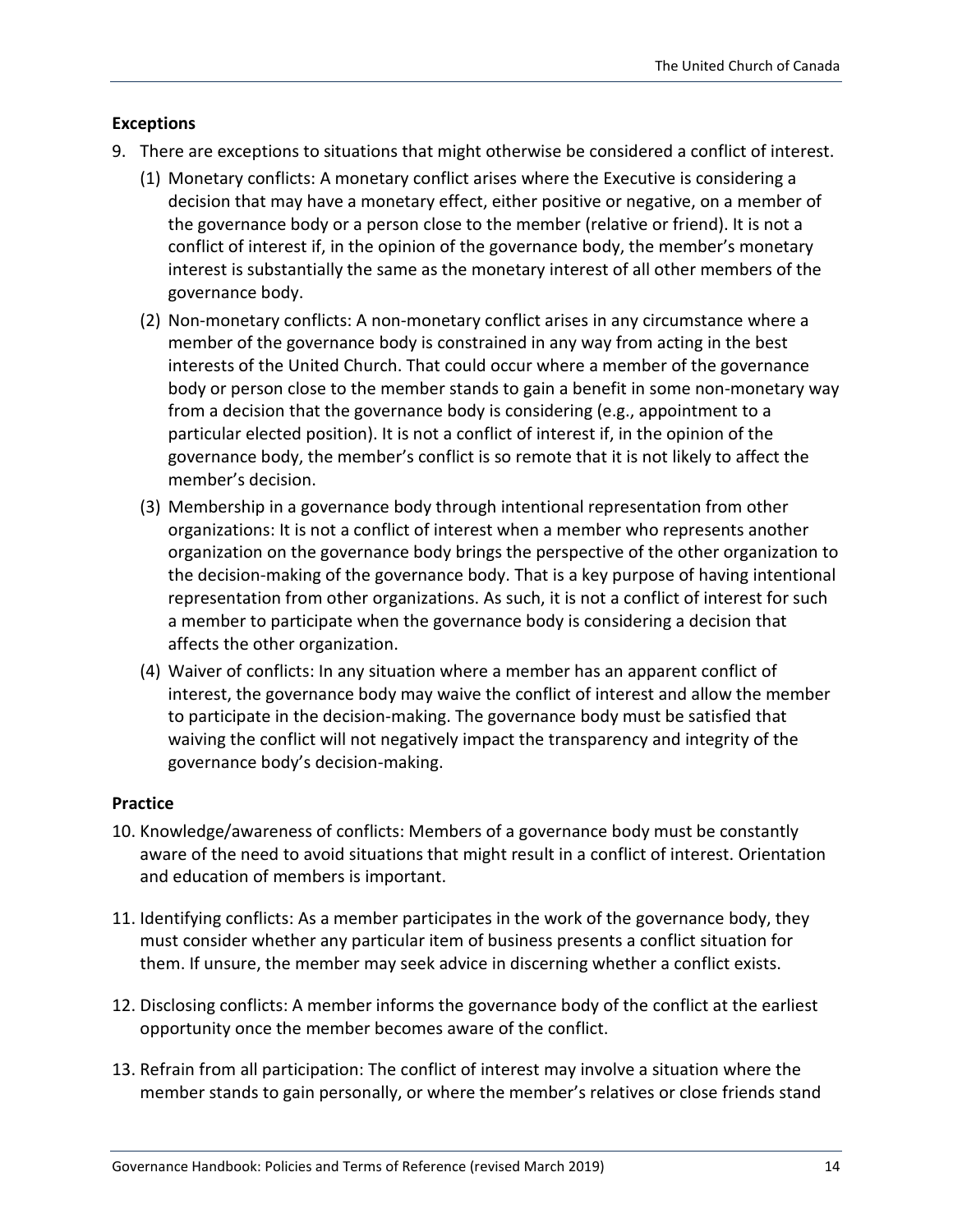to receive a benefit (either monetary or non-monetary). In such case, the member withdraws from any participation in the decision-making on any matters to which the conflict of interest relates. That includes leaving the room while the matter is under discussion, as well as abstaining from the actual vote.

- 14. Refrain from voting (but not discussion): The conflict of interest may involve a situation where the member's duty to the governance body is in conflict with the duty the member owes to another body. In such case, the member may participate in the governance body's discussions on any matters to which the conflict of interest relates. The member must, however, abstain from the actual vote.
- 15. Responsibility of other members: If the member fails to notice or to declare a conflict of interest, any other member may raise the matter with the governance body. Once the issue has been raised by another member, the member with the potential conflict may acknowledge the conflict and withdraw from participation and/or voting.
- 16. Decision by governance body: If the member with the potential conflict disagrees that a conflict exists and/or does not withdraw from participation in the decision-making to the extent required, it is up to the governance body to determine the issue before proceeding with the item of business. If the governance body decides that a conflict exists and makes no decision to waive it, the member is excluded from participation in the decision-making. The member may be is required to leave the room while the matter is under discussion and/or to abstain from voting. .
- 17. Documenting: The minutes of the meeting record all disclosures of conflicts of interest, all abstentions in voting based on a conflict of interest, and all decisions by the governance body with respect to conflicts of interest, including the determination of any exceptions that apply.

*The Manual, 2019,* section D.5.3 Established 2007-11-16-214 by the Executive of the General Council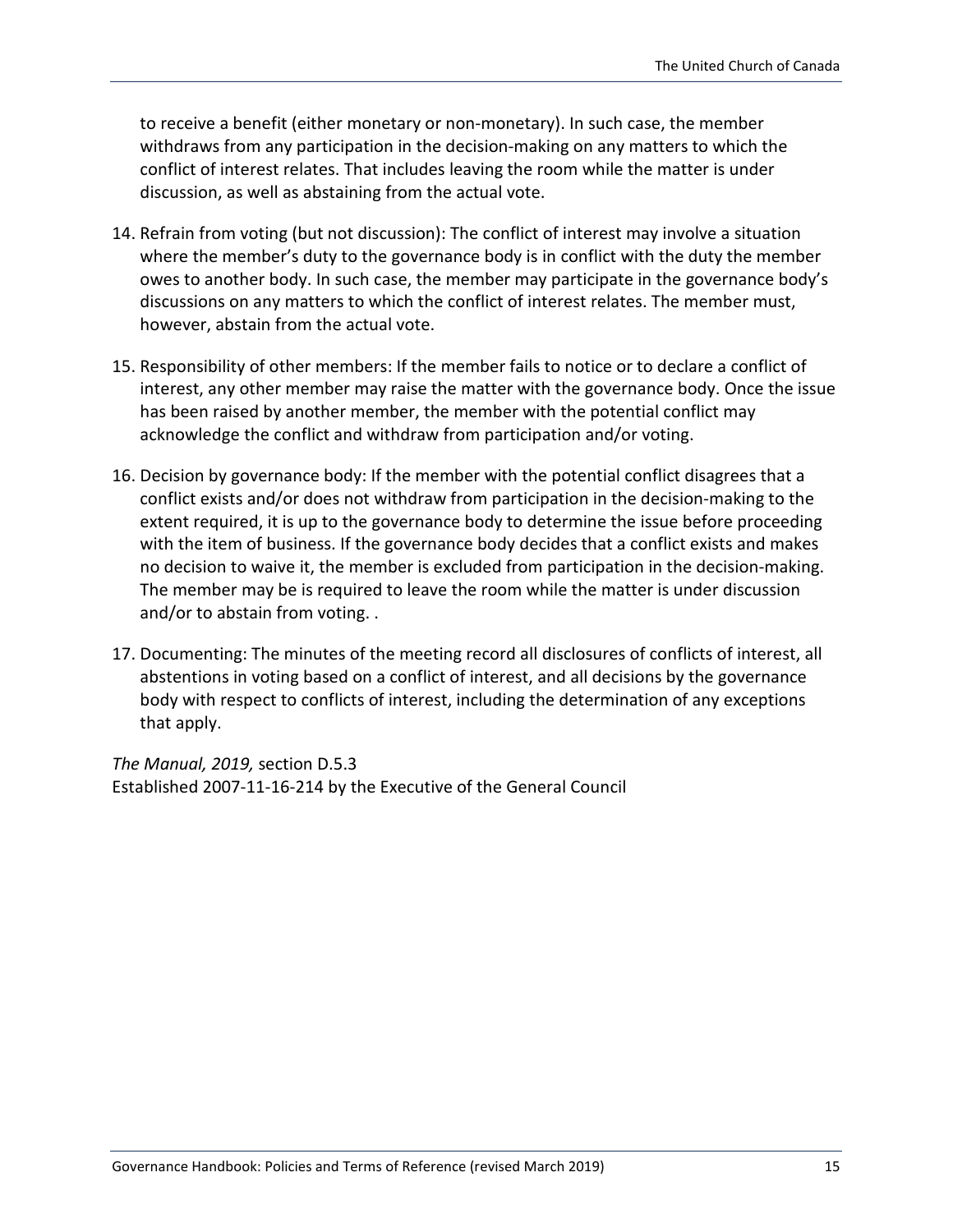## <span id="page-15-0"></span>**1.04 Personal Information Protection**

#### **Purpose Statement**

**The General Council of The United Church of Canada will take care of all personal information that is in its custody or under its control.**

#### **Policy**

#### **Governed by This Policy**

1. Members of the General Council, members of the Executive and Sub-Executive, members of any committee or task group established by General Council or the Executive, all staff, and persons contracting with the General Council are responsible for honouring the principles set out in this policy with respect to any personal information that may come to their attention in the course of their duties.

#### **Personal Information**

2. For the purposes of this policy, "personal information" has the same meaning as in the *Personal Information Protection and Electronic Documents Act* (S.C. 2000, c. 5) with all necessary modifications to fit the circumstances of the church:

*Personal information includes any factual or subjective information, recorded or not, about an identifiable individual. This includes information in any form, such as:*

- *a. age, name, ID numbers, income, ethnic origin, or blood type;*
- *b. opinions, evaluations, comments, social status, or disciplinary actions; and*
- *c. employee file, credit records, loan records, medical records, existence of a dispute between a consumer and a merchant, intentions (for example, to acquire goods or services, or change jobs).*

*"Personal information does not include the name, title, business address or telephone number of an employee of an organization.*

—*Personal Information Protection and Electronic Documents Act* (PIPEDA), Canada 2000, c.5, from the Office of the Privacy Commissioner, Government of Canada website.Last updated November 2006.

#### **Responsibilities**

- 3. *Accountability:* The General Council will designate one or more individuals who will be accountable for the General Council's compliance with the policies and procedures described in this policy.
- 4. *Identifying purposes:* The General Council will identify the purpose for which it collects personal information at or before the time the information is collected.
- 5. *Consent*: The General Council will obtain the appropriate consent from individuals for the collection, use, or disclosure of their personal information, except where the law provides an exemption.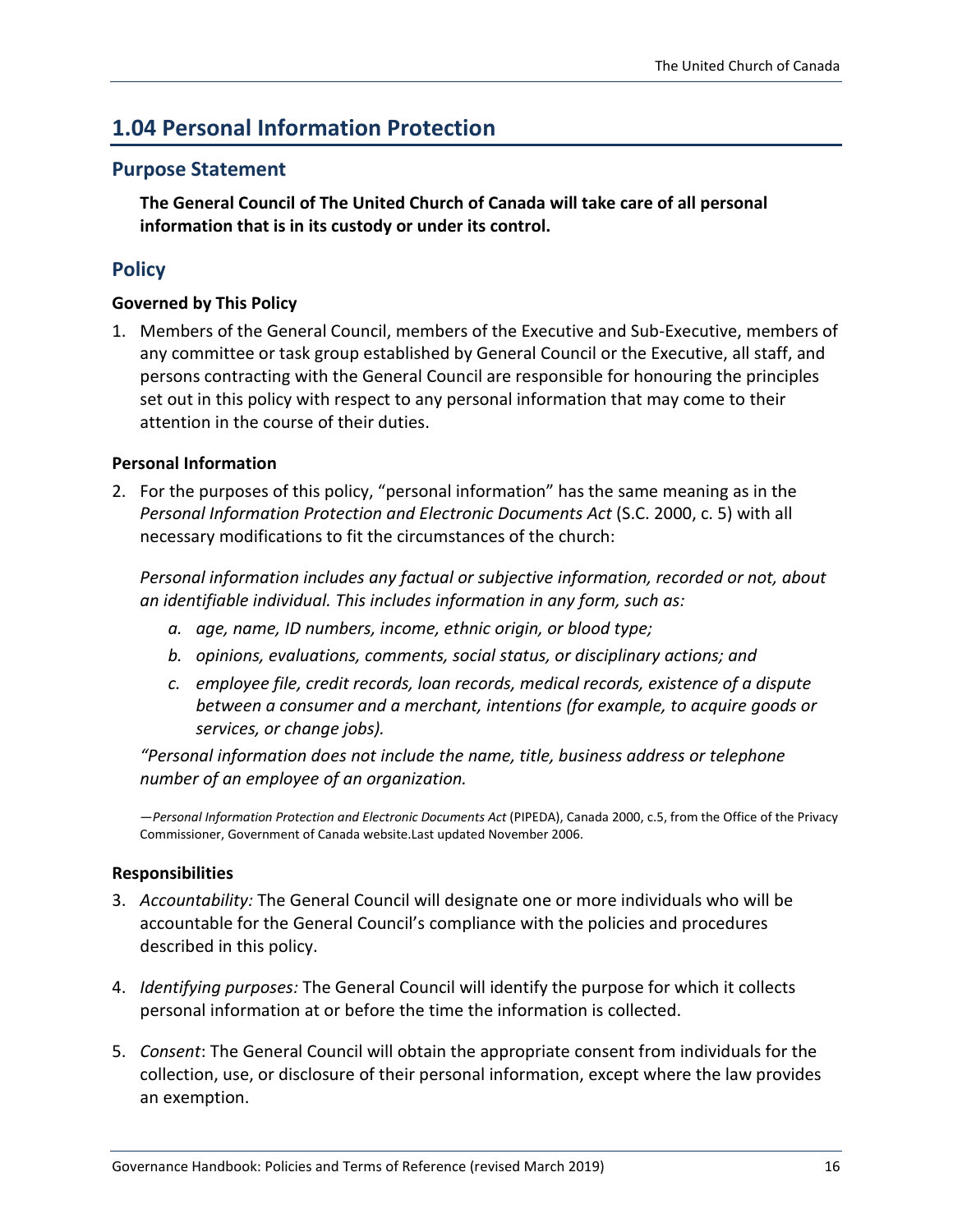- 6. *Limiting collection:* The personal information the General Council collects will be limited to that which is necessary for the purposes it identifies.
- 7. *Limiting use, disclosure, and retention:* Personal information will not be used or disclosed for purposes other than those for which it was collected, except with the consent of the individual or as required by law. The General Council will only retain personal information as long as necessary for the fulfillment of those purposes.
- 8. *Accuracy:* The personal information the General Council collects will be as accurate, complete, and up to date as necessary for the purposes for which it will be used.
- 9. *Safeguards:* The General Council will safeguard the security of personal information under its control in a manner that is appropriate to the sensitivity of the information.
- 10. *Openness* The General Council will make readily available to individuals specific information about its policies and procedures relating to the management of personal information which is under its control.
- 11. *Individual access:* Upon request, an individual will be informed of the existence, use, and disclosure of their personal information which is under the control of the General Council, and may be given access to, and challenge the accuracy and completeness of that information.
- 12. *Challenging compliance:* An individual may address a challenge concerning compliance with the above policies and procedures to the General Secretary.

#### **Implementation**

13. The General Secretary is responsible for ensuring that appropriate procedures are in place to implement the principles set out in this policy and to designate a Privacy Officer in the General Council Office.

*The Manual, 2019,* section D.5.3 Established 2004-04-23-138 by the Executive of the General Council

#### **Revision History**

| Date         | <b>Resolution or Minute Number</b> | <b>Description of Modification</b> | <b>Modification Authorized by</b>       |
|--------------|------------------------------------|------------------------------------|-----------------------------------------|
| 2007-11-16 L | 214                                | New format                         | <b>Executive of the General Council</b> |
|              |                                    |                                    |                                         |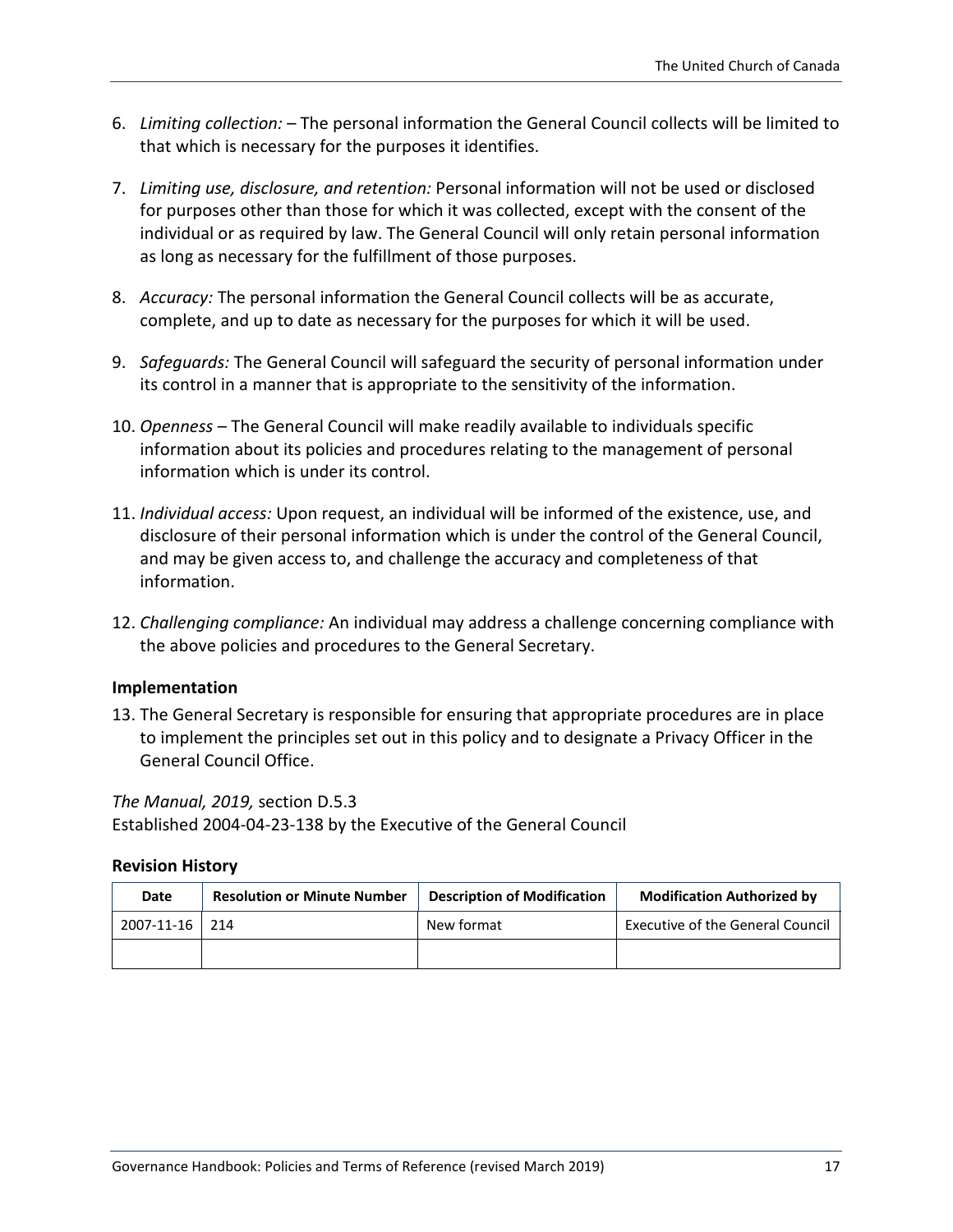## <span id="page-17-0"></span>**1.05 General Council Processes**

#### **Purpose Statement**

**Proposals and actions flow to and from the General Council and its Executive, and proposals/actions are overseen in accordance with this policy.**

#### **Policy**

#### **Governed by This Policy**

1. Members of the General Council, members of the Executive and Sub-Executive, members of any committee or task group established by the General Council or the Executive, all staff, and persons contracting with the General Council.

#### **Responsibilities**

- 2. Oversight for the work/actions of voting members rests with voting members.
- 3. Oversight for the work/actions of staff rests with the General Secretary, General Council.
- 4. Oversight for the work/actions is at a level of accountability consistent with the nature of the work/action.
- 5. Allocation of human and financial resources to support the work/actions of elected and appointed members rests with the General Secretary within the annual budget approved by the Executive.
- 6. Work/actions may only be assigned to one body at a time.

#### **Practices: Work/Action Items to General Council**

- 7. Work/actions may flow to General Council as a result of
	- (1) proposals from regional councils or communities of faith
	- (2) referrals from a previous General Council (*Record of Proceedings*)
	- (3) proposals from the General Council Executive (minutes)
	- (4) proposals from the General Secretary
	- (5) new work initiated from the floor of the General Council

#### **Practices: Work/Action Items from General Council**

- 8. The General Council may assign work/actions to
	- (1) its Executive for policy development and approval, for further study and report back to General Council, or for consideration in conjunction with the strategic plan, or
	- (2) the General Secretary for implementation, or for further study and report back to the General Council
- 9. The Executive may assign work/actions to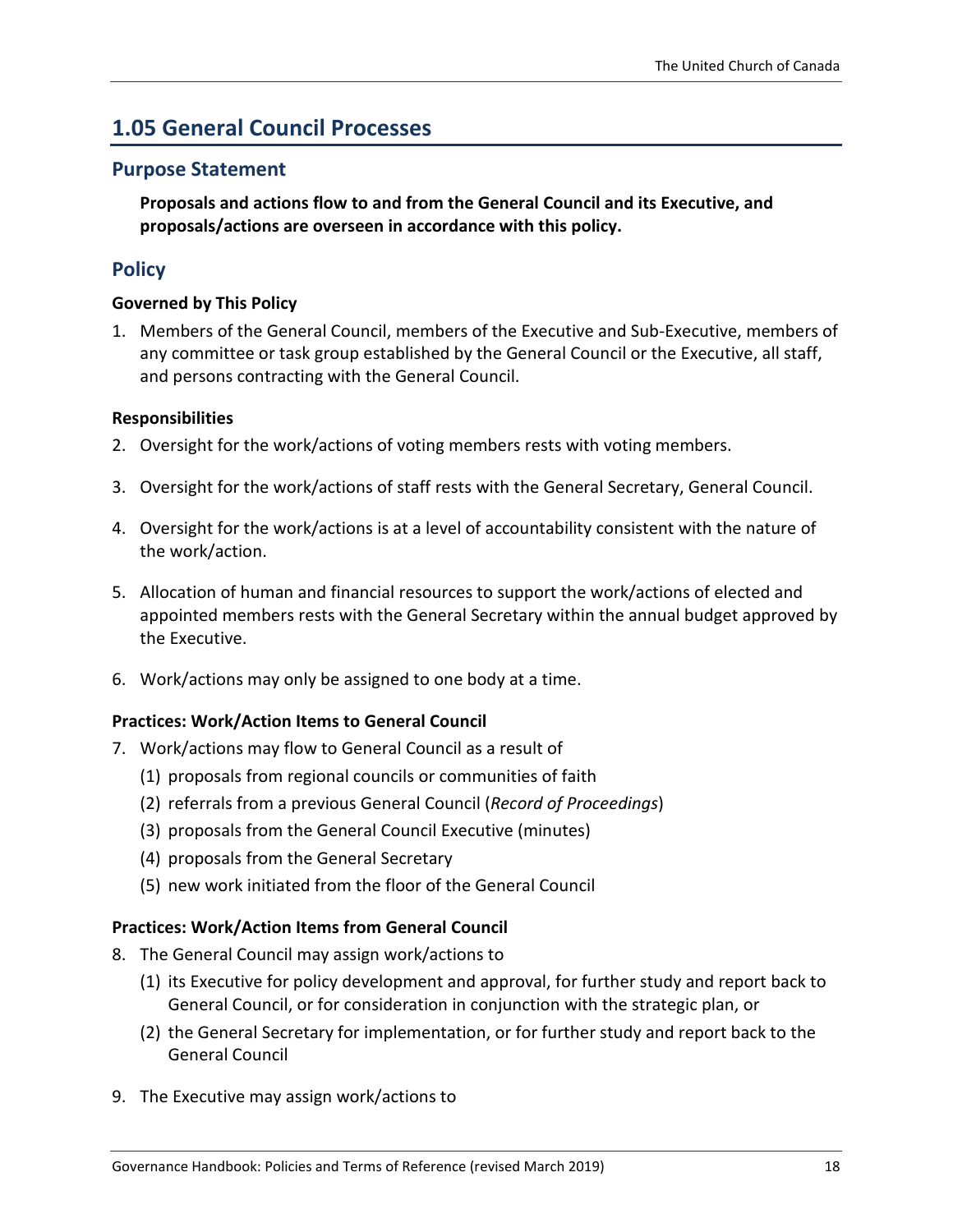- (1) a committee for policy recommendation, or for further study and report back to the Executive
- (2) a committee, task group, or sub-committee for policy recommendation; or for further study and report back to the Executive
- (3) the General Secretary for implementation, or for further study and report back to the Executive;

and may reassign work as required

- 10. Clarification of the intent of a General Council action, if necessary, will be provided by the Executive.
- 11. Following assignment by the General Council or its Executive and before any work is undertaken, a proposal outlining the human and financial resources required for new work to be undertaken will be provide by the General Secretary to the Executive.

*The Manual, 2019,* section D.5.3

Established 2006-04-28-359 by the Executive of the General Council

#### **Revision History**

| Date       | <b>Resolution or Minute Number</b> | <b>Description of Modification</b> | <b>Modification Authorized by</b>       |
|------------|------------------------------------|------------------------------------|-----------------------------------------|
| 2007-11-16 | 214                                | New format                         | <b>Executive of the General Council</b> |
|            |                                    |                                    |                                         |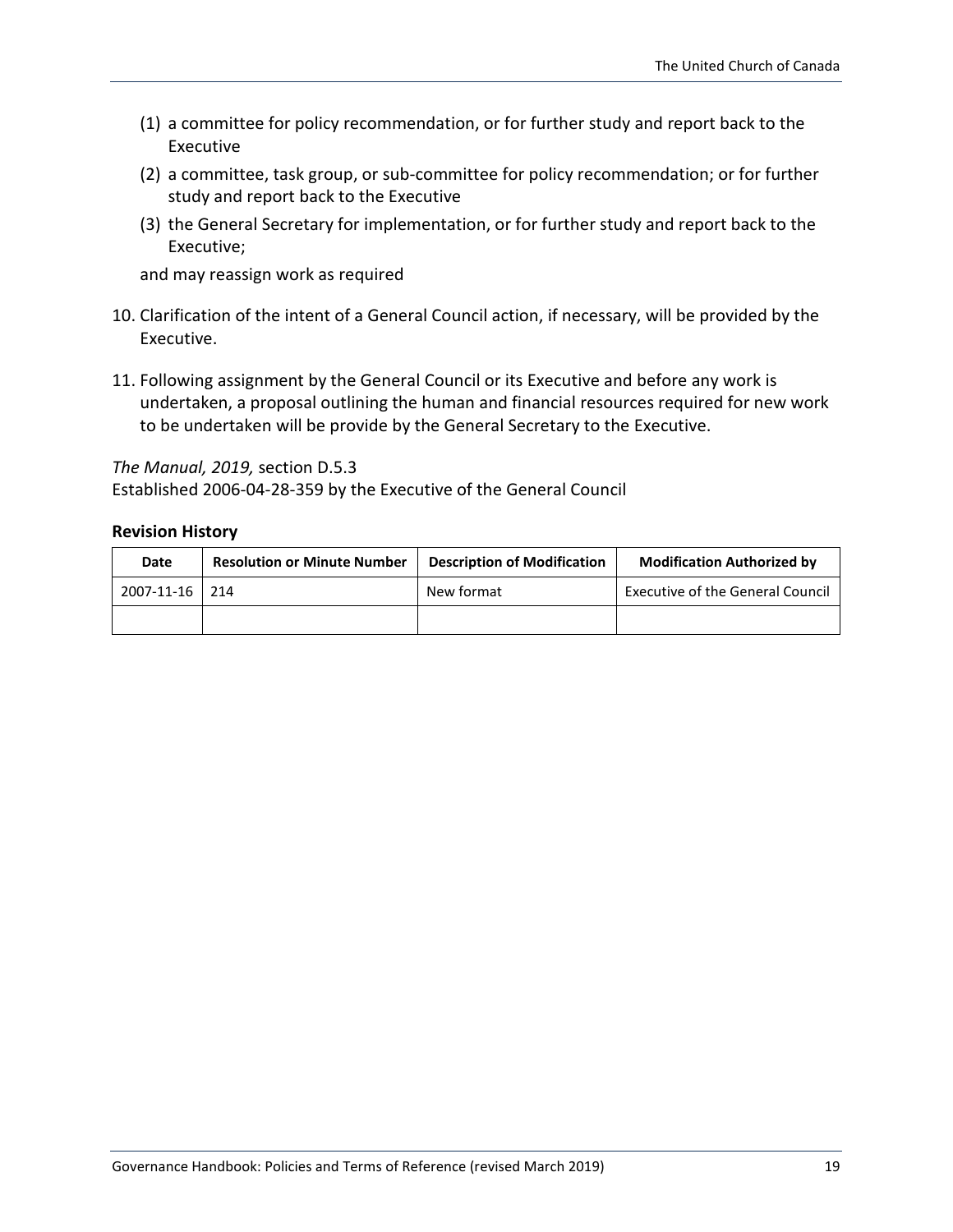## <span id="page-19-0"></span>**1.06 Public Statements (draft)**

#### **Purpose Statement**

**The United Church of Canada will foster and maintain a good relationship with its members and with the media to ensure that the interests of the church are advanced. Information provided to the media will be accurate. Media requests will be answered promptly. The prerogatives of the General Council or its Executive will not be compromised.**

#### **Policy**

#### **Governed by This Policy**

1. Members of the General Council, members of the Executive and Sub-Executive, members of any committee or task group established by the General Council or the Executive, all staff, and persons contracting with the General Council.

#### **Church Statements**

- 2. Church statements to the media will be made by the Moderator. If the Moderator is not available, the statement may be made by the General Secretary.
- 3. All media calls to the General Council Office will be directed to the Moderator if available, or to the General Secretary or a General Council staff member with expertise in the specific area designated by the General Secretary.
- 4. All statements will be made within the parameters of policy established by the General Council or its Executive provided that
	- (1) if there is no established policy on the subject under discussion, a statement may be made on behalf of the church provided that it does not contravene established policy
	- (2) if the matter is in the process of being brought forward but has not been considered by the General Council or its Executive, the statement will clearly identify that this is a proposal for consideration and not policy
	- (3) if there is neither an established policy nor a proposal under consideration, the statement will be identified clearly as a personal opinion of the person making it
- 5. Statements by persons in the General Council Office will respect the jurisdiction of the councils of the church.

#### **Information Requests**

- 6. If information only is required, the Program Coordinator—Media and Public Relations will handle the request, with input from other staff as required.
- 7. Release of documents should be guided by the following:
	- (1) On request, published documents such as the *Year Book*, the General Council *Record of Proceedings,* and other widely available public information may be released by staff.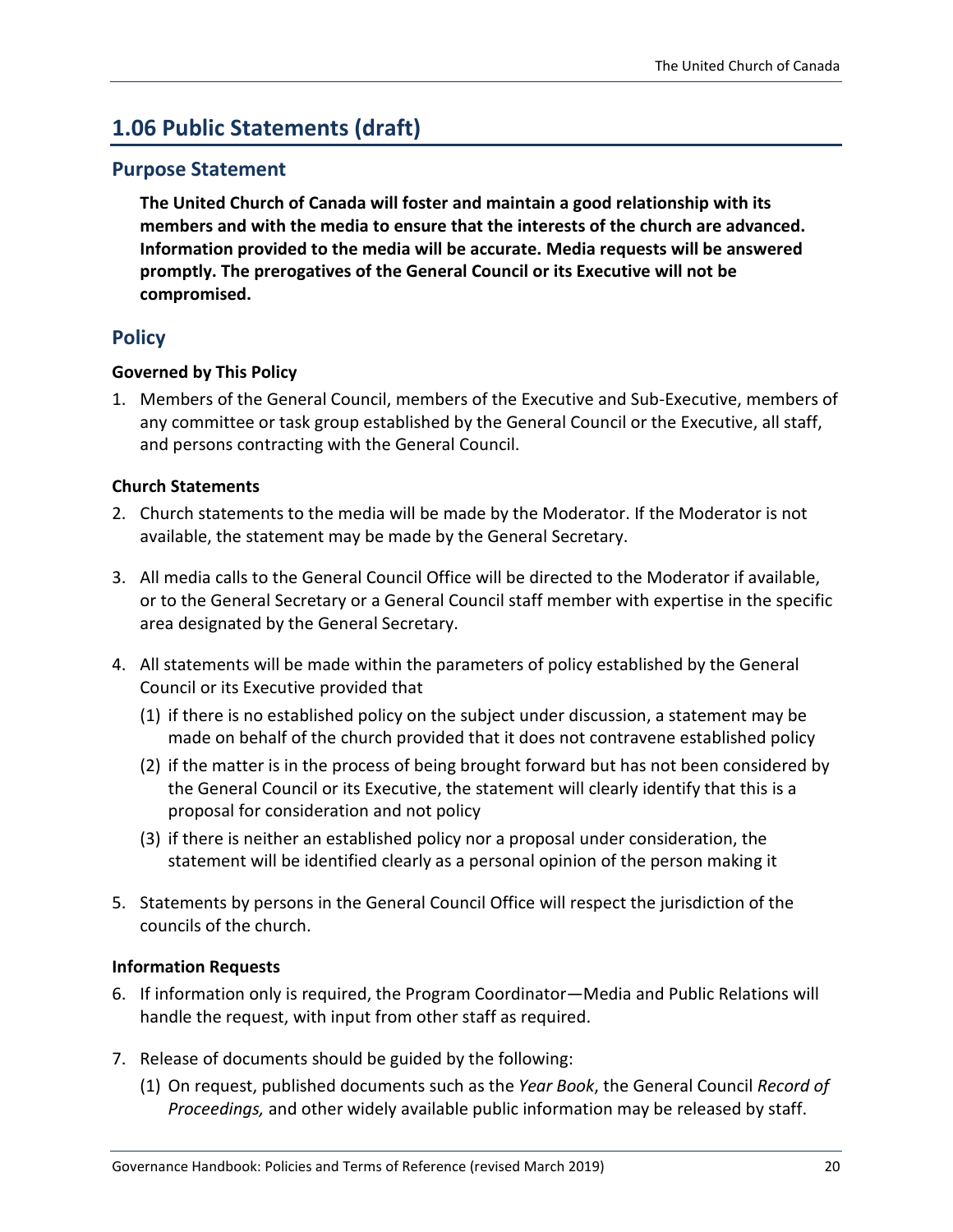- (2) Minutes of meetings, committee reports, proposals under development, and correspondence may not be released without consent of the General Secretary.
- (3) Sensitive material is only released at the discretion of the General Secretary.

#### **Media Releases and News Conferences**

- 8. All media releases should be prepared by the Program Coordinator—Media and Public Relations and require the approval of the Moderator and/or the General Secretary.
- 9. News releases and media conferences will be arranged by the Program Coordinator—Media and Public Relations at the request of the Moderator or the General Secretary.
- 10. Copies of all media releases will to be forwarded to the members of the Executive immediately.

#### **Media Representation at Events**

11. Good media relations will be nurtured at all times. This includes but is not limited to media representation at events such as the General Council, regional council annual meetings, and other United Church functions. When appropriate, invitations will be issued to the media by the Program Coordinator—Media and Public Relations under the direction of the Moderator or General Secretary.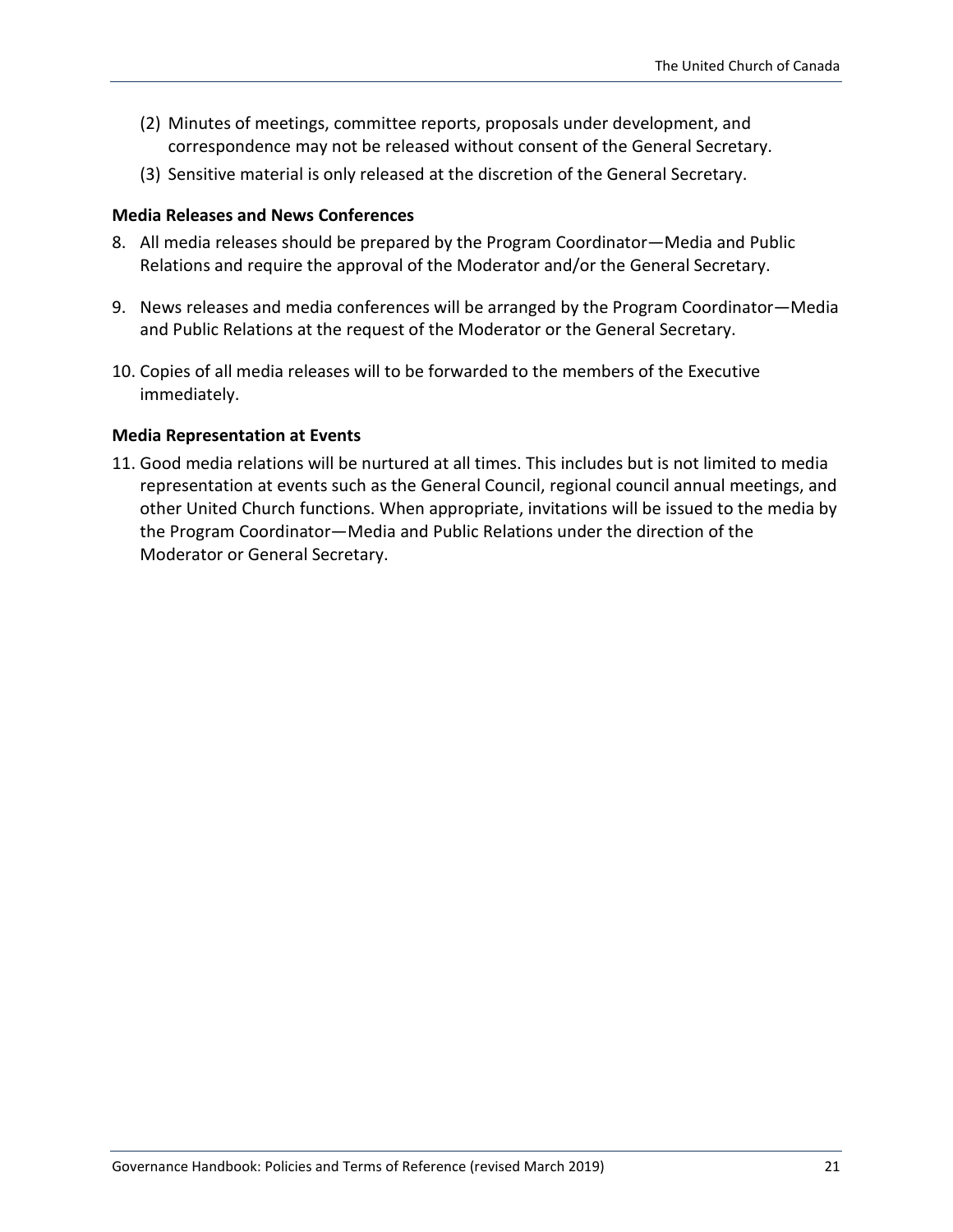### <span id="page-21-0"></span>**1.07 Committees**

#### **Purpose Statement**

**To assist the General Council in governing the church, the General Council establishes committees to oversee certain aspects of the church's affairs. The general purpose of each committee, sub-committee, or task group is to assist the General Council and its Executive in governing the church by gathering and assessing information, providing advice and recommendations to them on any matter within its terms of reference, or carrying out any delegated decision-making.**

#### **Policy**

#### **Governed by This Policy**

1. This policy applies to all committees, sub-committees, and task groups.

#### **Establishing and Reviewing**

- 2. Before the General Council or its Executive establishes a committee or task group, it will consider
	- (1) the proposed terms of reference and duration
	- (2) the proposed membership structure, comprised of a chair and a number of members
	- (3) the title of the resource staff proposed by the General Secretary
	- (4) the proposed human, financial, and other resources required to support the committee
	- (5) the proposed source of funds
- 3. Before a committee establishes a sub-committee or task group, it will consider
	- (1) the proposed terms of reference and duration
	- (2) the proposed membership, comprised of a chair and a number of members
	- (3) the title of the resource staff proposed by the General Secretary
	- (4) the proposed human, financial, and other resources required to support the committee and the proposed source of funds
- 4. The mandate of any established committees, sub-committees, or task groups will
	- (1) fall within the mandate of the mandating group
	- (2) not include any responsibilities that may not be delegated from the mandating group
- 5. The approved terms of reference for each committee, sub-committee, and task group will be included in the record of proceedings or minutes of the mandating group.
- 6. Each committee, sub-committee, and task group is accountable to its mandating group.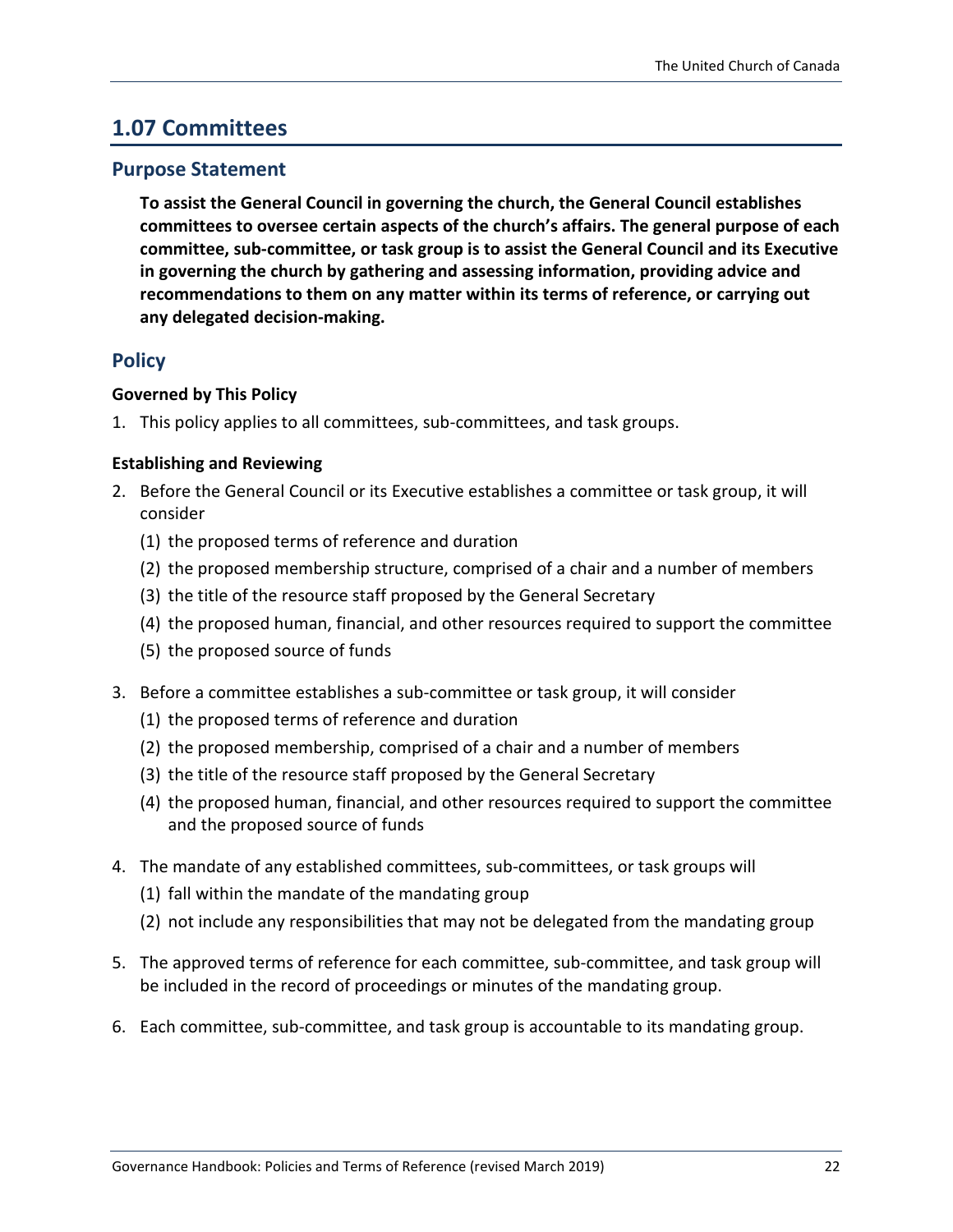- 7. The mandating group will review the terms of reference of each committee, subcommittee, or task group accountable to it at least once every three years to assess whether the committee, sub-committee, or task group is
	- (1) is carrying out its terms of reference
	- (2) is contributing to achieving the priorities of the General Council and its Executive
	- (3) needs its duration extended
- 8. The chair and all members of committees, sub-committees, and task groups are appointed pursuant to Governance Policy 1.08 - Committee Membership.

#### **Meeting Proceedings**

- 9. Meetings of a committee, sub-committee, or task group established under this policy are to be conducted using the most efficient means commensurate with meeting the needs of the agenda. This could include conference calls, teleconferencing, and convenient meeting locations.
- 10. The procedures for holding a meeting and decision-making set out in the Appendix of *The Manual, 2019,* apply to meetings of a committee, sub-committee, or task group.
- 11. A quorum is the lesser of
	- (1) 20 or
	- (2) one-third of the persons who would be entitled to vote at the meeting if they were present
- 12. Minutes of committees and task groups, once approved by the committee or task group, will be available for review by the mandating group or the Executive of the General Council.

#### **Ending a Committee**

- 13. A committee, sub-committee, or task group shall be ended by its mandating group if
	- (1) the mandate of the committee or task group has been completed or its responsibilities are no longer needed
	- (2) the responsibilities of the committee or task group may be more effectively carried out through other means
- 14. Before a committee, sub-committee, or task group is ended, the mandating group will consult with the group to consider
	- (1) whether the mandate of the committee or task group has been completed
	- (2) whether any responsibilities of the committee or task group will continue and need to be relocated to another body
	- (3) the proposed human, financial, and other resources required to relocate any continuing responsibilities
	- (4) the most appropriate time for the committee or task group to end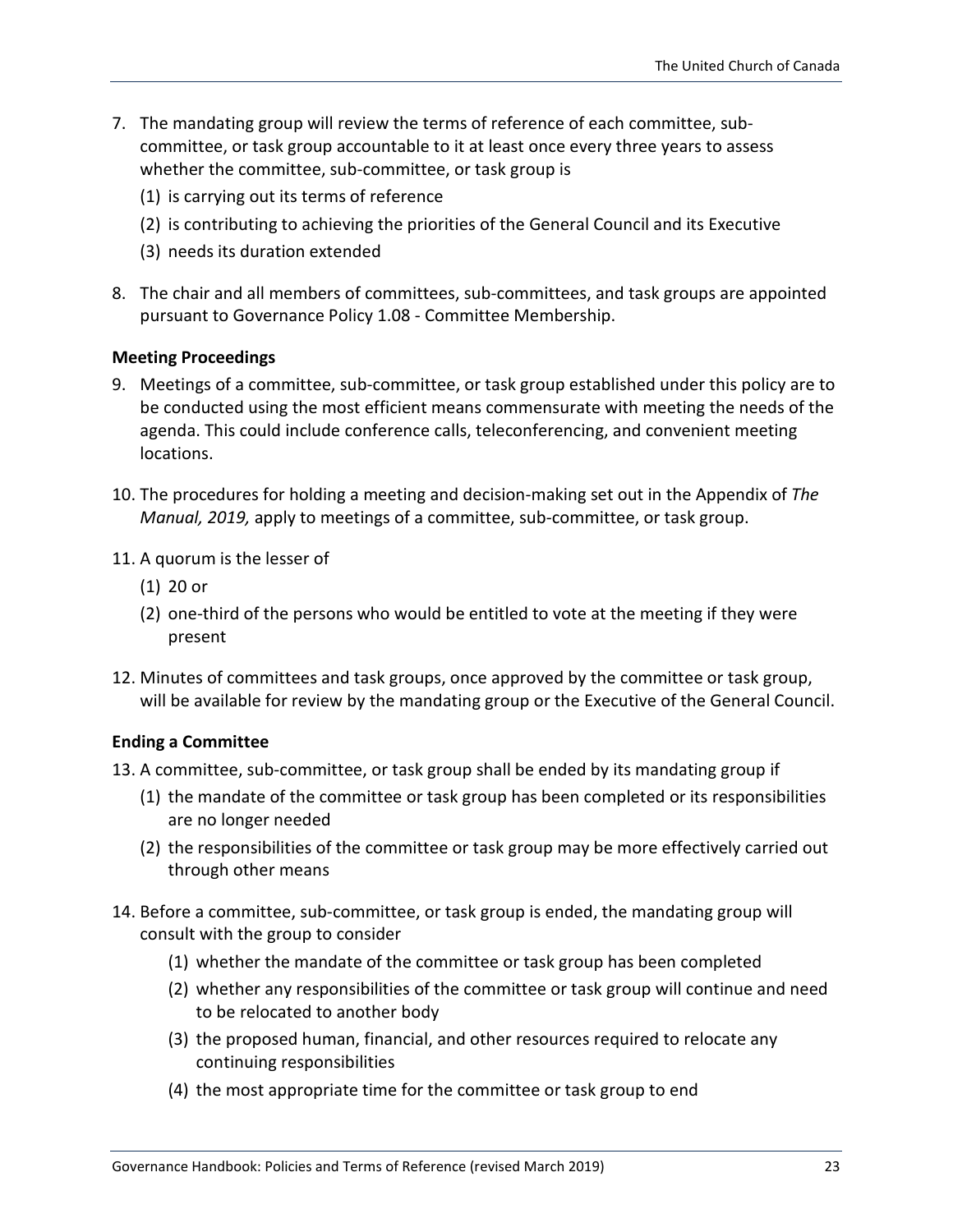Following that consideration the mandating group shall decide whether to end a committee, sub-committee, or task group.

- 15. Notice of the mandating group's decision shall be given to the members and, if applicable, will indicate the date the group and the members' terms of appointment will end.
- 16. Mandating groups will inform the General Council or its Executive of the decision to end a committee, sub-committee, or task group and notify Member Engagement staff.

*The Manual, 2019,* sections D.4.6, D.5.5

Established 2004-04-23-115 (Guiding Principles) by the Executive of the General Council Approved 2006-02-23-412

#### **Revision History**

| Date              | <b>Resolution or Minute</b><br><b>Number</b> | <b>Description of Modification</b>                                           | <b>Modification Authorized</b><br>by                |
|-------------------|----------------------------------------------|------------------------------------------------------------------------------|-----------------------------------------------------|
| $2007 - 11$<br>16 | 214                                          | New format                                                                   | Executive of the General<br>Council                 |
| 2008-05-<br>02    | 289                                          | Section 9 edited to include "Unit-Wide"<br>Committees"                       | <b>Executive of the General</b><br>Council          |
| 2008-11-<br>15    | 317                                          | Added heading "Ending a Committee or<br>Task Group."<br>Added Sections 31-35 | Executive of the General<br>Council                 |
| 2019-01           |                                              | Removed sections on Permanent<br>Committees<br>Removed sections on Unit-Wide | <b>General Council</b><br>Executive/General Council |
|                   |                                              | Committees                                                                   |                                                     |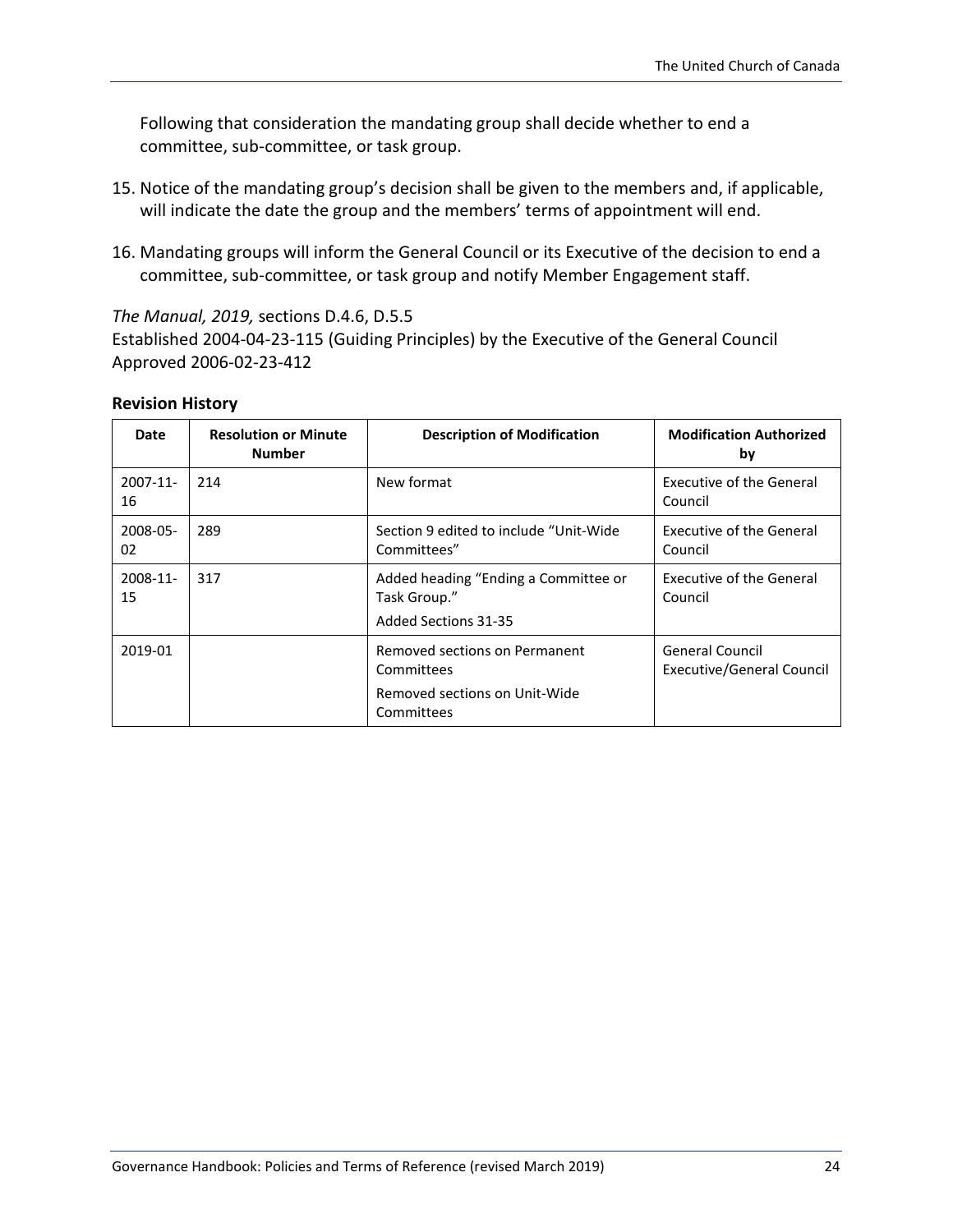## <span id="page-24-0"></span>**1.08 Committee Membership**

#### **Purpose Statement**

**The chair and members of all committees, sub-committees, and task groups will be appointed by the General Council or its Executive.**

#### **Policy**

#### **Governed by This Policy**

1. This policy applies to initial appointments and term reappointments for all committees, subcommittees, or task groups (hereinafter referred to as "groups") formed under Governance Policy 1.07 - Committees.

#### **Guiding Principles**

- 2. The guiding principles for recruiting, selecting, supporting, and recognizing persons who serve as members of groups are as follows:
	- (1) *Informed by the Spirit:* Draws on practices of Christian spiritual formation; facilitates individual and committee, sub-committee, or task group discernment
	- (2) *Accountable to the General Council:* Accepts the responsibility to carry out the nominations process for the General Council according to the mandate and established principles
	- (3) *Shares leadership:* Co-facilitated by committee chairs and designated staff in the General Council Office and regional councils
	- (4) *Open and transparent:* Clear, detailed, and timely information on opportunities, selection criteria and process, and appointments; documented and disseminated through multiple communication channels
	- (5) *Inclusive:* Aspires to balance voices, perspectives, and interests while proactively seeking to address inequities; demonstrates an intentional struggle with historic patterns of exclusion
	- (6) *Flexible:* Able to accommodate the variety of work, diversity of interests, and routine to unique circumstances
	- (7) *Continuously improving:* Through regular feedback and evaluation is able to make changes and adjustments to practices and processes based on key findings

#### **General Application and Exemptions**

- 3. If a group or a position on a group requires an exemption to the standard practices and processes provided in this policy,
	- (1) on the grounds of scope and/or expertise, or
	- (2) on the grounds that the standard practice will not enable the appointment to occur within the necessary timeframe

and an alternative process has not been previously mandated by the Executive, a group may request the General Secretary to authorize an adapted process that will reflect the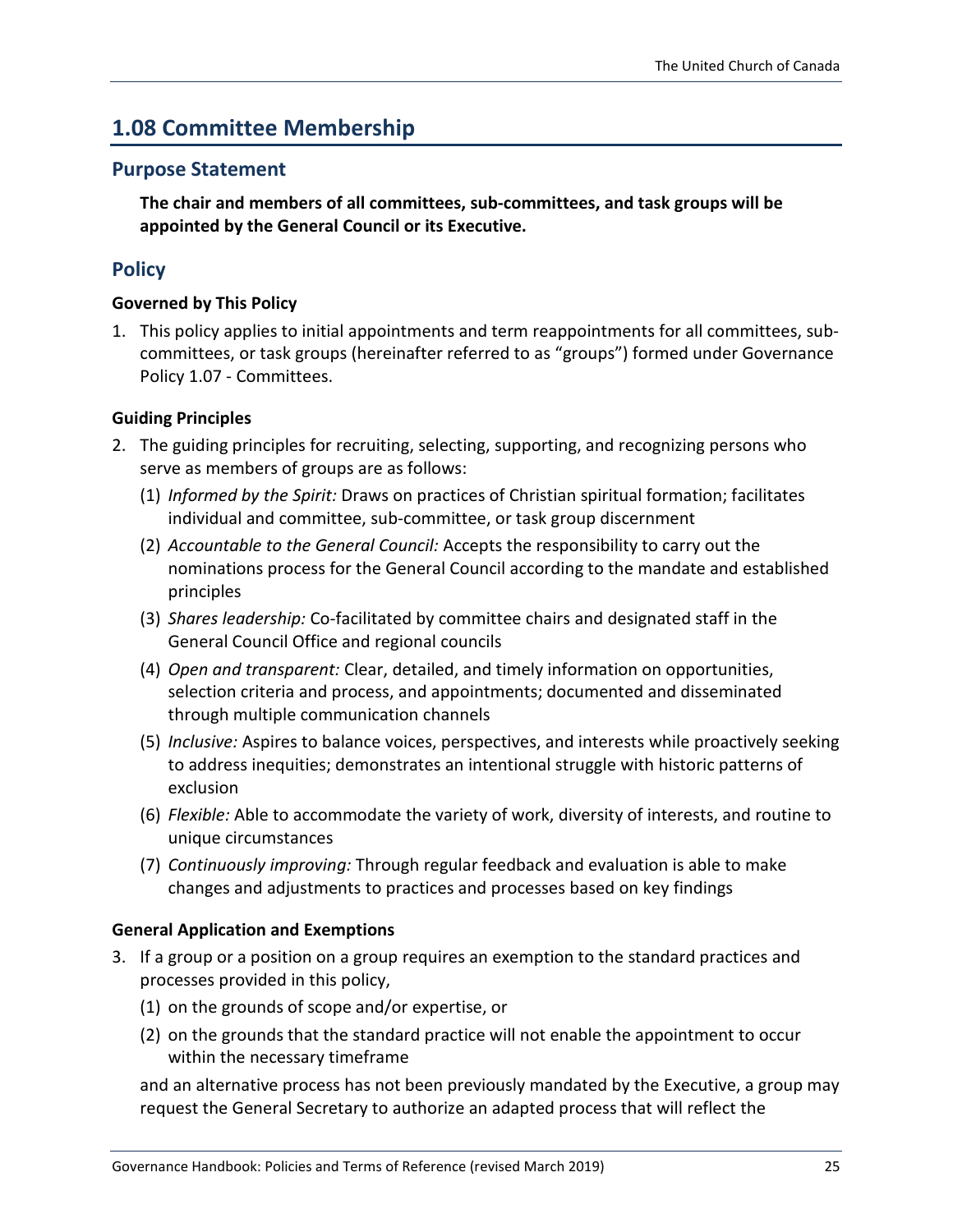principles for elected and appointed members.

- 4. When considering a request for an exemption, the General Secretary will consult with the chair of the mandating group and the chair of the Nominations Committee and report any approved exemptions to the Executive and to Member Engagement staff.
- 5. An approved adapted process that is expected to be recurring will be included in the terms of reference of the group.

#### **Eligibility**

- 6. Any member or adherent of The United Church of Canada, except staff members of the General Council Office or regional councils, is eligible to serve as an elected or appointed member of a group.
- 7. In addition to the identified competencies, a group member will have several of the following qualifications:
	- (1) active participation in a local community of faith or ministry
	- (2) familiarity with the polity of The United Church of Canada
	- (3) predisposition to collaboration and teamwork
	- (4) sensitivity to diversity issues
	- (5) leadership in a council of the church
	- (6) passionate commitment to the mission of The United Church of Canada
	- (7) willingness to discern God's yearnings for the work
- 8. The chair of a group will be a member of The United Church of Canada
- 9. In addition to the identified competencies, the chair of a group will have several of the following qualifications:
	- (1) a skilled facilitator of small groups, and dialogue between and among members
	- (2) a discerning listener who invites members to make their optimal contribution
	- (3) a builder of shared conceptual frameworks among individuals rooted in different contexts, perspectives, and disciplines
	- (4) an articulate and passionate advocate for the vision and theology of The United Church of Canada.
- 10. The term of appointment of a member of
	- (1) a committee is from one meeting of the General Council to the next meeting of the General Council, unless otherwise specified in the terms of reference. This person may be reappointed once at the invitation of the Nominations Committee.
	- (2) a sub-committee is three years or the term specified in its terms of reference. This person may be reappointed once at the invitation of the Nominations Committee.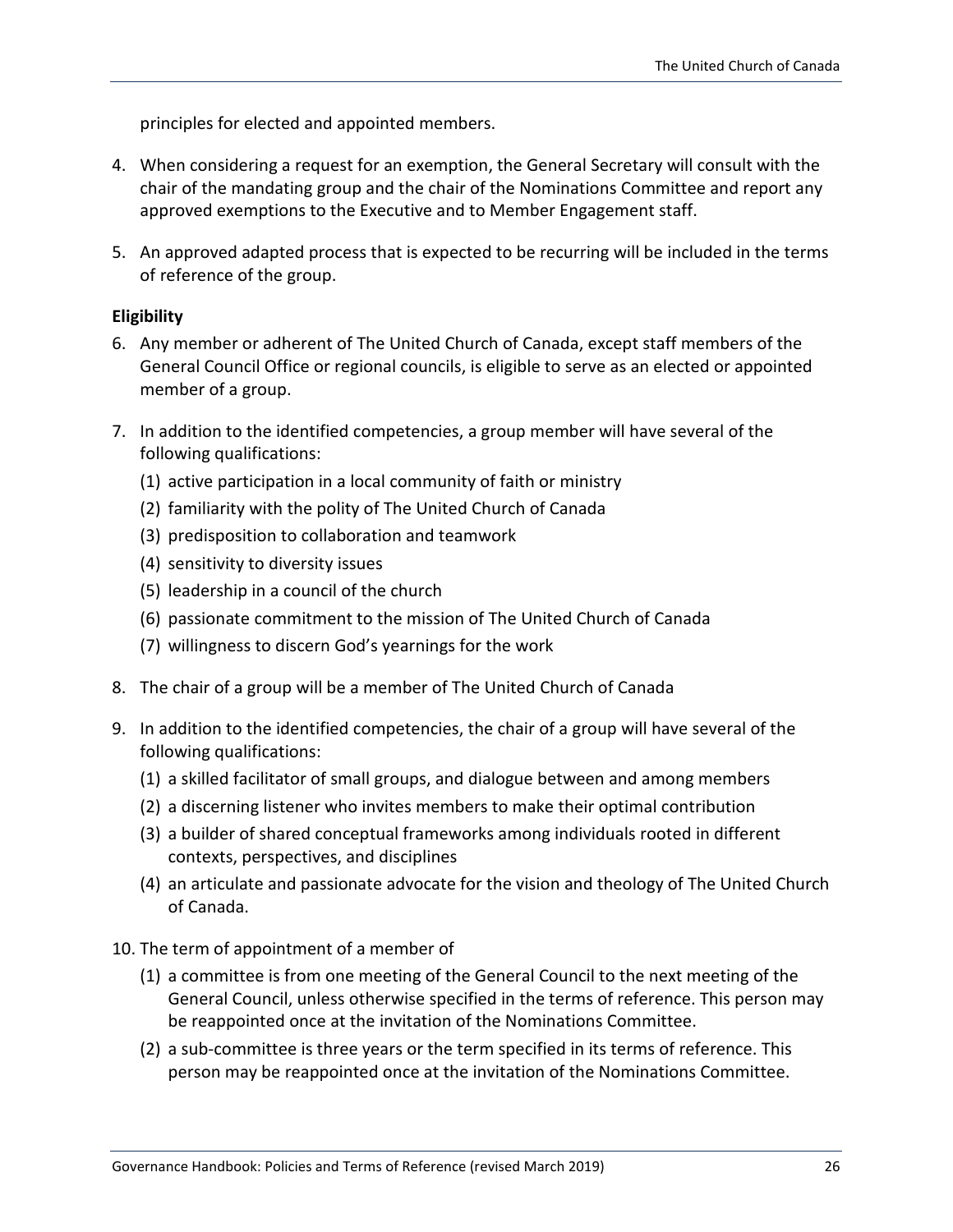(3) a task group is until the conclusion of the task group to a maximum of three years, or the period of time specified in its terms of reference

#### **Recruitment Process**

- 11. All appointments to committees, sub-committees, and task groups are made by the General Council or its Executive on the recommendation of the Nominations Committee.
- 12. Opportunities for appointments normally will be advertised twice each year, with appointments being made at the spring and fall meetings of the Executive. Appointments to a new group will follow the same schedule except that an urgent or fast-breaking situation may require that appointments be made by the Sub-Executive.
- 13. The mandating group will provide the Nominations Committee with a written description of the preferred composition of the group, the competencies (skills, knowledge, attitudes, and experience) required by the chair and members, an estimate of the time commitment required, and the rationale for any cascading appointments attached to any position.
- 14. The mandating group will provide the Nominations Committee with a group profile that describes
	- (1) current situation: why the group is formed and the context for its work
	- (2) mandate: what the group is asked to do, to whom it is accountable, and the expected time commitment
	- (3) composition: the skills, knowledge, and experience needed around the table
	- (4) appointment process: the selection criteria, who will make the selection, and the timeframes for each step in the process
- 15. If the mandating body has indicated that it would like formal representation from each regional council, the regional council will make the selection of its representative according to its own nomination and appointment process.
- 16. For other than regional council appointments, the group profile will be distributed to regional councils and then posted on the General Council website. It may also be distributed by mail, e-mail or fax as appropriate.
- 17. Nominations may be made by individuals, communities of faith, regional councils, theological schools, education centres, and special ministries. Individuals may also selfnominate.
- 18. Persons nominated shall submit an expression of interest in the form of a letter to the Chair of the Nominations Committee, which should include
	- (1) the opportunity in which they are interested
	- (2) some personal background information, including information on involvement in The United Church of Canada
	- (3) why the position is of interest and why they feel called to do this work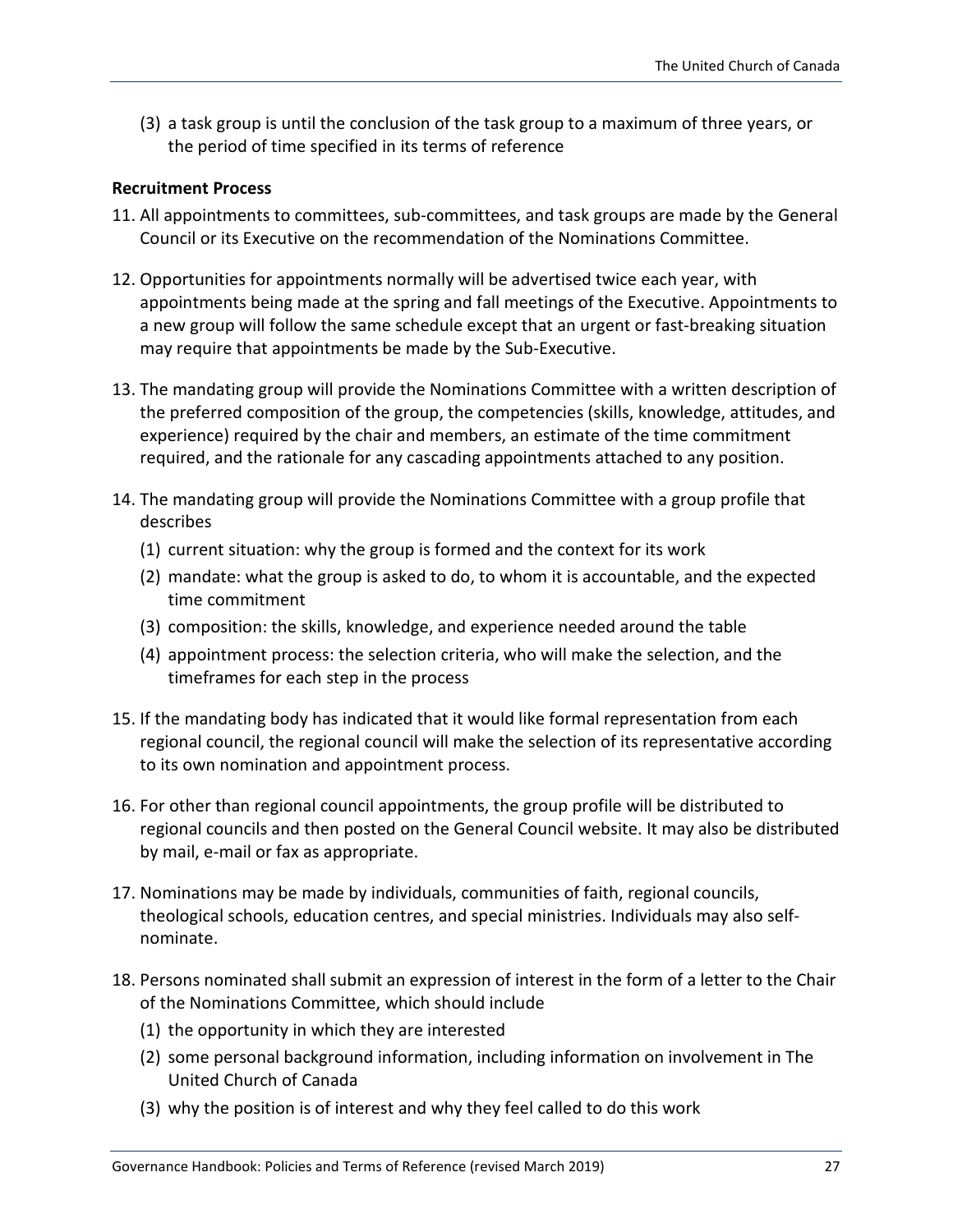- (4) spiritual gifts they would bring and what they would hope to learn
- (5) the names of two people with whom the nominee has had a discernment conversation and who support the appointment
- 19. Expressions of interest will be acknowledged, and nominators and nominees will be thanked in a timely fashion.
- 20. An initial screening will be done of all expressions of interest received. Additional information may be sought on persons who meet the screening criteria, and consultation will occur with the relevant regional council office.
- 21. Routine security screening procedures are applicable if the person would come into contact with at-risk or vulnerable people through serving as a member of the group.
- 22. The United Church of Canada is committed to protecting the privacy of personal information in compliance with Governance Policy 1.04 - Personal Information Protection and applicable federal and provincial legislation, including the *Personal Information Protection and Electronic Documents Act* (PIPEDA) (Canada 2000, c.5). Personal information provided in the recruitment process will be used only for that process and will not be sold, leased, or disclosed to a third party.

#### **Committee, Sub-committee, or Task Group Chairs**

- 23. Normally a committee, sub-committee, or task group chair will be appointed from within the current membership of the group
	- (1) by the General Council or its Executive for a group accountable to the General Council or its Executive on the recommendation of the Nominations Committee
	- (2) by the mandating group for a group accountable to a committee
- 24. When there is a vacancy in a group chair position, normally all current members will be invited to nominate a current member or to offer to serve as chair.
- 25. If no candidate for chair is available from within the current membership, the general recruitment process will be followed.

#### **Selection Procedures**

- 26. An initial screening of nominees will be undertaken to determine whether they meet the selection criteria and to gather any additional relevant information.
- 27. Using spiritual discernment practices, the Nominations Committee will
	- (1) review the mandating body request, the expressions of interest, and any screening reports
	- (2) consider the diversity of the group with respect to gender, race, ethnicity, age, geography, and vocation, placing special emphasis on those who have been historically excluded from positions of influence and authority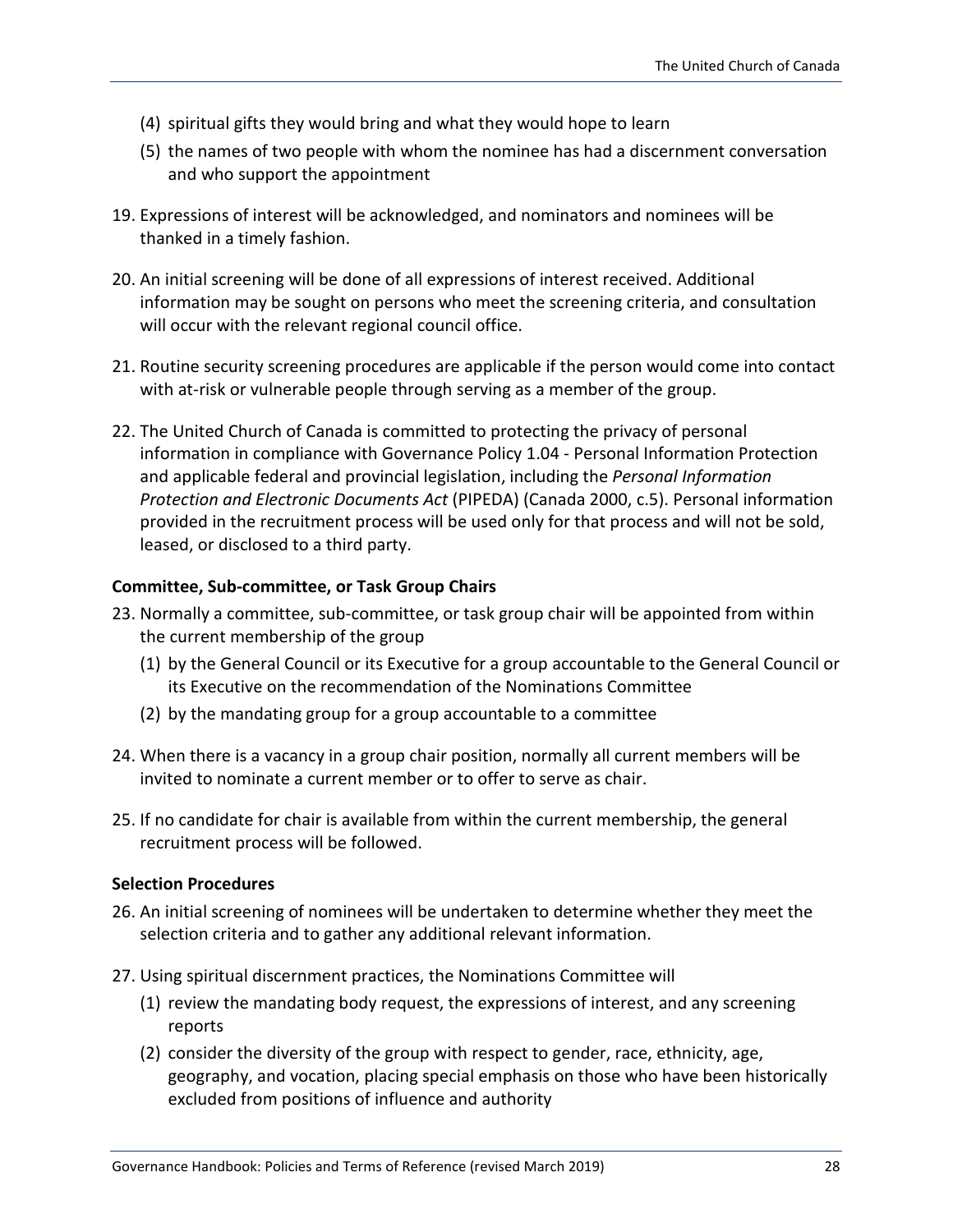- (3) recommend appointments to the General Council or its Executive
- 28. The General Council or its Executive will make the appointments.
- 29. Appointment letters will be sent to members, with a copy to the relevant regional council office, confirming their appointment, the length of their term, and providing related information about the group.
- 30. With the agreement of the member, appointments will be posted on The United Church of Canada website. The relevant community of faith and regional council are also notified.

#### **Member Support**

- 31. Members will receive an orientation tailored to their assignment and in keeping with basic adult education principles.
- 32. Each group will relay specific information on the committee, sub-committee, or task group to new members.
- 33. Mentors will be available to assist chairs and members as required.
- 34. Resource staff persons or designates will provide support to group members in carrying out their responsibilities.
- 35. Members are encouraged to receive and provide continuous feedback on their participation.
- 36. Formal assessments of group and work progress will be completed annually.
- 37. A variety of resources and educational opportunities may be available to assist in leader formation.

#### **Recognition**

- 38. Members who have completed their terms will be interviewed and invited to reflect on their experience and sense of call to serve the church in other ways.
- 39. The contributions of group members will be reported to the Executive, to their regional councils, and to their communities of faith.
- 40. Outgoing members receive a formal letter or other expression of appreciation from the Moderator and the General Secretary.

*The Manual, 2019,* section D.5.3

Established 2004-04-23-115 by the Executive of the General Council

#### **Revision History**

| <b>Modification</b><br><b>Description of Modification</b><br>Date<br><b>Resolution or</b> |  |
|-------------------------------------------------------------------------------------------|--|
|-------------------------------------------------------------------------------------------|--|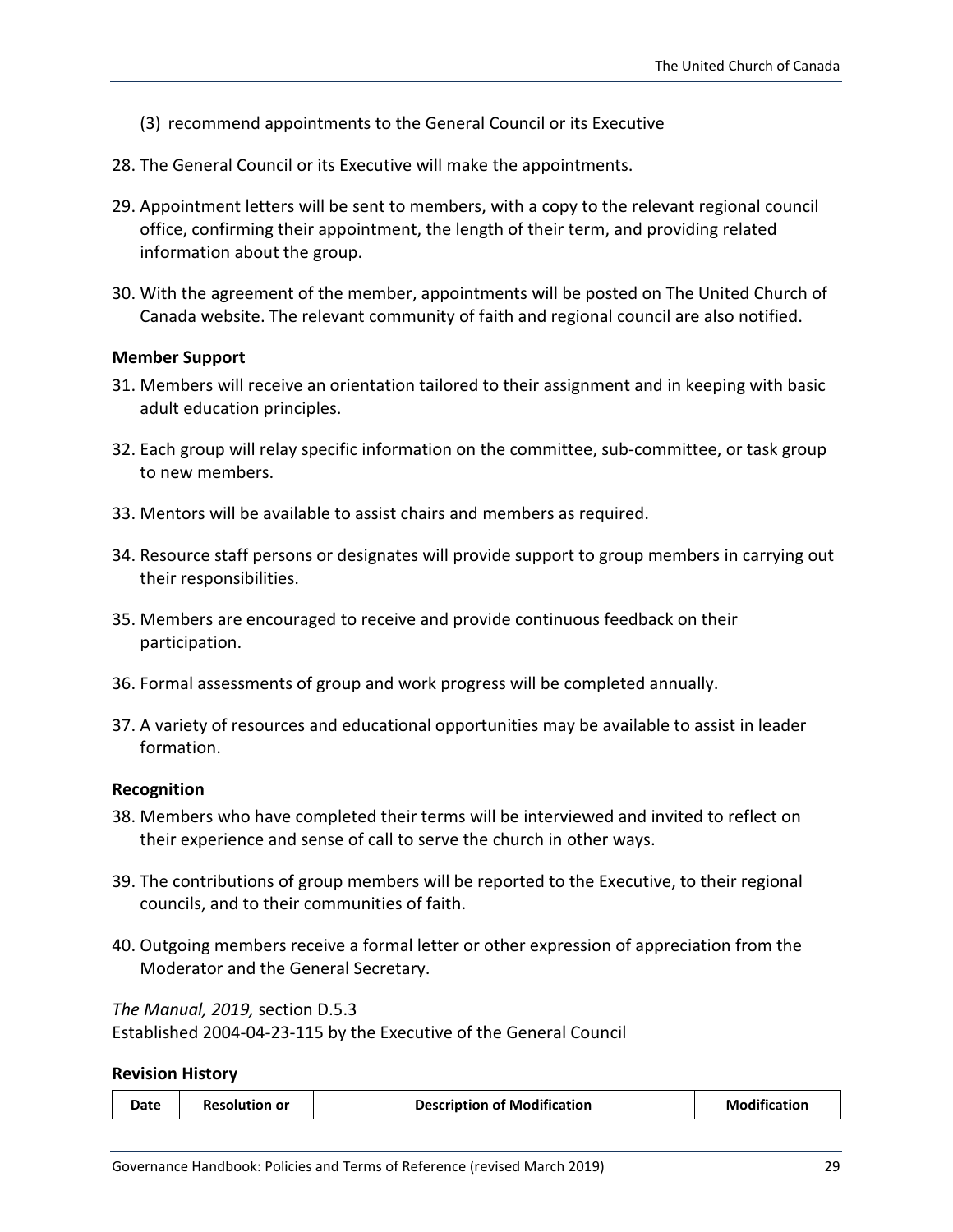|                       | <b>Minute Number</b> |                                                                                                                                    | <b>Authorized by</b>                       |
|-----------------------|----------------------|------------------------------------------------------------------------------------------------------------------------------------|--------------------------------------------|
| $2005 -$<br>$04 - 21$ | 223                  | Principles for Appointing Chairpersons of Committees<br>and Task Committee, sub-committee or task groups<br>added (sections 32-34) | Executive of the<br><b>General Council</b> |
| $2007 -$<br>05-04     | 125                  | Sections 11 and 12 added                                                                                                           | Executive of the<br><b>General Council</b> |
| $2007 -$<br>$11 - 16$ | 214                  | New format                                                                                                                         | Executive of the<br><b>General Council</b> |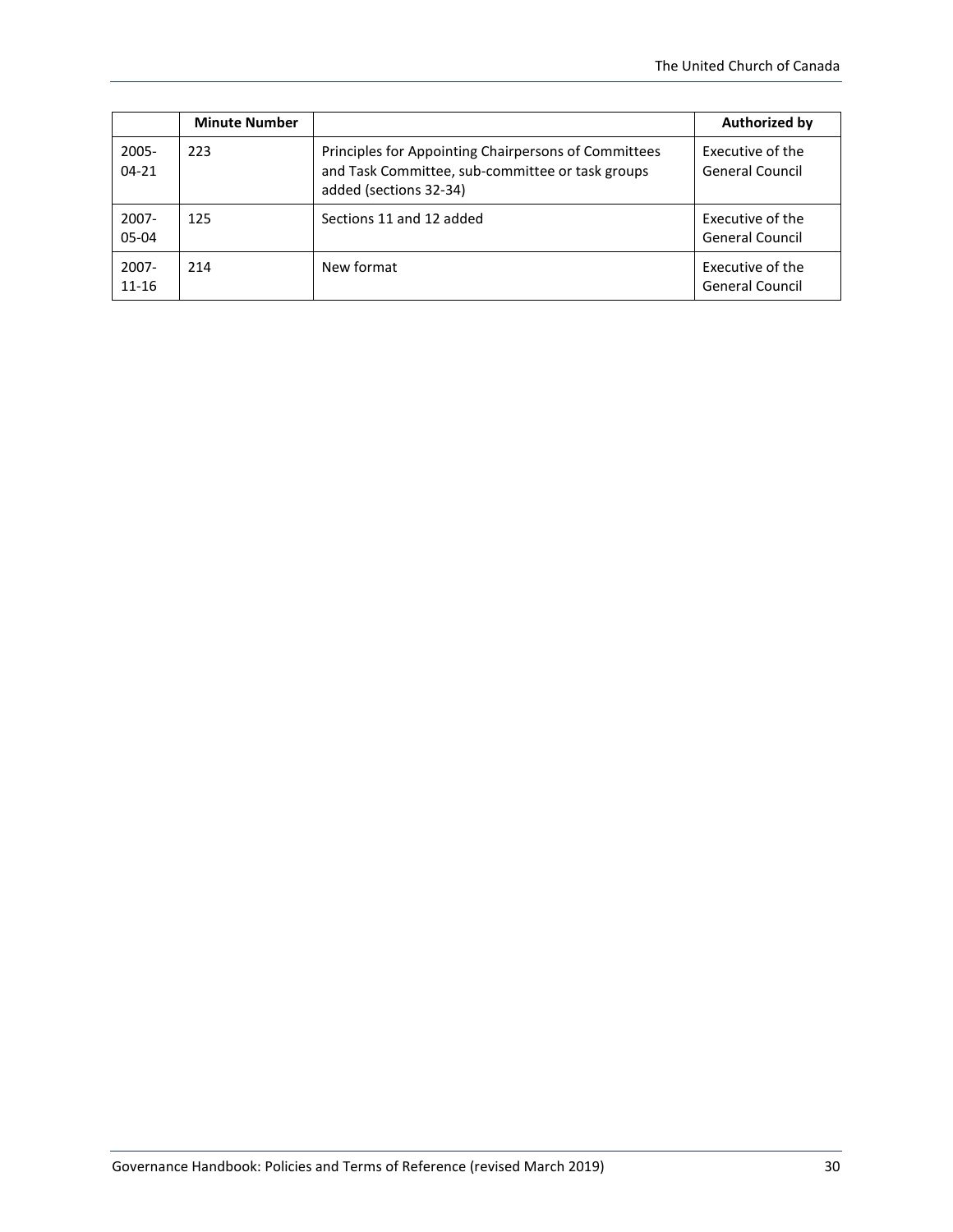## <span id="page-30-0"></span>**1.09 Representatives to Partner Organizations**

#### **Purpose Statement**

**The Executive appoints representatives to be present or to serve on behalf of the church in order to assist The United Church of Canada to fulfill the duties it performs in partnership with ecumenical, interfaith, and other organizations.**

#### **Policy**

#### **Governed by This Policy**

- 1. This policy applies to all appointments to boards, councils, or groups of partner organizations to which The United Church of Canada has been asked and agreed to provide representation or official nominations for representation.
- 2. Unless otherwise specified, this policy does not apply to appointments to internal subcommittees of partner organizations that are accountable to the organization's governing body instead of the associated members.
- 3. This policy does not apply to staff members of the General Council Office or regional councils who may be assigned to work and participate with partner organizations. Staff members are assigned and guided following human resource policies.

#### **General Application and Exemption**

- 4. If an appointment requires an exemption to the standard practices and processes provided in this policy
	- (1) on the grounds of scope and/or expertise, or
	- (2) on the grounds that the standard practice will not enable the appointment to occur within the necessary timeframe,

and an alternative process has not been previously mandated by the Executive, the mandating group may request the General Secretary to authorize an adapted process that will reflect the principles for elected and appointed members.

- 5. When considering a request for an exemption, the General Secretary will consult with the chair of the mandating group and the chair of the Nominations Committee and report any approved exemptions to the Executive and to Member Engagement staff.
- 6. An approved adapted process that is expected to be recurring will be included in the group's terms of reference.
- 7. For roles that are determined by the General Council or its Executive as requiring a representative who already possesses standing and authority within the United Church, the General Council or its Executive may authorize the General Secretary to invite and recommend the appointment of suitable members, including, but not limited to, past Moderators.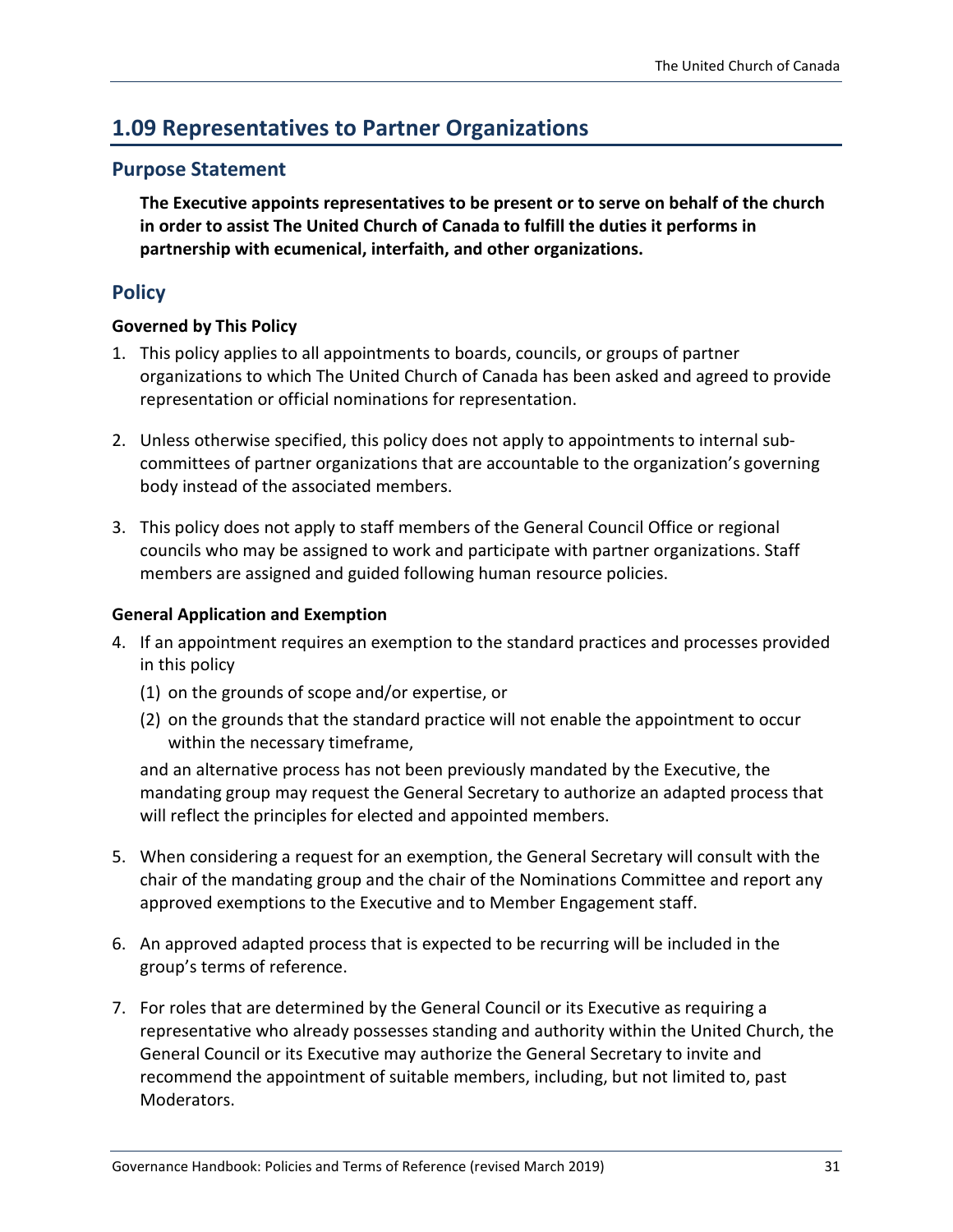#### **Relationships with Partner Organizations**

- 8. Relationships with partner organizations that require representation from the United Church may be established by the General Council, its Executive, or a committee of the Executive.
- 9. Before General Council, its Executive, or a committee establishes a relationship with a partner organization that requires representatives, it will consider
	- (1) the proposed terms of reference and life span of the relationship
	- (2) the proposed number of representatives from the United Church
	- (3) the title of the resource staff proposed by the General Secretary, and
	- (4) the proposed human, financial, and other resources required to support the relationship and the proposed source of funds
- 10. The terms of reference for each relationship to a partner organization will include
	- (1) the mandate of the relevant board, council, or group of the partner organization
	- (2) the purpose or authorizing principle for United Church involvement
	- (3) the membership structure of the board, council, or group
	- (4) the responsibilities of United Church representatives to the partner organization and to the United Church
	- (5) specific authority or limitations of the representative to speak or act on behalf of the United Church
	- (6) reporting expectations
	- (7) the skills and competencies required of the representative
	- (8) length of appointment and possibilities for reappointment
	- and will be included in the record of proceedings or minutes of the mandating group
- 11. The mandating group will review the terms of reference of each partnership relationship accountable to it at least once every three years to assess whether the partnership is meeting its mandate and whether the partnership should be extended.

#### **Representatives**

- 12. Any member of the United Church, except staff members of the General Council Office or a regional council, is eligible to serve as an appointed representative to a partner organization.
- 13. In addition to the competencies identified in the terms of reference, a representative will have several of the following qualifications:
	- (1) active participation in a local community of faith or ministry
	- (2) familiarity with the polity of the United Church
	- (3) predisposition to collaboration and teamwork
	- (4) sensitivity to diversity issues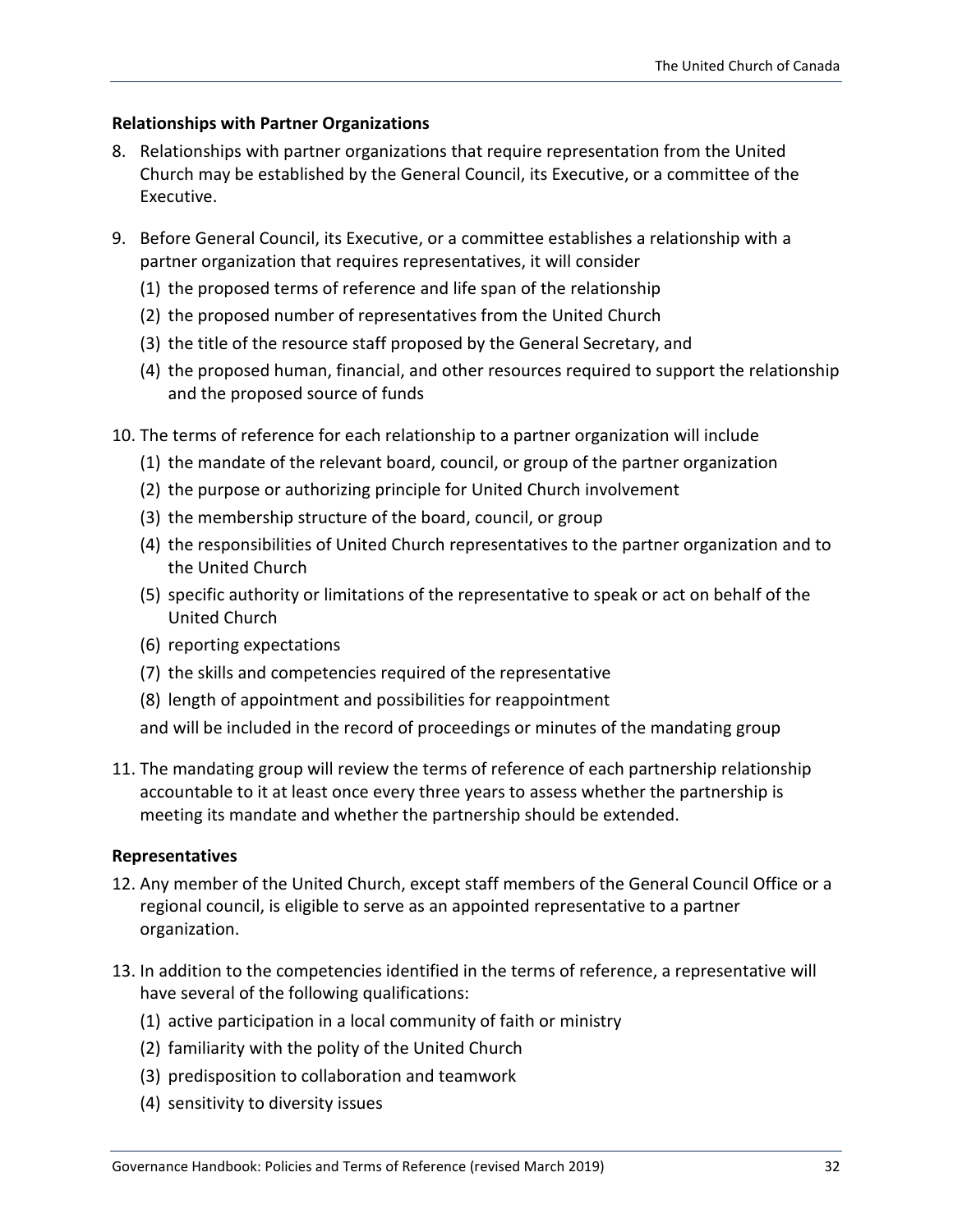- (5) leadership in a council of the United Church
- (6) passionate commitment to the mission of the United Church
- (7) willingness to discern God's yearnings for the work
- (8) openness to learning and communicating the wisdom of our partners
- 14. The General Council or its Executive, on the recommendation of the Nominations Committee, will make
	- (1) appointments of representatives for roles which may be authorized by the United Church
	- (2) official nominations for appointments that are authorized by the partner organization
- 15. Potential representatives will be recruited through the nominations processes described in Governance Policy 1.08 - Committee Membership.
- 16. Representatives will be recommended by the Nominations Committee and appointed by the General Council or its Executive in accordance with Governance Policy 1.08 - Committee Membership.
- 17. Representatives will receive support and acknowledgment in the same manner as other elected and appointed members in accordance with Governance Policy 1.08 - Committee Membership.

#### **Responsibilities of Representatives**

- 18. Representatives are responsible to meet the expectations specified by
	- (1) The United Church of Canada
	- (2) the partner organization
- 19. To meet United Church expectations, representatives will adhere to
	- (1) the responsibilities outlined in the terms of reference
	- (2) Governance Policy 1.02 Principles of Conduct
	- (3) Governance Policy 1.03 Conflict of Interest

It is the responsibility of the mandating body to work with representatives to fulfill these responsibilities and expectations.

- 20. Representatives are entrusted to represent the values, ethos, and policies of the church in the words, actions, and interactions of their role. Representatives will
	- (1) speak in accordance with established faith and policy statements
	- (2) clearly identify other statements as personal opinion or interpretation of established faith and policy statements
	- (3) refrain from committing the church to any obligations outside of those authorized in the terms of reference for their role
	- (4) adhere to Governance Policy 2.06 Public Statement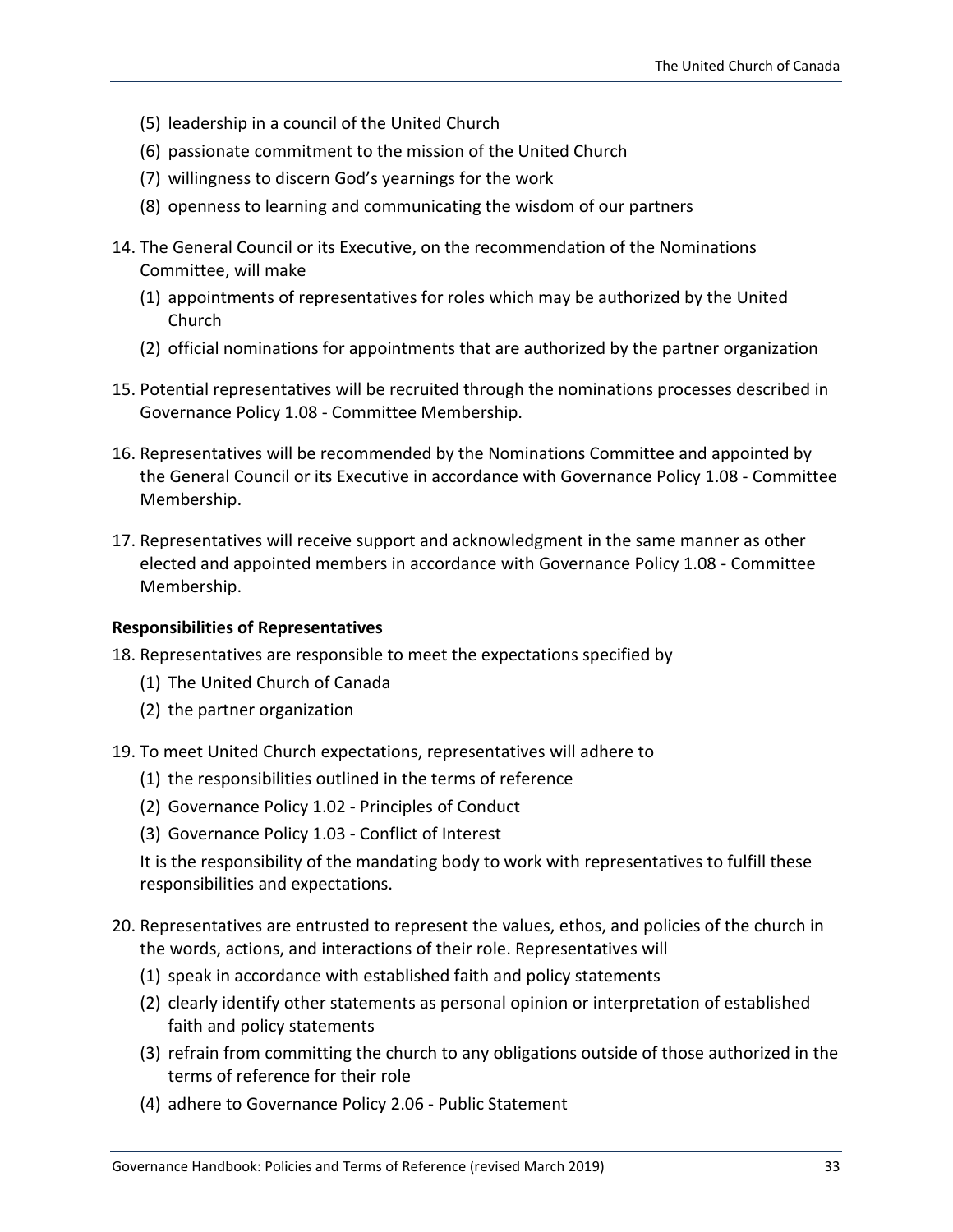Within these parameters, representatives are trusted to participate in the group discernment and decision-making of the partner organization, bringing to bear the wisdom and skills of their experience within the United Church. It is also expected that the representative will bring learning's from our partners to the work of the United Church.

Established 2008-05-02-290 by the Executive of the General Council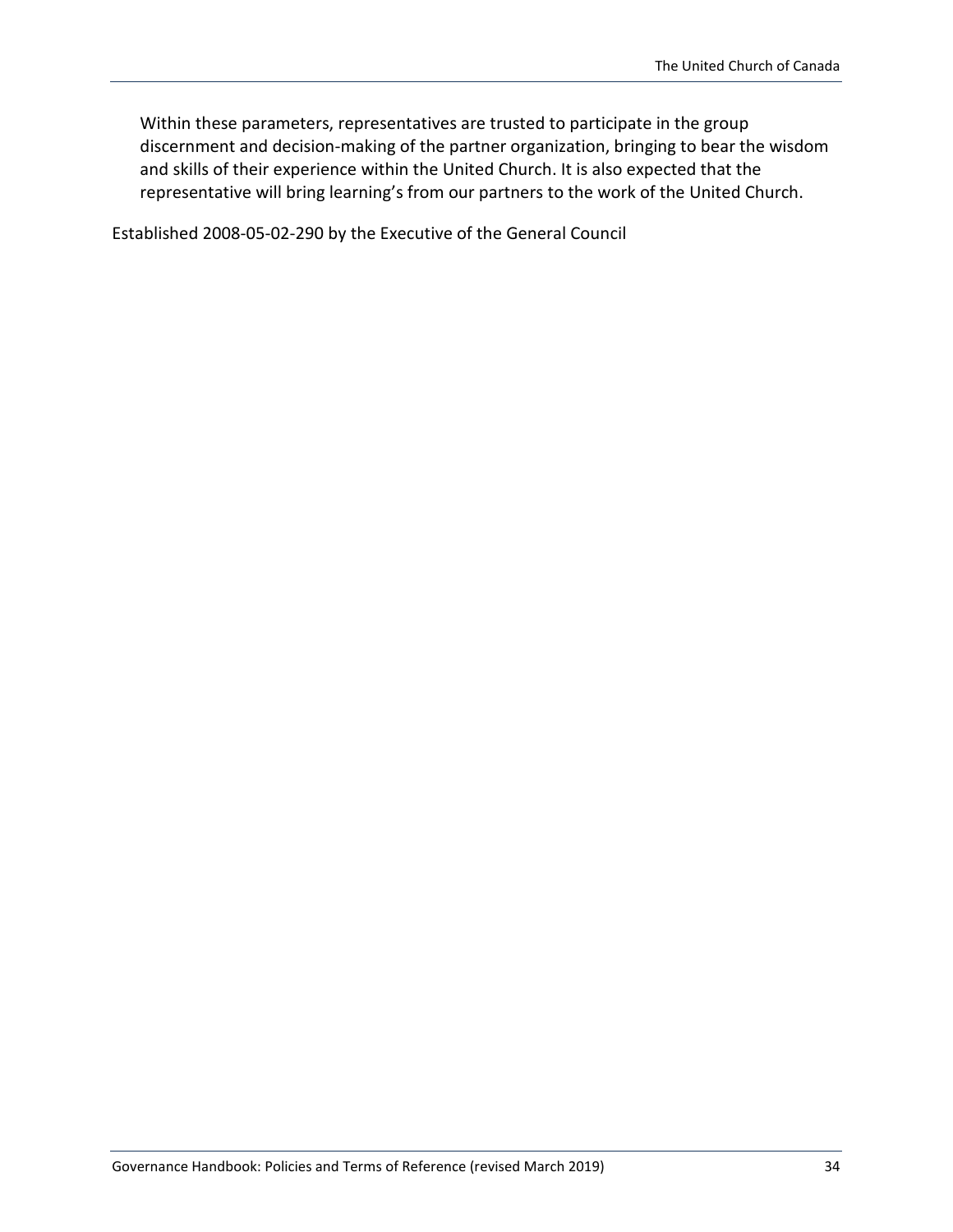### <span id="page-34-0"></span>**1.10 Delegated Authority**

#### **Purpose Statement**

**The duties and powers (authority) of the Executive of the General Council or a committee of the Executive may be delegated to another committee or sub-committee with accountability to the delegating body.**

#### **Policy**

#### **Governed by This Policy**

1. This policy applies to the Executive and all committees, sub-committees, and task groups created by or reporting to the Executive.

#### **Process**

- 2. The Executive confirms delegation of its powers and duties for the performance of its responsibilities to the Sub-Executive.
- 3. The Executive confirms delegation of its powers and duties for the performance of its responsibilities to any committee that is accountable to it. It would be inappropriate to delegate the following powers: *The Manual, 2019*, sections D.4.2.1, D.5.2.3, D.5.3.2 (h), D.5.3.2 (i), D.5.3.3 (c), D.5.3.4 (c), D.5.3.4 (d), D.5.3.4 (e); D.5.3.7, D.5.4.8(b), and D.5.3.1(b). <<didn't try to verify these>>
- 4. The committees of the Executive may, in turn, delegate authority to appropriate sub committees.
- 5. The Executive reserves the right at all times to withdraw the delegated authority in general or on a particular occasion.
- 6. In exceptional circumstances and on a case-by-case basis, the Nominations Committee may delegate the discernment and recommendations for appointments to another committee or sub-committee. In all cases, recruitment must occur through the nominating process in accordance with Governance Policy 3.02 - Nominations Committee, and recommendations shall be reported to the Nominations Committee for reporting to the Executive for action.
- 7. When a request for delegated authority is considered, the delegating body shall articulate the policies, values, and parameters according to which the delegated decision-making shall be exercised.
- 8. When a decision is made by a body with such delegated authority, that decision becomes a decision of the delegating body and will be reported to the next meeting of the Executive.

Established 2008-05-02-291 by the Executive of the General Council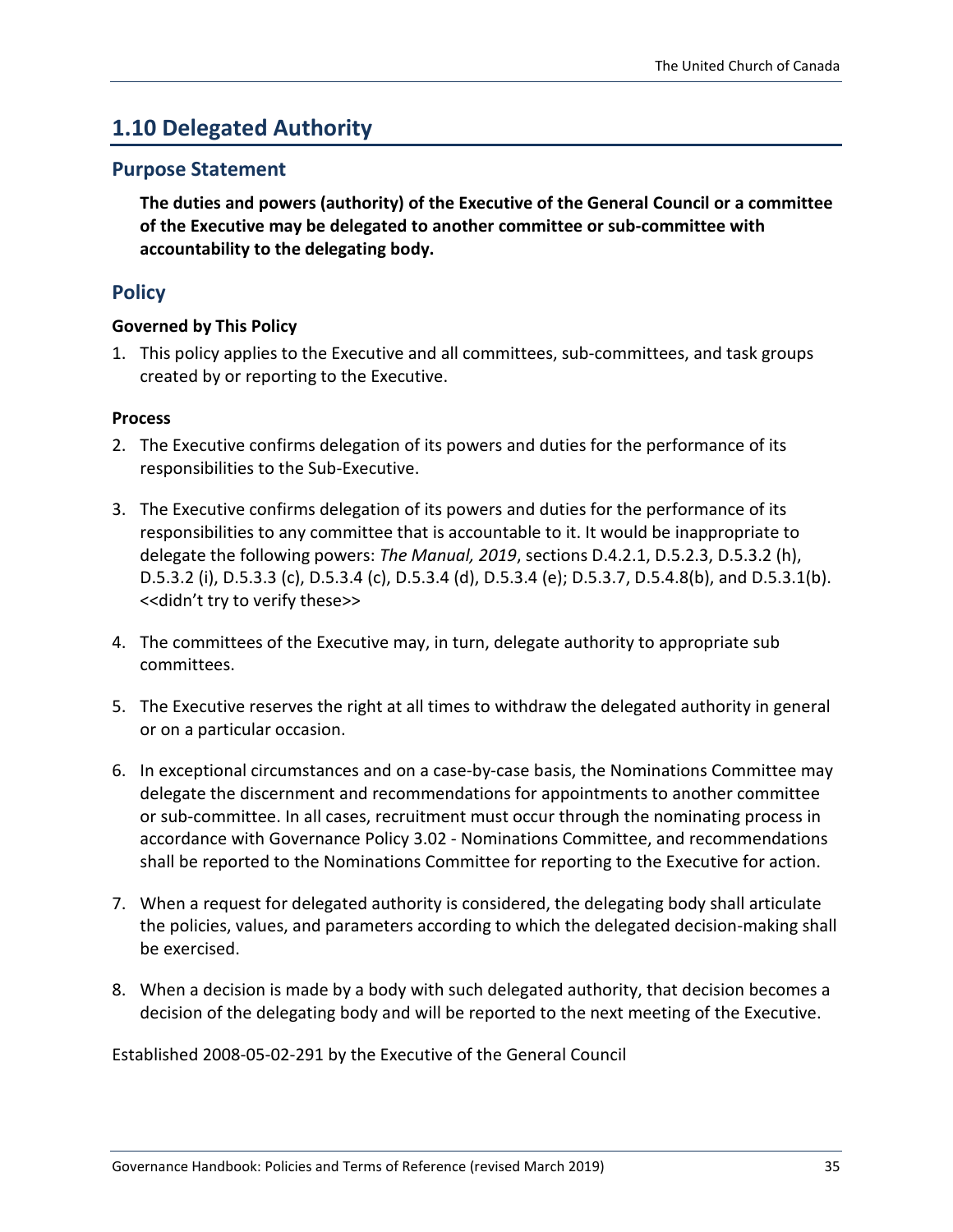### <span id="page-35-0"></span>**1.11 Correspondence**

#### **Purpose Statement**

**Written correspondence addressed to the Executive will be made available to the Executive of the General Council in a timely manner and reported to each meeting of the Executive.**

#### **Policy**

- 1. All correspondence addressed to the Executive will come to the attention of the Executive.
	- (1) "Correspondence" will include any communication in writing, including e-mail.
	- (2) Correspondence directly received by the General Secretary will be listed in a report that indicates the sender, the date, the topic, and how the correspondence was dealt with.
	- (3) Correspondence received by other members of the Executive for the Executive or by the Executive will be forwarded to the General Secretary for report.
	- (4) Each meeting of the Executive will receive a correspondence report from the General Secretary.
	- (5) The Executive, upon carried motion, can ask that a piece of correspondence in the report be brought before it as business.
	- (6) An Executive member may view any piece of correspondence.
	- (7) Between meetings of the Executive, correspondence will be posted to the Web-based folder.
	- (8) A binder with current correspondence will be available at the Business Table.
- 2. All correspondence will be dealt with in a manner appropriate to the matter of the correspondence.
	- (1) The General Secretary will determine whether the correspondence properly belongs to the business of the Executive in that policy or direction is required.
	- (2) If so, it will be forwarded to the Executive with a recommendation or options for appropriate action.
	- (3) If not, it will be forwarded to the appropriate person in the General Council Office or chair of an elected member committee or task group for action, or otherwise dealt with in a suitable manner.
	- (4) A reply regarding the reception of correspondence will be made immediately, if appropriate.
- 3. All correspondence will be treated in a serious manner.
	- (1) To ensure that correspondence that properly belongs to the Executive be considered at its next meeting, it must be received by the General Secretary at least 14 days prior to that meeting.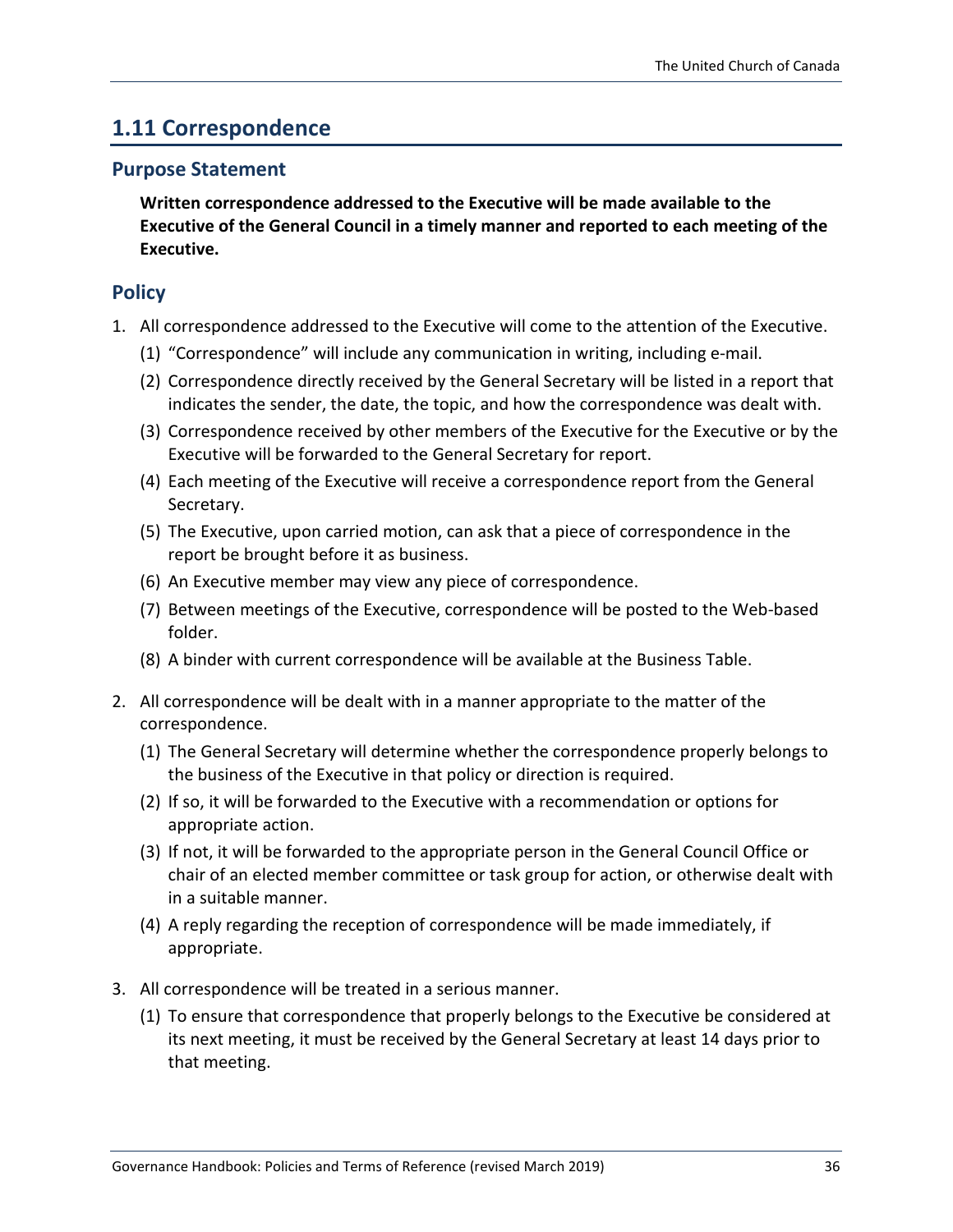(2) Correspondence shall not be presented to the Executive for consideration without a recommendation or options for action from the General Secretary.

Established 2008-05-02-293 by the Executive of the General Council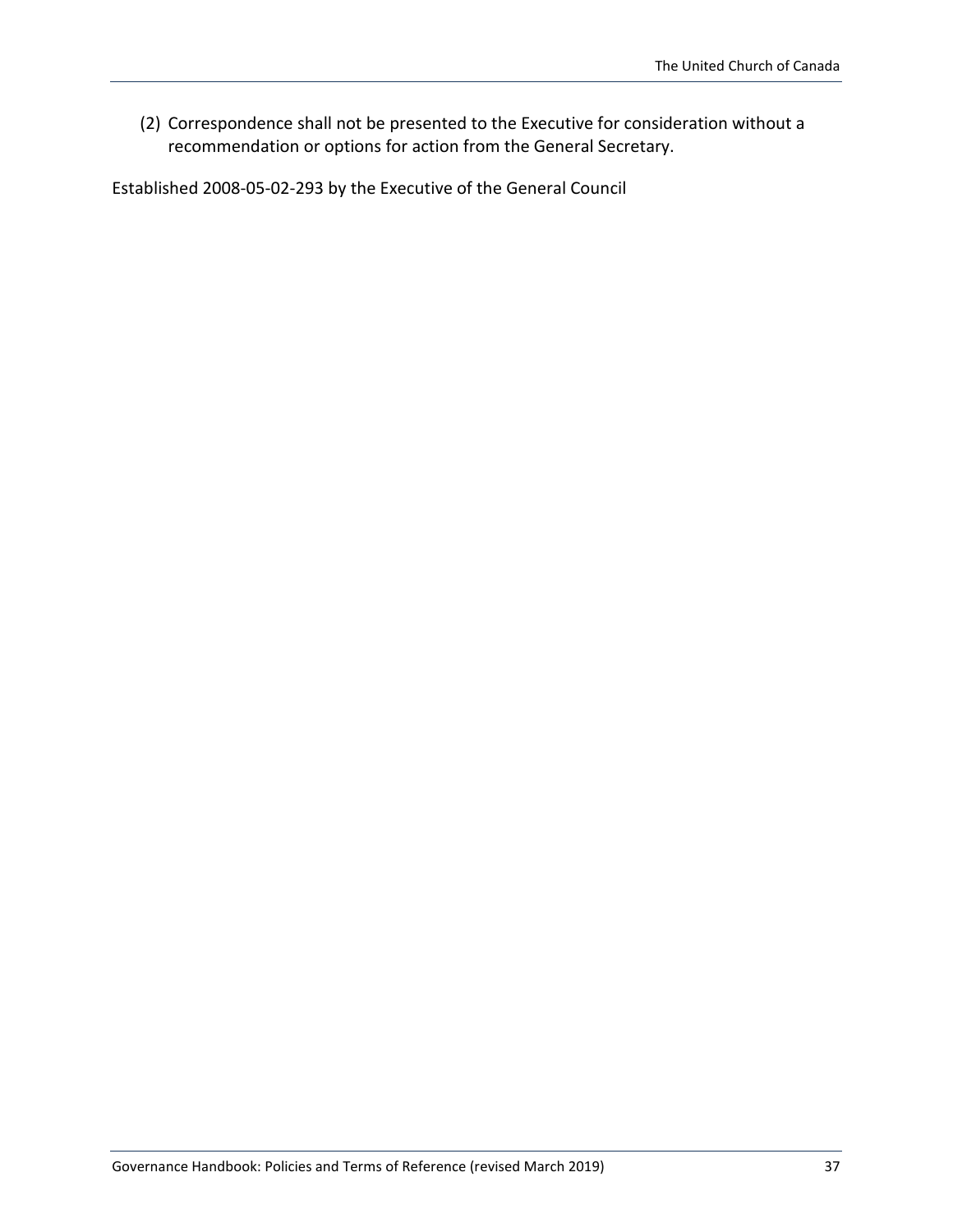# **Committees of the General Council**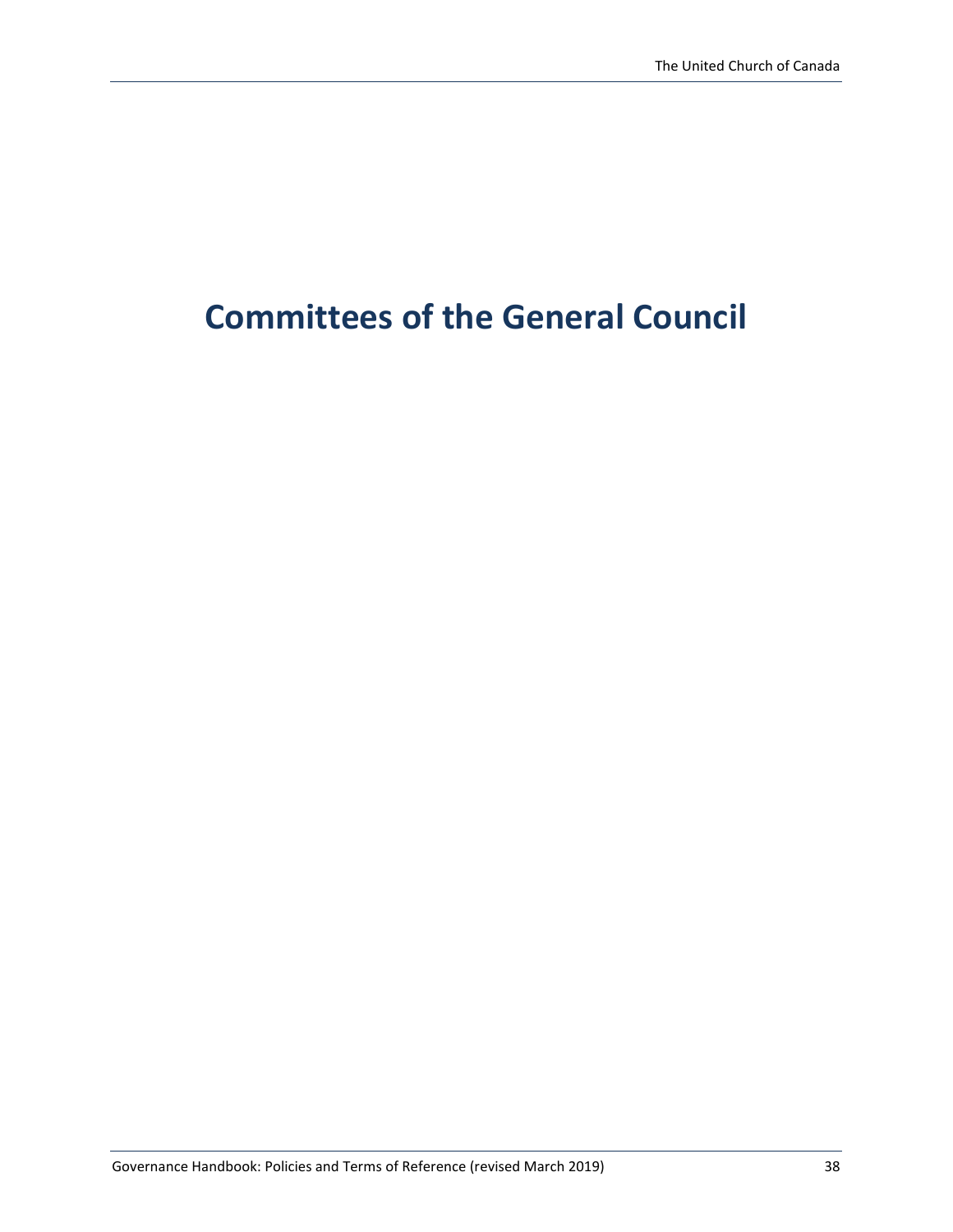# **2.03 Audit Committee**

### **Purpose Statement**

**The Audit Committee will oversee the integrity of the management control and information systems of The United Church of Canada.**

### **Manual References (***The Manual, 201***9)**

### **D.4.6 Committees and Other Bodies of the General Council**

**D.4.6.2 b. Audit Committee:** The Audit Committee is responsible for:

- i) overseeing the United Church's financial reporting, control, and audit functions; and
- ii) overseeing the United Church's pension plan on behalf of the pension board.

### **Policy**

#### **Governed by This Policy**

1. This policy applies to the members of the Audit Committee.

### **Terms of Reference**

#### **Responsibilities**

- 2. With regard to financial reporting, the committee is responsible to:
	- (1) review the annual and interim financial statements, including such matters as
		- (a) the selection of and changes in accounting policies, particularly those in areas that are subjective or for which there is no authoritative guidance
		- (b) methods used to account for unusual or particularly significant transactions
		- (c) issues on which management has made estimates or judgments that have a significant effect on the financial statements
		- (d) significant transactions with related parties
	- (2) review any changes in professional standards or regulatory requirements
	- (3) review reports from external auditors concerning major accounting policies, all alternative treatments of financial information that were discussed with management, and other material written communications between the auditors and management
	- (4) review with external auditors any audit problems or difficulties and management s response
	- (5) recommend approval of the financial statements to the appropriate authoritative bodies
- 3. With regard to risks and controls, the committee is responsible to
	- (1) ensure that appropriate safeguards and control systems are in place during the year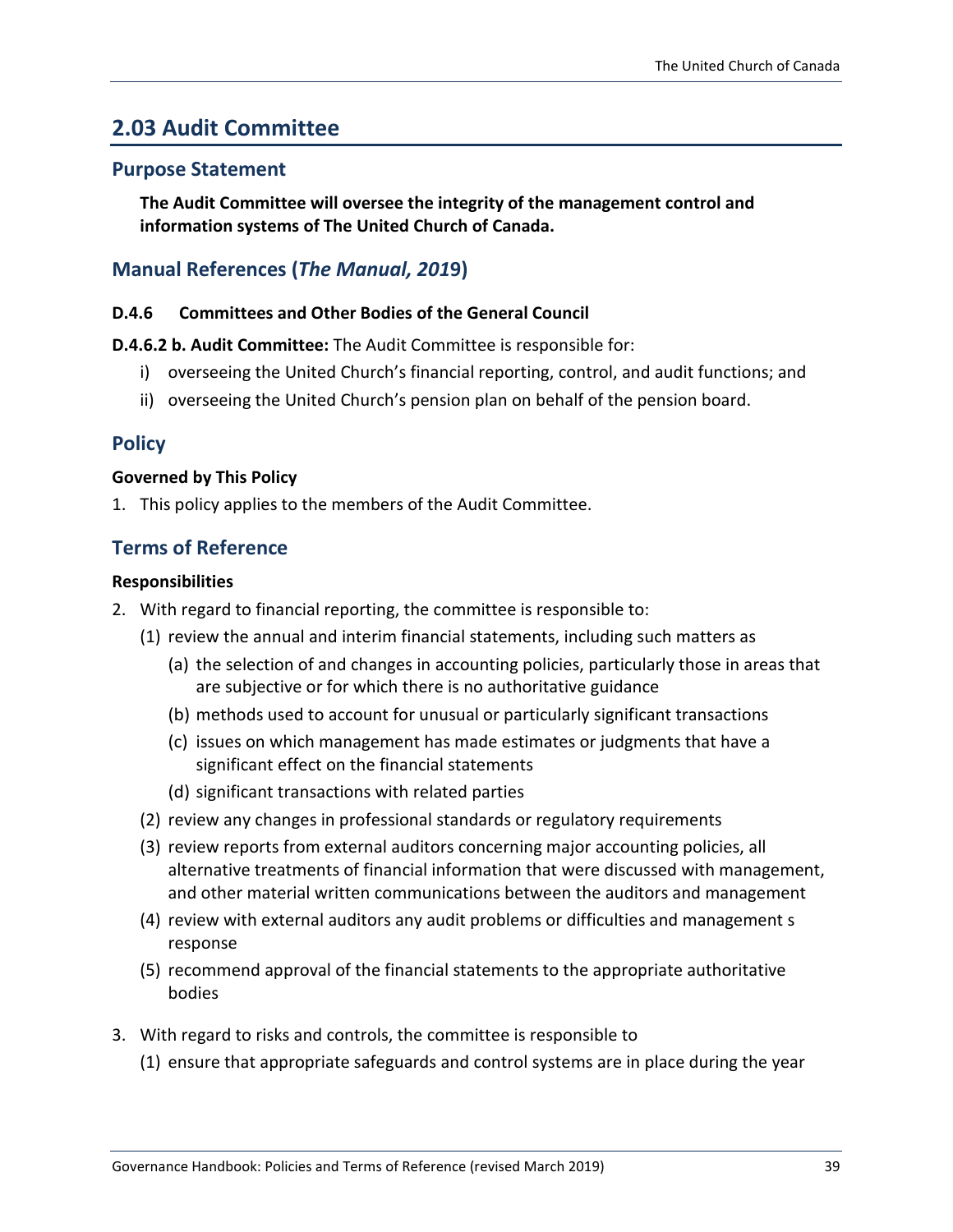- (2) review and assess the business and financial risk management process, including the adequacy of the overall control environment and controls in selected areas representing significant risk.
- (3) inquire into the condition of the records and the adequacy of resources committed to accounting and control
- 4. With regard to external auditors, the committee is responsible to
	- (1) recommend the selection of the external auditors for approval by the General Council or its Executive
	- (2) approve, in advance, all auditing and non-auditing services provided by the external auditors, as deemed appropriate by the chair or the committee
	- (3) consider, in consultation with the external auditors, their audit scopes and plans to ensure completeness of coverage, reduction of redundant efforts, and the effective use of audit resources
	- (4) review with management and the external auditors the results of the annual audits and related comments in consultation with other committees as deemed appropriate, including any difficulties or disputes with management, any significant changes in the audit plans, the rationale behind adoptions and changes in accounting principles, and accounting estimates requiring significant judgments
	- (5) review actions taken to address control weaknesses detected in the prior year's audit
	- (6) approve the auditors' engagement letter, including the audit fee and expenses
	- (7) review the auditors' proposed report on the financial statements
	- (8) review the auditors' management letter
	- (9) meet privately with the auditors (without resource staff or other General Council employees present) to ascertain whether there are concerns that should be brought to the committee's attention
- 5. The committee will conduct or authorize investigations into any matters within the committee's scope of responsibilities. The committee will be empowered to retain independent counsel and other professionals to assist in conducting any investigation.
- 6. The committee will establish procedures for confidential, anonymous submission of concerns by employees of the church in relation to questionable accounting and auditing matters.
- 7. The committee will receive confirmation from the resource staff that all statutory filings and requirements have been met.

#### **Communications**

8. The chair and other members shall, to the extent appropriate, maintain an open avenue of contact with resource staff, other committee chairs, and other key committee advisers as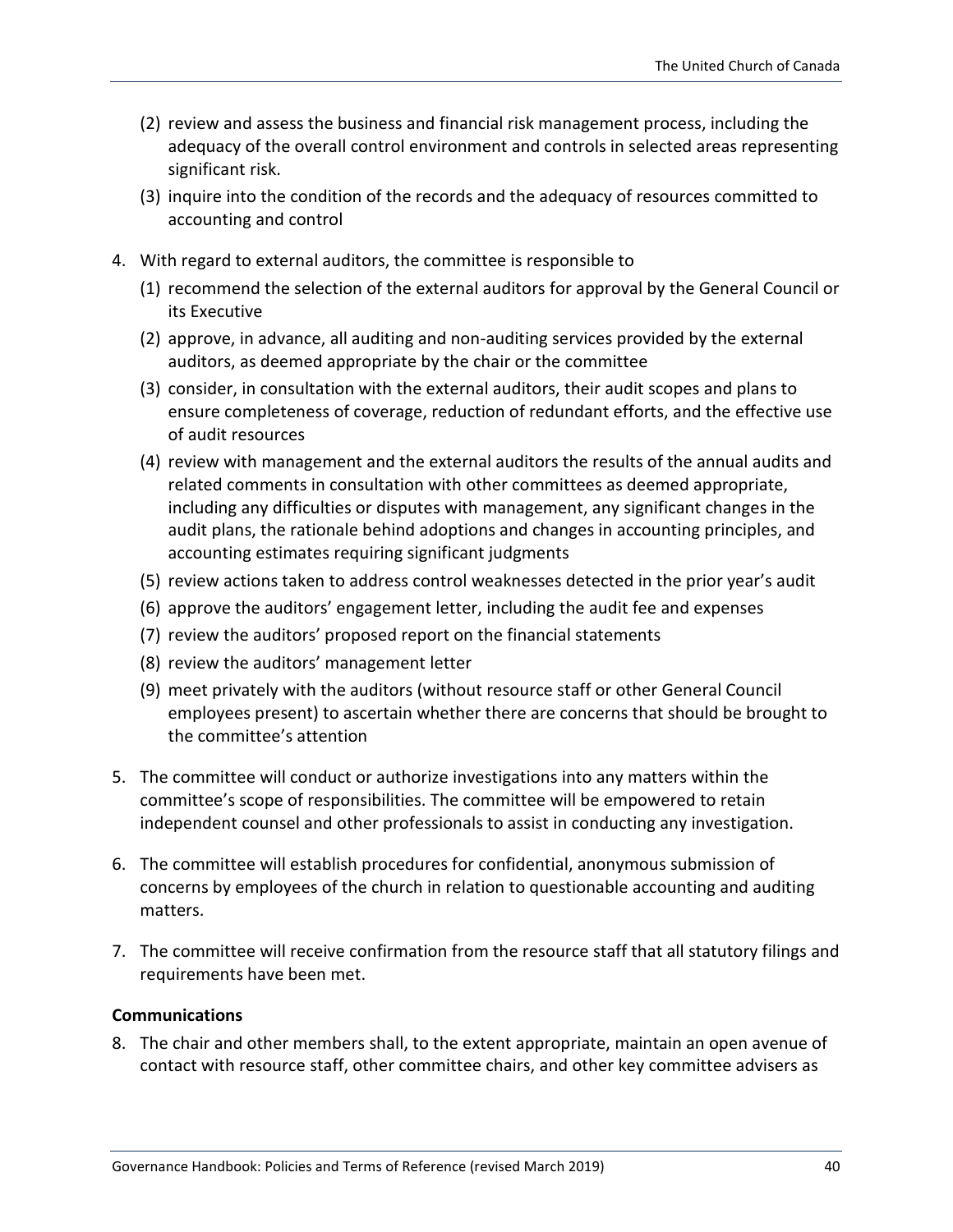applicable to strengthen the committee's knowledge of relevant current and prospective issues.

- 9. The committee shall have resource staff publish to all employees of the General Council on an annual basis a list of committee members and their contact information, encouraging staff to contact them on a confidential basis regarding issues staff feel should come to the committee's attention. Issues could include inappropriate use of funds and inconsistencies in accounting policies.
- 10. The committee shall communicate expectations and the nature, timing, and extent of committee information needs to resource staff and external parties, including auditors. Written materials shall be received from resource staff, auditors, and others at least one week in advance of meeting dates.

#### **Members**

- 11. The committee shall be composed of the following persons appointed by the General Council:
	- (1) a chair
	- (2) four to six members
- 12. A majority of the persons appointed to the Audit Committee shall have experience in financial reporting or other responsibilities of the committee.
- 13. The committee shall have access to counsel and other advisers at the committee's sole discretion.
- 14. Members will serve for a three-year term and may be reappointed at the discretion of the General Council or its Executive for a maximum of one additional term for a total of six years.
- 15. The Executive Officer, Finance, is resource staff for the committee.

#### **Meetings**

- 16. The committee will meet at least twice a year, usually at the General Council Office in Toronto. Additional meetings or conference calls will be scheduled as necessary.
- 17. Periodically and at least annually, the committee shall meet in private session with the external auditors.
- 18. External auditors or external legal experts may, at any time, request a meeting with the audit committee or committee chair with or without the attendance of resource staff or other General Council employees.
- 19. A quorum shall be more than half of the appointed members.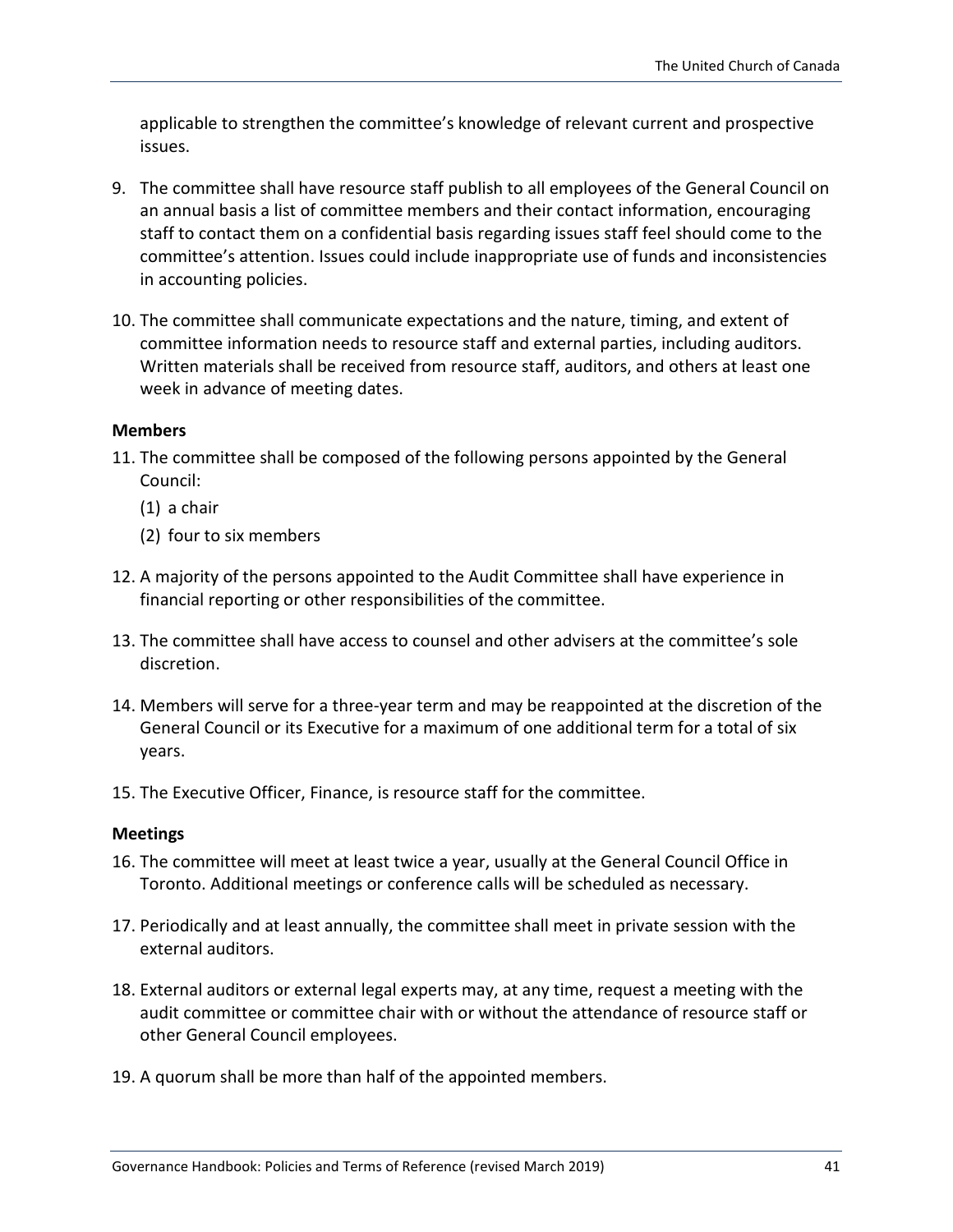### **Reporting**

- 20. The committee will report to each meeting of the General Council. It will also report annually or as required to the Executive of the General Council through the Permanent Committee on Finance.
- 21. The committee will report periodically, as deemed necessary, but at least annually to the Pension Board.

*The Manual, 2019,* section D.4.6.2 b. Established 2009-08-15-122 by the 40th General Council

| Date                     | <b>Resolution or Minute</b><br><b>Number</b> | <b>Description of Modification</b>                                       | <b>Modification</b><br><b>Authorized by</b> |
|--------------------------|----------------------------------------------|--------------------------------------------------------------------------|---------------------------------------------|
| $2010 - 11$<br>$11 - 13$ | 2010-11-13-087                               | Amend section 19 to change reporting to<br><b>GCE through PC Finance</b> | <b>Executive of the General</b><br>Council  |
| $2015 - 11$<br>23        | 2015-11-21-020                               | Added section 4 members                                                  | <b>Executive of the General</b><br>Council  |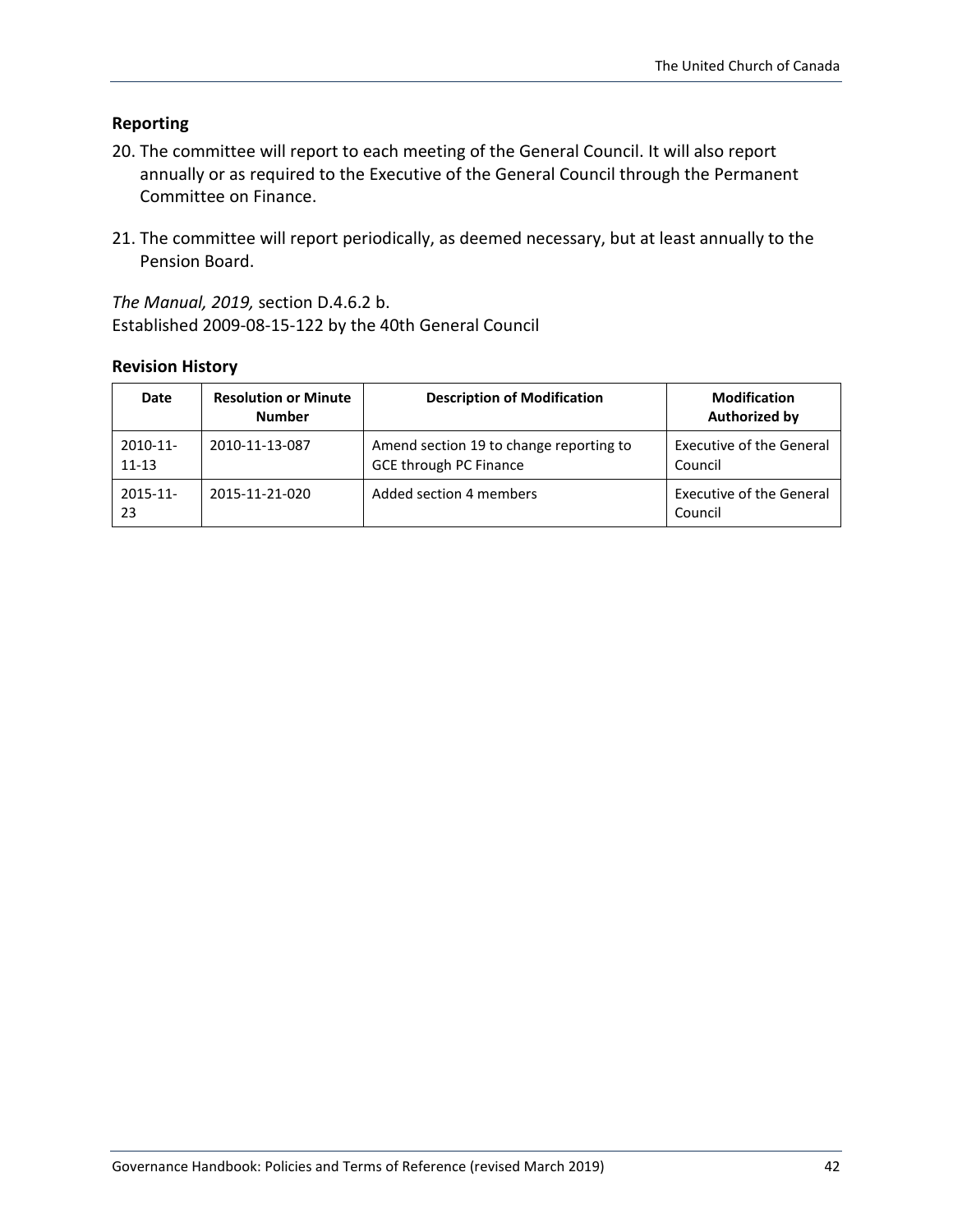# **2.04 Judicial Committee**

### **Purpose Statement**

**Appeals from decisions of a court or council of The United Church of Canada or a ruling of the General Secretary shall be heard and decided by members of the Judicial Committee.**

### **Manual References (***The Manual, 2019***)**

### **D.4.6 Committees and Other Bodies of the General Council**

- **4.6.2 c.Judicial Committee:** The Judicial Committee is responsible for dealing with all appeals to the General Council of
	- i) decisions of formal hearings held by a community of faith or regional council;
	- ii) other decisions of regional councils;
	- iii) decisions of the Executive of the General Council
	- iv) decisions of the Board of Vocation; and
	- v) rulings of the General Secretary of the General Council.

### **Policy**

### **Governed by This Policy**

1. This policy applies to the members of the Judicial Committee and all those requiring the services of this committee.

### **Terms of Reference**

- 2. The Judicial Committee is responsible to carry out the responsibilities designated in *The Manual*.
- 3. An appeal within this policy and in compliance with *The Manual*, *2019*, of The United Church of Canada refers to a formal request for review of a decision made by a court or council or a court- or council-appointed Formal Hearing Committee, and includes the process leading to that request; or a formal request for review of a ruling made by the General Secretary
- 4. A decision within this policy and in compliance with *The Manual, 2019*, of The United Church of Canada means any disposition of a matter by a court or council, or by a body authorized to act on behalf of the court or council.
- 5. Decisions that are not subject to appeal are listed in *The Manual, 2019,* section J.10.3.
- 6. The Judicial Committee is responsible to
	- (1) appoint hearing committees, with at least one member of the Judicial Committee, to hear appeals under section J.10.5 of *The Manual, 2019*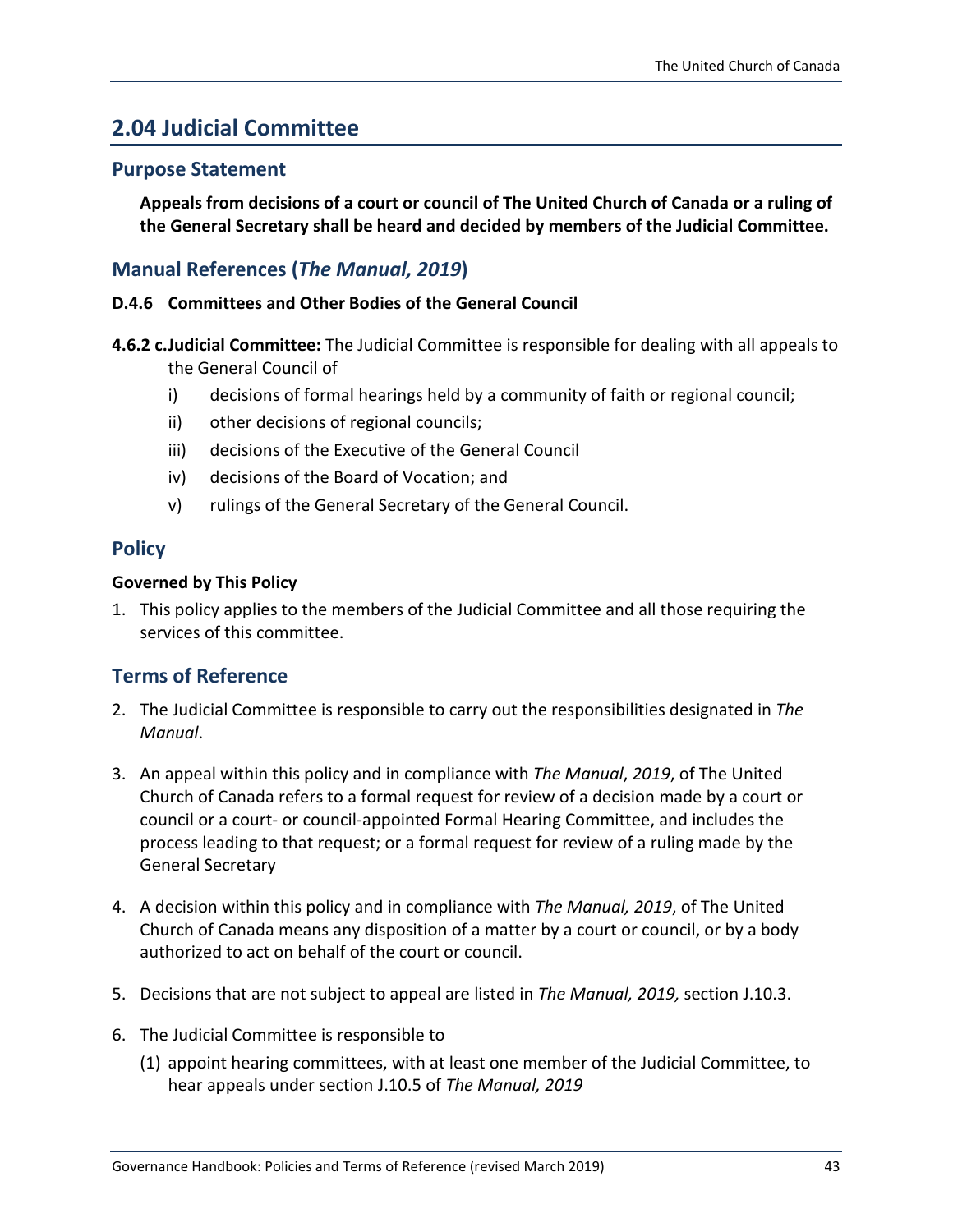- (2) provide appropriate orientation, interpretation, and guidance to each hearing committee, which duty shall be the joint responsibility of the member of the Judicial Committee on the hearing committee and the resource staff of the Judicial Committee
- (3) study the procedures of panels and make recommendations to the Executive of the General Council as required, recognizing that the decisions of panels are final
- (4) receive the records of all hearing committees and report to the General Council all actions of the Judicial Committee

#### **Hearing Committee Chair**

- 7. The hearing committee shall appoint a chair. The chair shall ensure that
	- (1) a full and correct record of the proceedings of the hearing committee of the Judicial Committee and of its decisions is kept
	- (2) a copy of the decision of the hearing committee (which is a decision of the Judicial Committee), certified to be correct by the chair, is transmitted to each party concerned
	- (3) a complete record of the case, certified by the chair, is filed with the General Secretary

#### **Members**

- 8. The Judicial Committee will be composed of up to nine members appointed by the General Council, on the recommendation of the Nominations Committee, at least four of whom will be specialists.
- 9. Each person will have an aptitude for and skills in legal processes and/or the governance of the courts or councils of the church.
- 10. Those serving as specialists will have related legal or administrative tribunal experience as assessed by the chair and resource staff of the Judicial Committee.
- 11. Each member shall serve for up to nine years.
- 12. Vacancies occurring between meetings of the General Council shall be filled by the Executive of the General Council until the next ensuing meeting of the General Council.
- 13. The General Council will appoint one member of the Judicial Committee as the chair.

#### **Hearing Procedures**

14. The following procedures apply to the hearing of appeals:

- (1) No member of the Judicial Committee who took part in any aspect of the matter from which an appeal is being taken shall sit on the hearing committee hearing that appeal.
- (2) All members appointed to a hearing committee must be present throughout the hearing for which they are appointed.
- (3) Any person or council appearing before the Judicial Committee or any hearing committee thereof shall have the right to appear in person or by an advocate or legal counsel. Such representative shall not be a member of the Judicial Committee.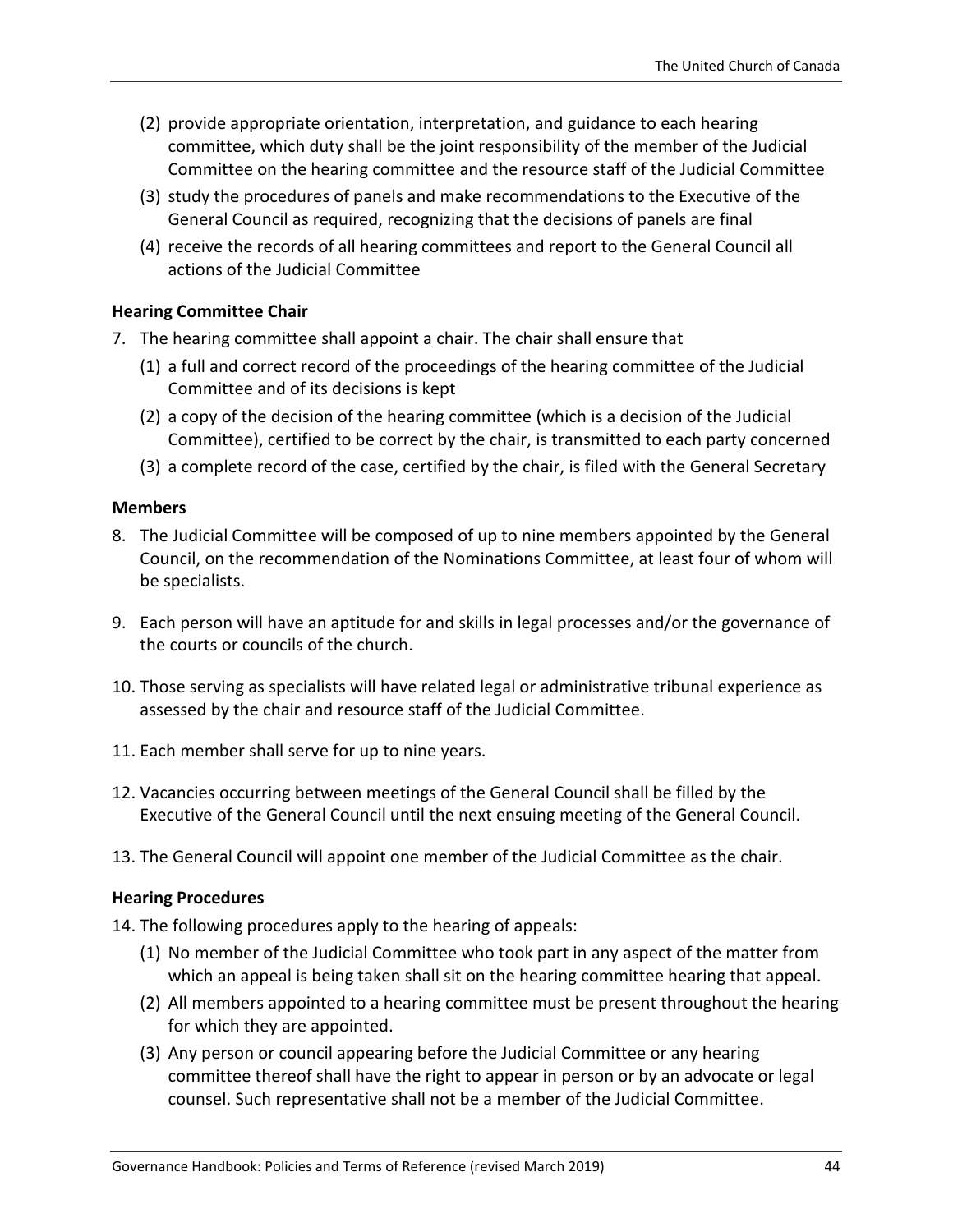- (4) Any person or council appearing by an advocate or legal counsel may be present at the hearing.
- (5) All hearings shall be conducted pursuant to the rules of procedure for appeals as provided in section J.10.1 of *The Manual*, as if the hearing were an appeal hearing.
- (6) Notwithstanding the provisions of section A.4 of *The Manual*, the Judicial Committee and all hearing committees thereof shall have power to take such evidence as it may deem necessary, either in person orally or by commission report, statutory declaration, or otherwise, which shall be stipulated in each case.
- (7) The agreement of a majority of the members of the hearing committee of the Judicial Committee hearing any matter shall be necessary to reach a decision.
- (8) Decisions of a hearing committee of the Judicial Committee shall be decisions of the Judicial Committee.
- (9) The necessary expenses of each hearing committee of the Judicial Committee, including stenographic or other assistance when required, shall be provided by the General Council.

### **Reporting**

15. The committee will report to each meeting of the General Council.

*The Manual, 2019,* sections D.4.6.2 c. and J.10 Established 2009-08-15-122 by the 40th General Council

| Date           | <b>Resolution or Minute</b><br><b>Number</b> | <b>Description of Modification</b> | <b>Modification Authorized by</b>          |
|----------------|----------------------------------------------|------------------------------------|--------------------------------------------|
| 2015-11-<br>23 | 2015-11-21-020                               | Added sections 8-12<br>members     | <b>Executive of the General</b><br>Council |
| 2018-07-<br>22 | 2018-07-22                                   | Amended members section            | 43rd General Council                       |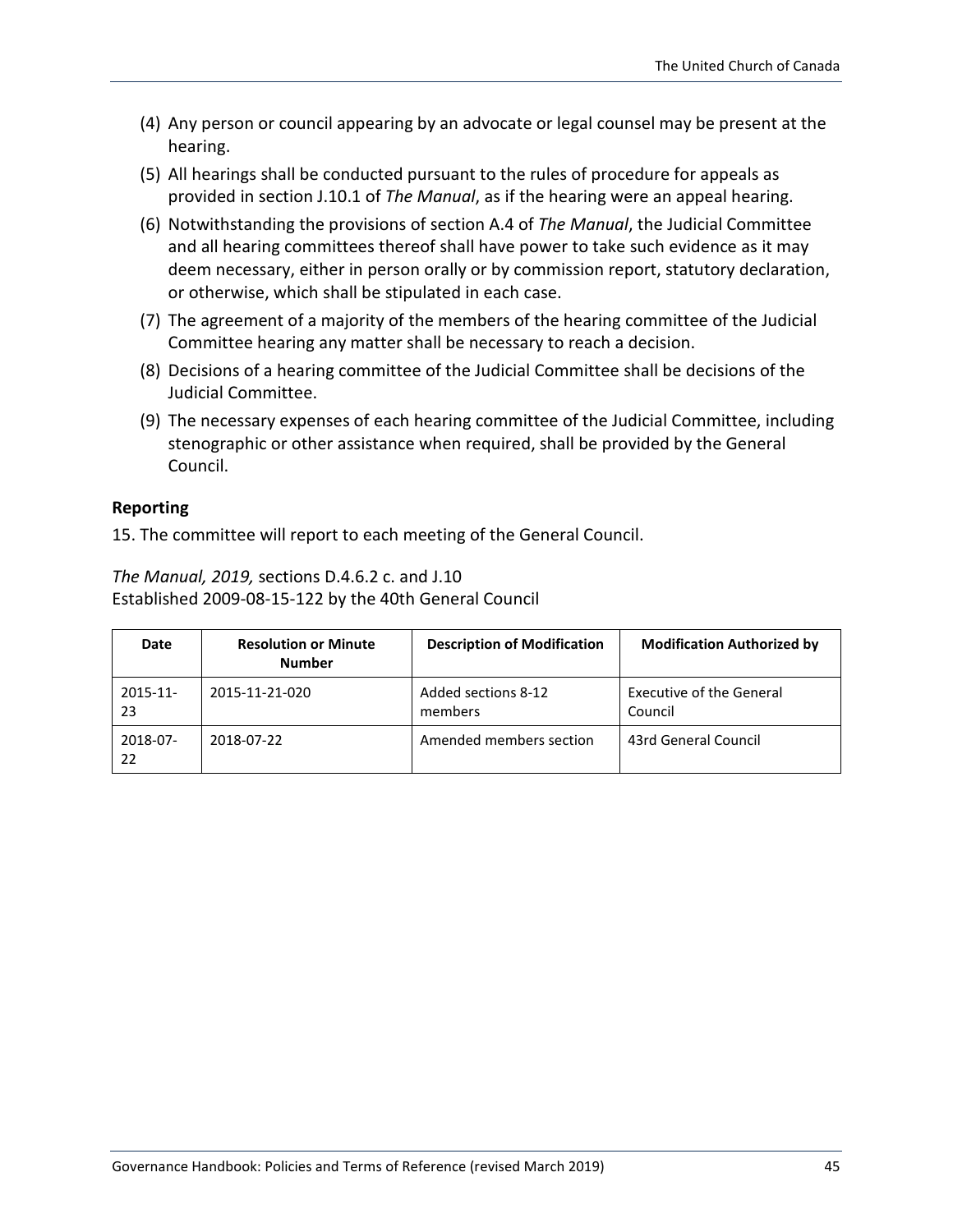## **2.05 Manual Committee**

### **Purpose Statement**

**The General Secretary shall consult with The Manual Committee regarding amendments being proposed to** *The Manual* **of The United Church of Canada.**

### **Manual References (***The Manual, 2019***)**

#### **D.4.6 Committees and Other Bodies of the General Council**

- **D.4.6.2 d. Manual Committee:** The Manual Committee is responsible for assisting the General Secretary with
	- i) preparing *The Manual*; and
	- ii) conducting remits.

### **Policy**

#### **Governed by This Policy**

1. This policy applies to the members of the Manual Committee and the General Secretary of the General Council.

### **Terms of Reference**

#### **Membership**

- 2. The committee shall be composed of a chair appointed by the General Council or its Executive, and five members.
- 3. The persons appointed to the committee should have an appreciation of the importance of detail and accuracy, good writing skills, the ability to think conceptually, and the ability to reflect critically on text.
- 4. At least two of the members will be lawyers or have a law degree.
- 5. Members are appointed to serve for terms of three years commencing the December following the General Council.
- 6. Members may serve a maximum of three consecutive terms of appointment.
- 7. The General Council's legal/judicial counsel is resource staff for the committee.

#### **Meetings**

8. The committee meets four to six times during the triennium.

*The Manual, 2019,* section D.4.6.2 d. Established 2009-08-15-122 by the 40th General Council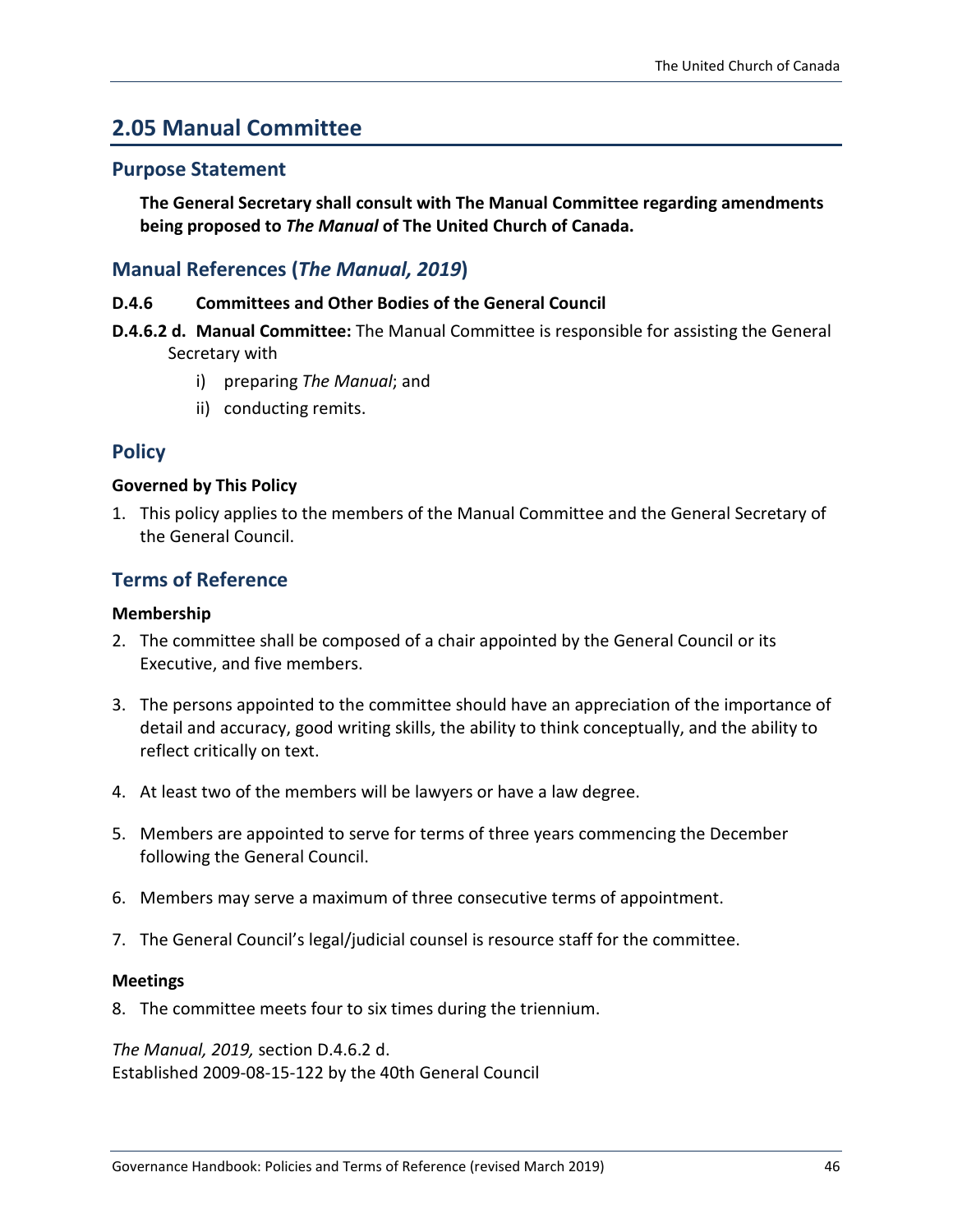# **2.06 Theology and Inter-Church Inter-Faith Committee**

### **Purpose Statement**

**The Theology and Inter-Church Inter-Faith Committee facilitates the church in expressing its longing for God, its theological identity, and its commitment to whole world ecumenism.**

### **Manual References (***The Manual, 2019***)**

### **D.4.6 Committees and Other Bodies of the General Council**

- **D.4.6.2 f. Theology and Inter-Church Inter-Faith Committee:** The Theology and Inter-Church Inter-Faith Committee is responsible for helping the church in expressing
	- (i) its longing for God;
	- (ii) its theological identity; and
	- (iii) its commitment to whole world ecumenism.

### **Policy**

### **Governed by This Policy**

1. This policy applies to the members of the Theology and Inter-Church Inter-Faith Committee. This committee is established by the General Council and is responsible to the General Council through its Executive.

### **Terms of Reference**

2. The theological documents approved by the General Council will guide the work of the committee.

### **Responsibilities**

- 3. The responsibilities of the committee are to
	- (1) encourage and facilitate theological reflection throughout the church
	- (2) stimulate and facilitate the General Council and its Executive to engage in theological reflection on its purpose, priorities, and plans
	- (3) encourage and facilitate theological reflection with committees, task groups, and programs of the General Council
	- (4) study and examine faith statements, and make provision for the development of new statements
	- (5) encourage and commission theological expressions for the use of the church
	- (6) make provision for the review of and commenting on resources and educational opportunities for theological engagement for ministry personnel and communities of faith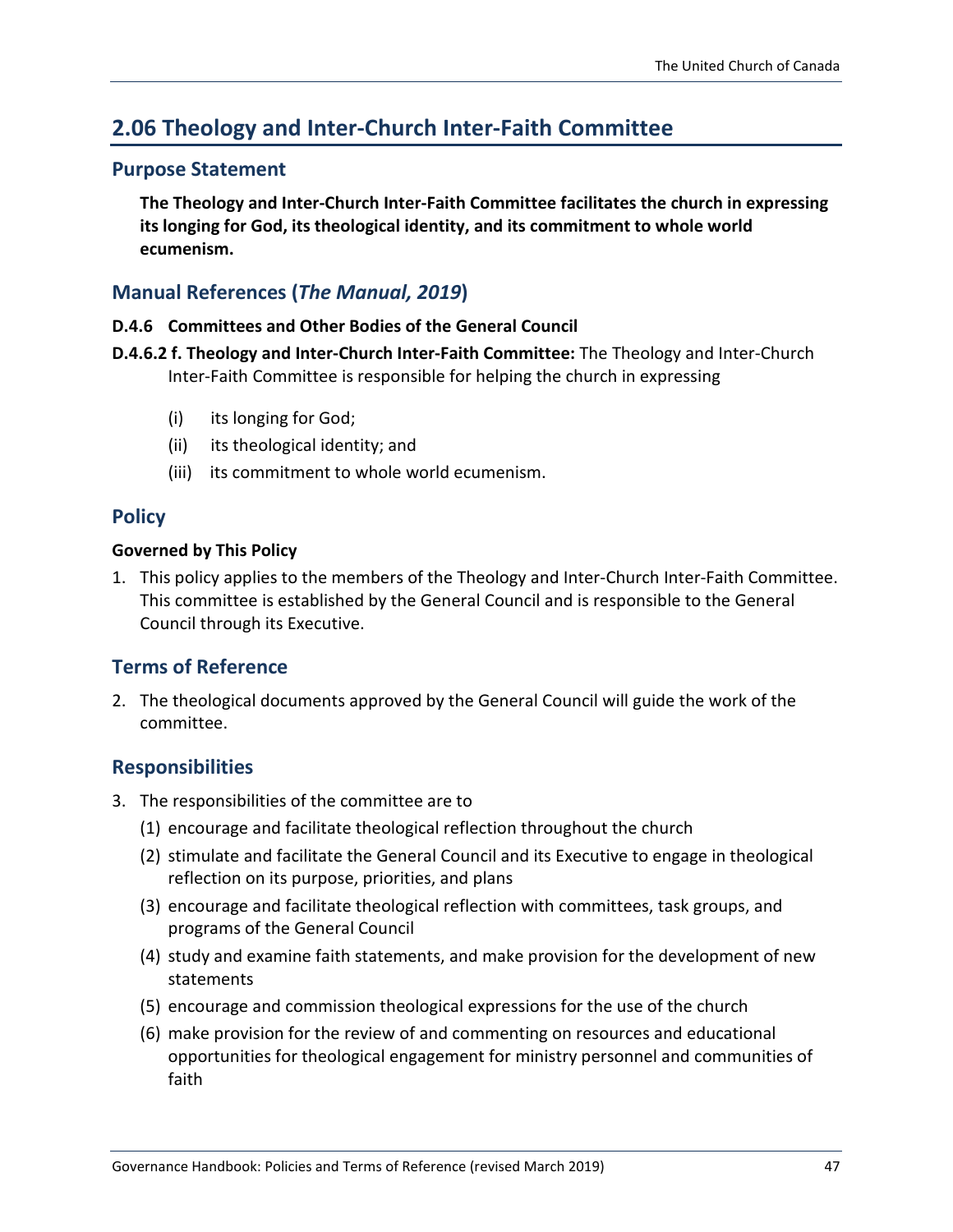- (7) encourage the integration of inter-church and interfaith perspectives and relationships into the work of the church, with attention to the theological implications of our interaction with people of diverse denominations and faiths
- (8) encourage ecumenical/interfaith faith formation by providing resources for education, worship, and community action in relation to United Church theological expression and commitment to whole-world ecumenism
- (9) promote, support, and report on United Church participation in inter-church and interfaith dialogues, forums, programs, and events

#### **Membership**

- 4. The committee shall be composed of
	- (1) a chair appointed by the General Council or its Executive
		- (a) This person is appointed as a member of the Executive of the General Council.
		- (b) The chair, or designate, is appointed as a member of the General Council Planning Committee.
	- (2) up to 13 members
- 5. The committee membership will reflect the importance of
	- (1) ethnic/racial minority, Indigenous, and francophone voices in theological reflection
	- (2) leadership from schools of theology and centres of education
	- (3) theological articulation from lay and ordered members
	- (4) academic and experiential engagement
	- (5) chaplaincies and other sites of inter-church and interfaith work
- 6. The committee membership will include at least two members actively engaged in teaching at a United Church theological school or college.
- 7. Committee members will possess
	- (1) commitment to the wholeness and well-being of the church
	- (2) capacity to reflect theologically within their specific context
	- (3) capacity to discern and reflect on emerging theological trends
	- (4) openness to and capacity for engagement in ecumenical and interfaith dialogue
	- (5) respect for those with differing theological understandings and who collectively reflect the theological diversity of the church
- 8. The General Council Officer, Programs, and the Inter-Church and Interfaith/Ecumenical Officer are resource staff for this committee.
- 9. One member will be appointed by the committee to serve as a member of the Partners in Mission Unit-Wide Committee.

#### **Meetings**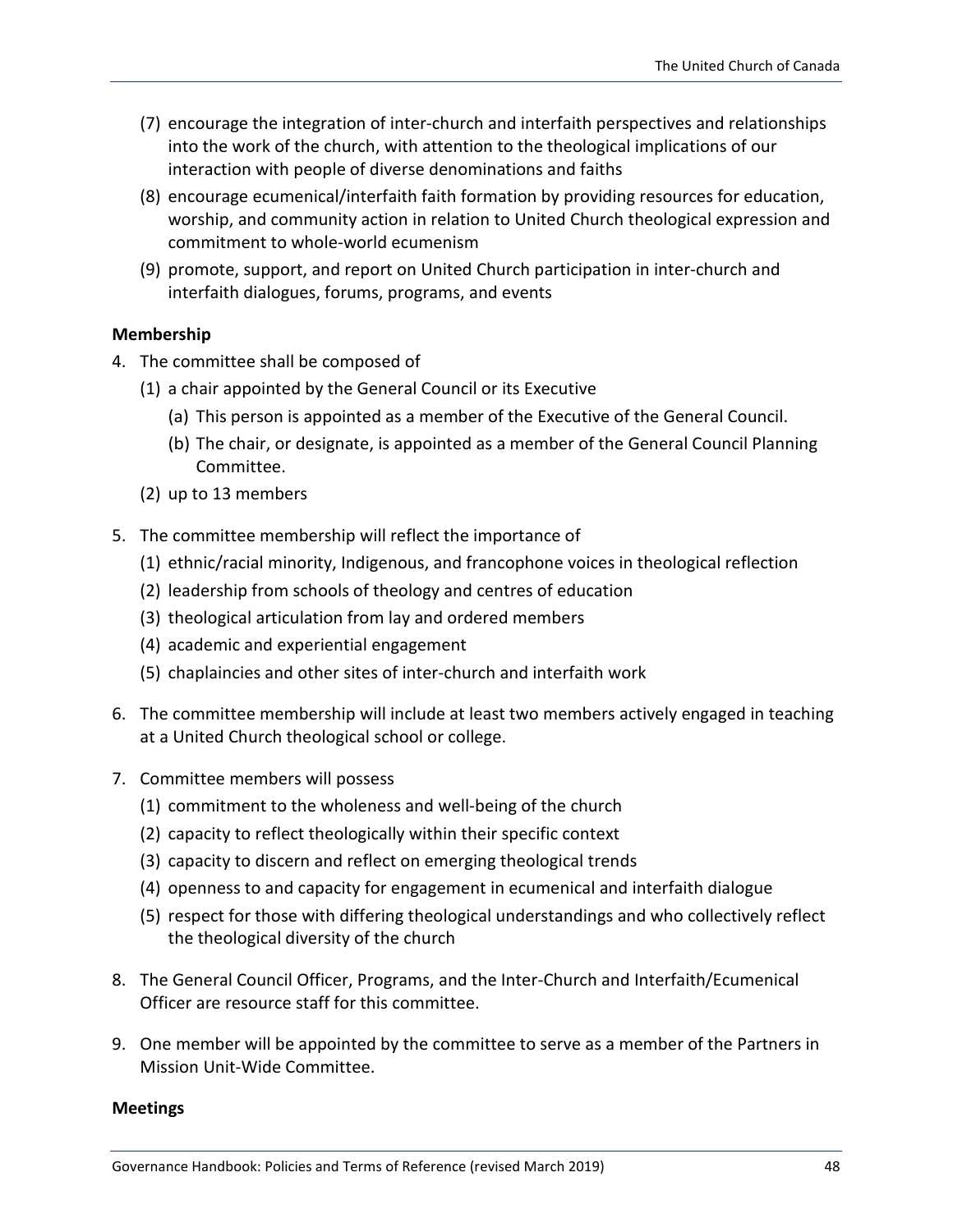- 10. The committee will meet twice each year, usually for three to four days and ordinarily at the General Council Office. Additional conference calls may be required.
- 11. The committee may at times form working groups of members with interests and skills required for particular aspects of the work.

### **Reporting**

12. The committee will report to each meeting of the General Council and annually or as required to the Executive of the General Council.

*The Manual, 2019,* section D.4.6.2 f.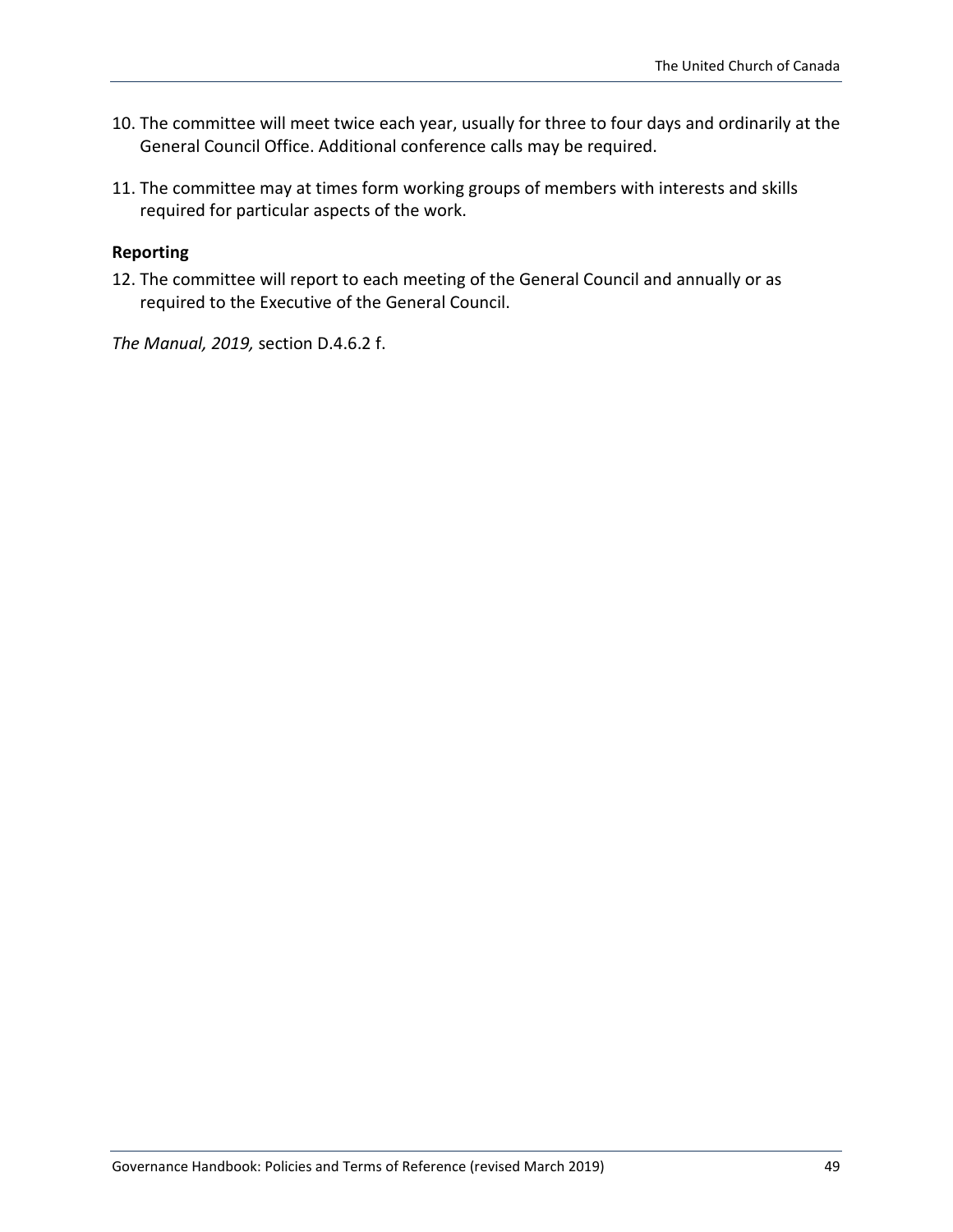# **2.08 Nominations Committee**

### **Purpose Statement**

**The Nominations Committee recommends appointments to the General Council Executive, and other committees, boards, task groups, or United Church representatives, as requested by the General Council, its Executive, or the General Secretary.**

### **Policy**

### **Governed by This Policy**

1. This policy applies to the members of the Nominations Committee.

### **Terms of Reference**

### **Responsibilities**

- 2. The Nominations Committee is responsible for reviewing nominations and submitting to the Denominational Council, its Executive, or the General Secretary, as appropriate, recommendations for appointment. In carrying out this responsibility, the committee will
	- (1) reflect theologically on the basis for appointed member participation in the church
	- (2) discern who is equipped to serve
	- (3) develop and test processes for selecting individuals and developing effective groups
	- (4) strive to meet the church's commitments to
		- (a) becoming an intercultural church
		- (b) the full inclusion of people with disabilities
		- (c) developing new and young leadership
		- (d) the United Nations Declaration on the Rights of Indigenous Peoples
		- (e) ensuring that francophone ministries are an integral part of our identity
		- (f) any future commitments regarding the appointed leadership of the United Church
- 3. Members of the Nominations Committee will actively seek out and encourage nominations from across the diversity of the church and its geographic regions.

### **Membership**

- 4. The Nominations Committee will consist of eight members:
	- (1) two members of the Executive
	- (2) six members of the United Church not serving on the Executive
- 5. The composition of the Nominations Committee will reflect the intercultural church.
- 6. The members and chair of the Nominations Committee will be appointed by the General Council. Vacancies on the committee may be filled by the Executive until the next meeting of the General Council.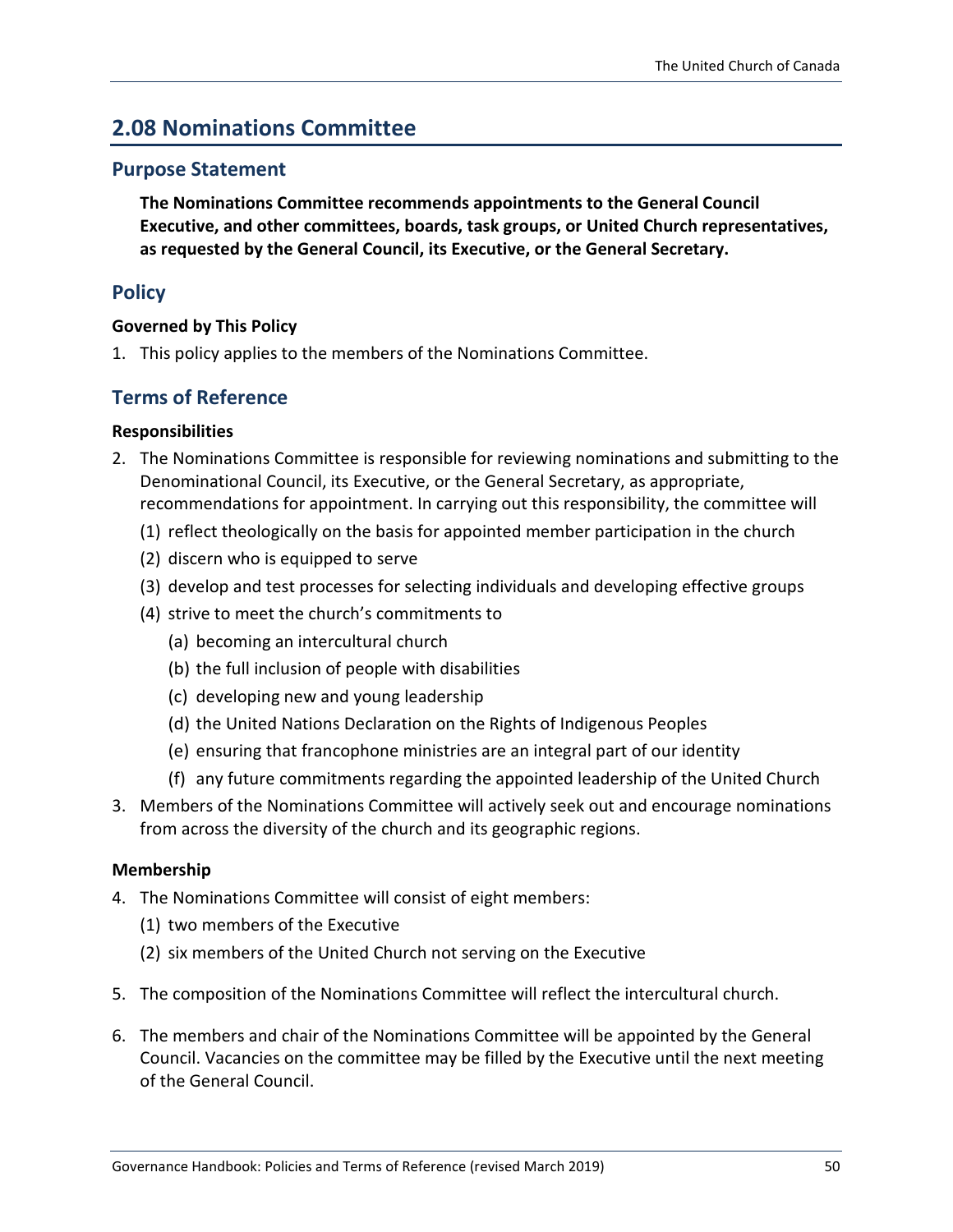7. Members will serve for a term of three years, corresponding with the term of each General Council, with the possibility of reappointment for a second term.

#### **Meetings**

8. The Nominations Committee will meet as needed, primarily by videoconference call. As needed, and possible, the committee may meet in person.

*The Manual, 2019,* section D.5.3, D.4.6 e Established 2003-10-31-030 by the Executive of the General Council New mandate established 2018-07-22 43rd General Council

| Date                | <b>Resolution or Minute</b><br><b>Number</b> | <b>Description of Modification</b>                                   | <b>Modification Authorized</b><br>bγ       |
|---------------------|----------------------------------------------|----------------------------------------------------------------------|--------------------------------------------|
| $2006 - 05 -$<br>23 | 411                                          | Terms of Reference adopted                                           | Sub-Executive of the<br>General Council    |
| $2007 - 11$<br>16   | 214                                          | New format                                                           | <b>Executive of the General</b><br>Council |
| 2018-07-<br>22      |                                              | New mandate, membership and<br>accountability, replacing policy 3.02 | 43rd General Council                       |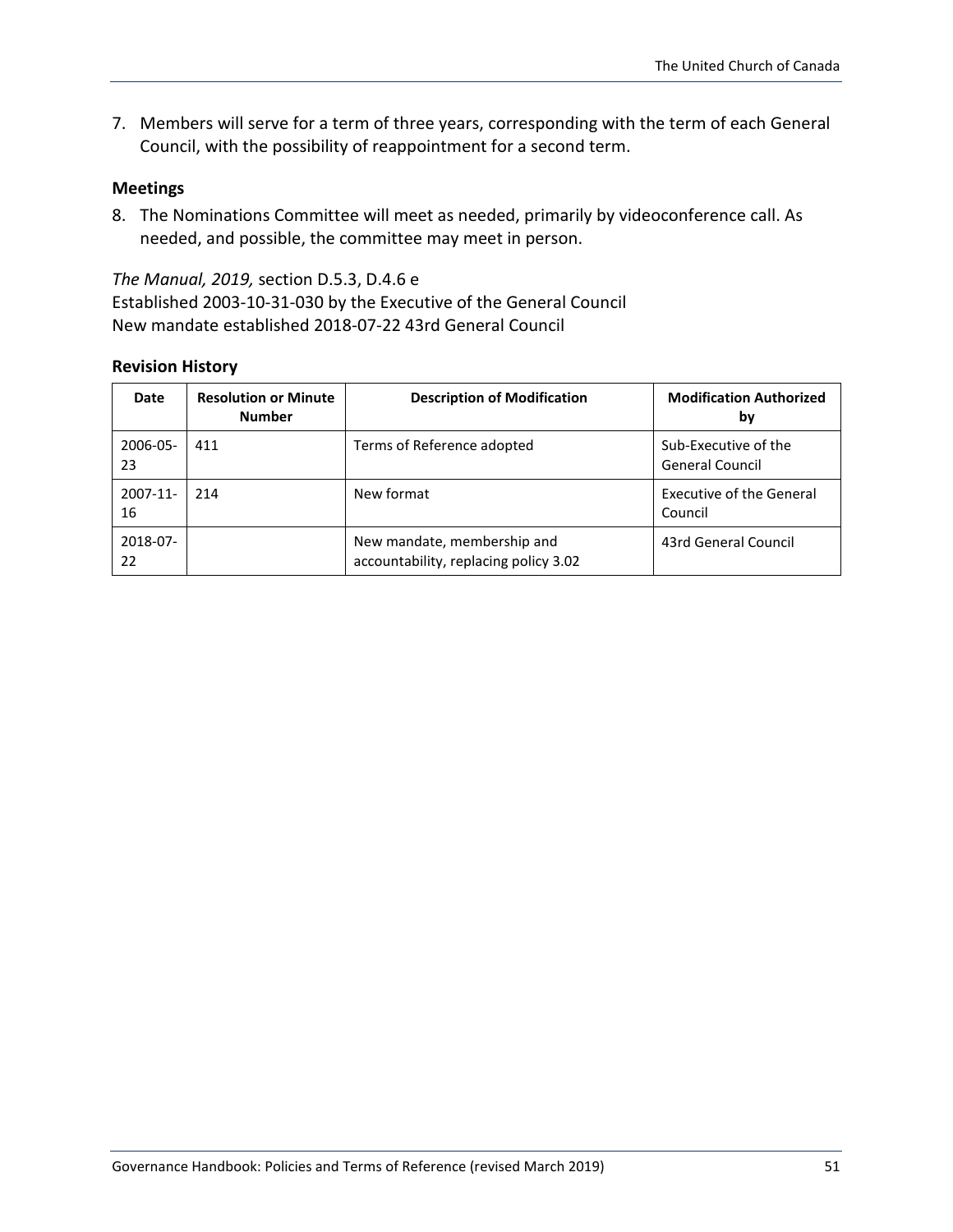# **Committees of the Executive of the General Council**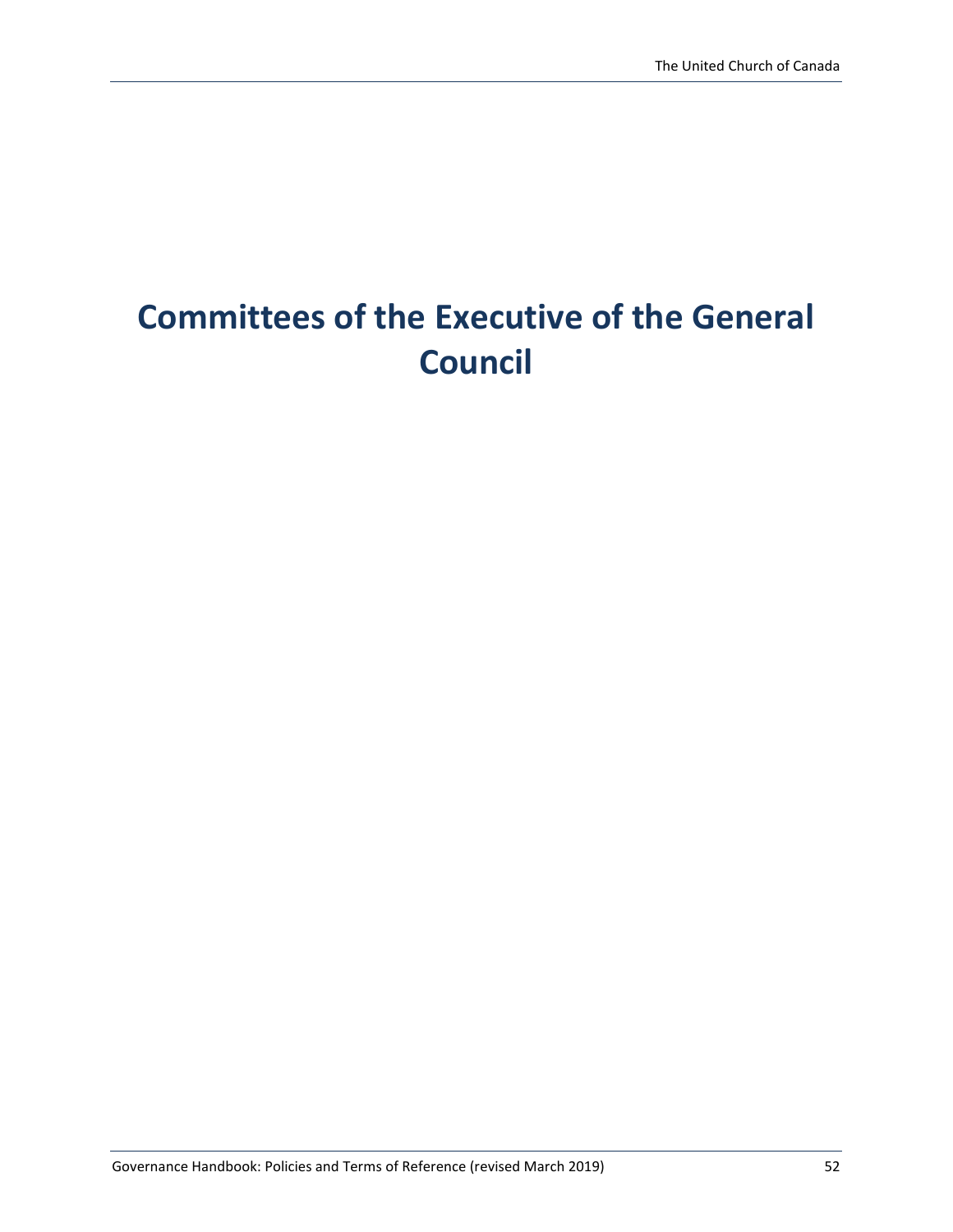# **3.01 Sub-Executive of the General Council**

### **Purpose Statement**

**The Executive of the General Council is responsible for having a sub-executive to do the continuing work of the executive between regular meetings.**

### **Manual References (2019)**

#### **D.6 Sub-Executive of the General Council**

#### **D.6.1 Requirement**

The Executive of the General Council is responsible for having a sub-executive to do the continuing work of the executive between regular meetings.

#### **D.6.2 Membership**

The Sub-Executive of the General Council consists of

- a) the Moderator;
- b) the General Secretary of the General Council; and
- c) three members of the Executive of the General Council, as elected by the executive.

#### **D.6.3 Responsibilities**

The sub-executive has the following responsibilities:

- a) making decisions on financial or administrative matters on behalf of the Executive of the General Council where the matter involves assets or expenses of less than two million dollars, subject to the authority of the Executive of the General Council to decide the matter itself; and
- b) such other responsibilities as may be assigned to it by the General Council or its Executive.

#### **D.6.4 Meetings**

#### **D.6.4.1 Meeting and Alternative Decision-Making**

The sub-executive may make decisions under paragraph D.6.3 a) above at meetings or by signing written resolutions as an alternative to holding meetings, as long as the resolutions are signed by all members of the sub-executive.

#### **D.6.4.2 Reporting**

The sub-executive is responsible for reporting its actions to the Executive of the General Council for information and for inclusion in the minutes of the Executive.

#### **D.6.4.3 Quorum**

The sub-executive may meet only if at least 1/3 of its members are present.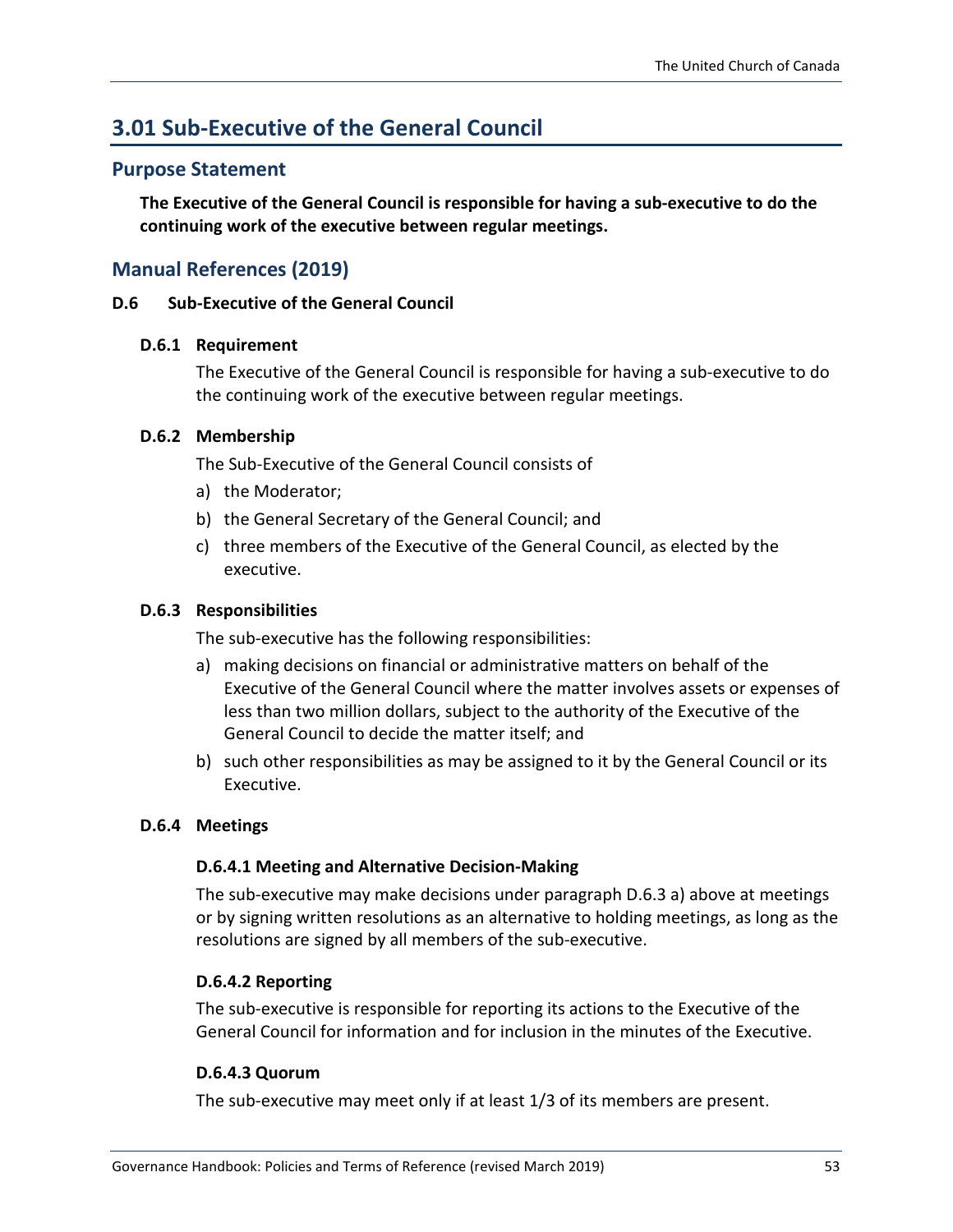Corresponding members are not counted for this purpose.

### **Policy**

### **Governed by This Policy**

1. This policy applies to the members of the Sub-Executive.

### **Terms of Reference**

### **Responsibilities**

- 2. Subject to the restrictions in the following section, the Sub-Executive has the responsibility to
	- (1) act on unfinished business from the Executive
	- (2) act on items delegated by the Executive
	- (3) act on items from the General Secretary, General Council
	- (4) act on items from the General Secretary's Supervision Committee that require action before the next Executive meeting
- 3. The Sub-Executive does not have authority to act on
	- (1) items of a denomination-shaping nature
	- (2) policy decisions

### **Meetings**

- 4. The Sub-Executive will meet as required, normally two to twelve times per year. Meetings will primarily be held by telephone conference call.
- 5. The agenda for each Sub-Executive meeting will be distributed to all members of the Executive to permit them the opportunity to provide input.
- 6. The minutes of each meeting of the Sub-Executive will be distributed to all members of the Executive.

### *The Manual, 2019,* section D.6

Established 2005-10-28-301 by the Executive of the General Council New terms of reference established 2018-07-22 by the 43rd General Council

| Date           | <b>Resolution or Minute Number</b> | <b>Description of Modification</b> | <b>Modification Authorized by</b>       |
|----------------|------------------------------------|------------------------------------|-----------------------------------------|
| 2007-11-16 214 |                                    | New format                         | <b>Executive of the General Council</b> |
| 2018-07-22     |                                    | New terms of reference             | 43rd General Council                    |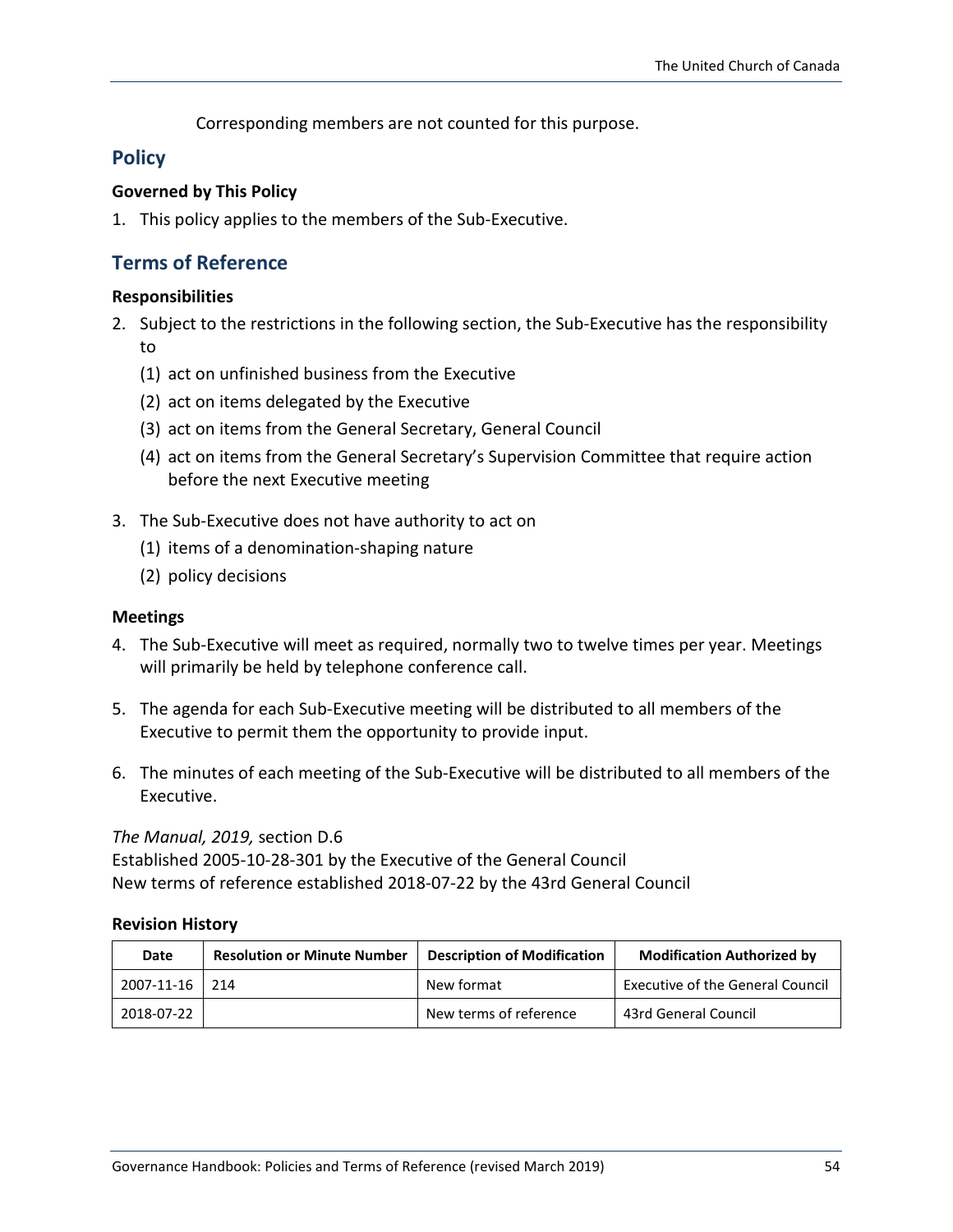# **3.14 Pension Board Terms of Reference**

The Executive of the General Council (the "Executive") as the Plan Administrator, pursuant to the *Pension Benefits Act (Ontario),* has established the Pension Board to support the Executive in governing, managing and operating the Plan and the Fund in accordance with the provisions set out below. The Executive continues to be responsible for overseeing all aspects of the Plan and the Fund, as well as the activities of the Pension Board.

In carrying out the mandate to support the Executive in governing, managing, and operating the Plan and the Fund, and to seek, where possible, to support the church's human resources objectives through the design and operation of the Plan, members of the Pension Board will use the skills and work-related knowledge that they possess, or ought to possess by virtue of their profession or calling, to exercise the care, diligence, and skill that a person of prudence would exercise in dealing with the property of another person.

The Pension Board's composition, operation, and responsibilities are described below.

The Pension Board may delegate the performance of certain functions related to these responsibilities to others internally or externally and may establish such committees, working groups, or other bodies from time to time according to the Pension Board's relevant policies. The Pension Board is responsible for ensuring that its delegates, the Pension Plan Advisory Committee (PPAC) and the Investment Committee, act in accordance with their respective terms of reference. The Pension Board reserves the right to override recommendations or decisions made by its delegates.

### **1. Plans Subject to the Authority of the Pension Board**

The Pension Board's pension-related authority applies solely to the Plan and the Fund.

### **2. Pension Board Composition and Selection Process**

- (a) The Pension Board will consist of nine to eleven voting members and two ex-officio (non-voting) designated staff members.
- (b) No person shall be eligible to serve as a voting member of the Pension Board if he or she is a member of the General Council Office staff.
- (c) The Executive will appoint at least five voting members to the Pension Board, each of whom possesses relevant experience and expertise in one or more of the following core areas of pension practice: institutional investing, actuarial, legal, human resources, or pension governance. Preference will be given to individuals who are currently employed or recently retired in one of these professional pension fields.
- (d) The Executive will appoint one or two voting members to the Pension Board who are also members of the Executive (the "Executive rep(s)").
- (e) The Executive will appoint two or three voting members-at-large to the Pension Board. Members-at-large should be members of the Plan or of the United Church who bring a capacity to articulate the theological values and perspectives of the United Church. They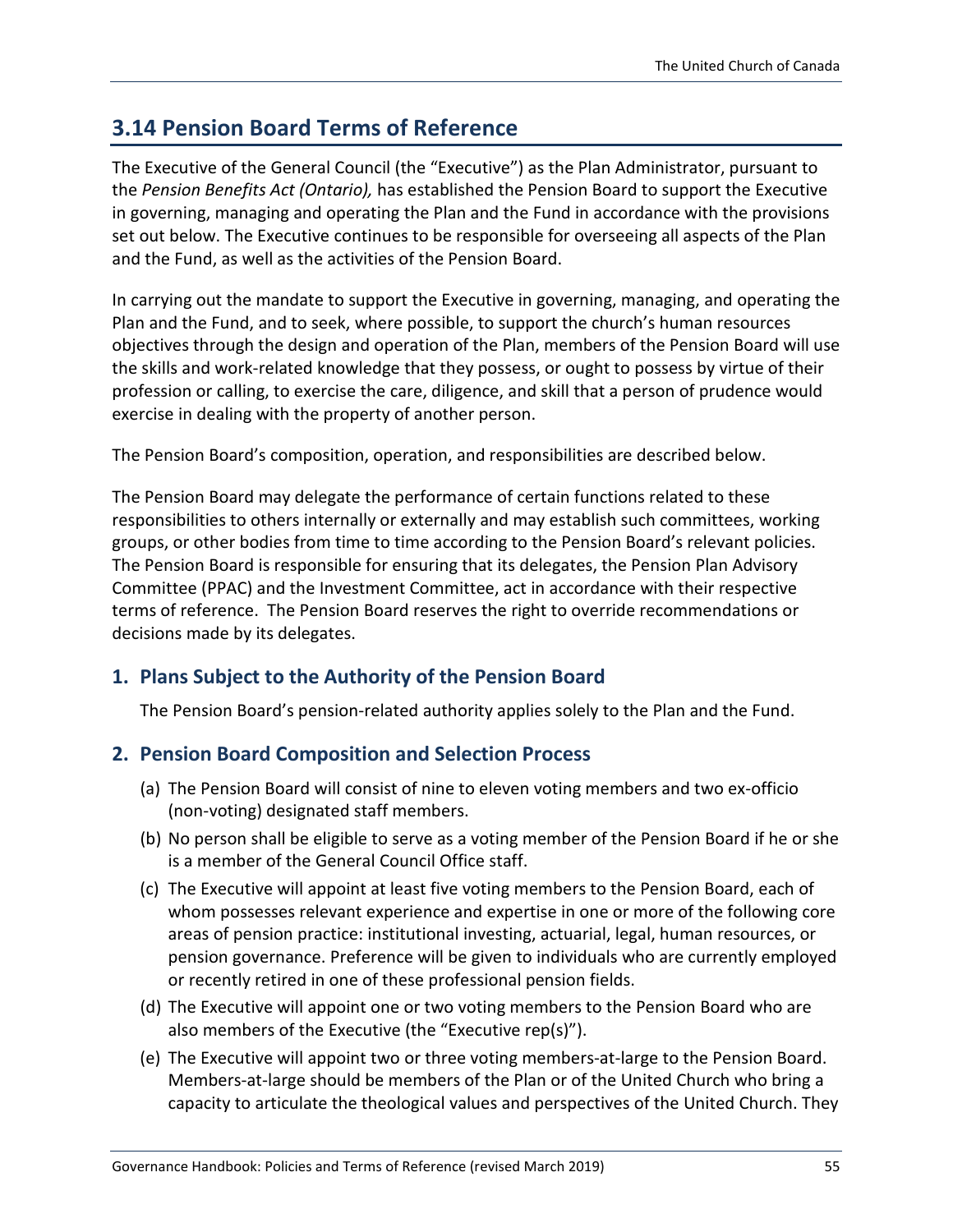are not required to be pension experts but should bring knowledge and interest in the work of pension boards and a commitment to the broader principles of pension governance. It is a priority of the board to include people who bring the lived experience of being racialized, or are from other marginalized communities not currently present on the board. This is a part of the church's commitment to ensure a diversity of perspectives in its deliberations.

- (f) The two ex-officio designated staff members will consist of
	- (i) the Executive Officer, Ministry and Employment
	- (ii) the Executive Officer, Financial Services
	- (iii) or their designates (the "Designated Staff Reps")
- (g) In addition to seeking the expertise referenced above, the Executive should aim for a balanced slate based on gender, geography, and ethno-cultural perspectives in making appointments to the Pension Board.
- (h) Voting Pension Board members will normally serve a term of three years. The maximum number of terms that may be served consecutively by members is three, unless the Nominations Committee of the Executive grants an exception in writing. Appointments will be reviewed periodically by the Pension Board. Wherever possible, terms of the pension professionals and members-at-large should be staggered in such a manner as to ensure continuity on the Pension Board.
- (i) The Executive will appoint the Chair of the Pension Board. The chair's appointment will be for a three-year term and may be renewed to coincide with their membership term for a maximum of nine consecutive years. (Example: If a member has served for one year and is then appointed chair, their first term as chair will end with their membership term. They may then be appointed as chair for a second term of three years and will be eligible for a third term, if mutually agreed upon).
- (j) A member of the Pension Board is expected to
	- i. participate in all Pension Board meetings
	- ii. be available, dedicated, and willing to invest the time to be educated and otherwise obtain the knowledge necessary to enable the Pension Board to collectively discharge its obligations
	- iii. be bondable

### **3. Appointment Process**

- (a) All appointments will be made by the Executive of the General Council.
- (b) Prospective pension professionals will be recommended to the Nominations Committee by the Board chair after an interview.
- (c) The Board chair, and the committee chair in the case of appointees to the Pension Plan Advisory Committee and the Investment Committee, will comment to the Nominations Committee on the reappointment of members, based on regular member assessment.
- (d) The Board chair will also review expressions of interest for member-at-large positions and offer comment to the Nominating Committee.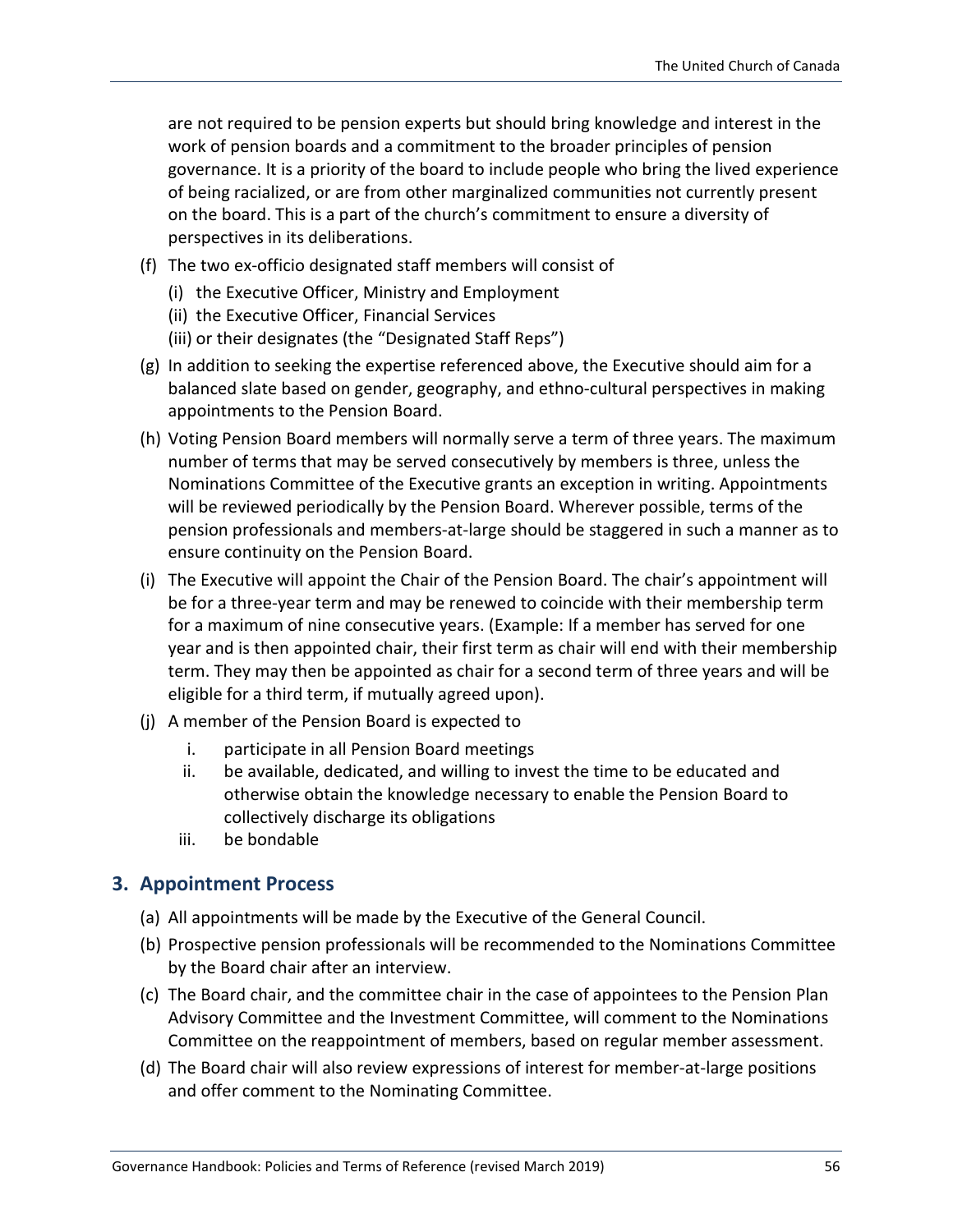(e) If the number of voting members of the Pension Board at any point in time is less than nine, the Executive of the General Council will appoint the number of voting members necessary to achieve at least nine.

### **4. Pension Board Operation**

- (a) The Pension Board will meet at least four times a year, and the Pension Board will adopt meeting processes and procedures.
- (b) A meeting will be properly constituted only if a majority of the voting members are present in person or participating by telephone, videoconference, or other technology.
- (c) Proxy votes are not permitted at any time. However, another voting member of the Executive of the General Council may attend as an alternate Executive representative.
- (d) A motion is deemed passed with an affirmative vote from a majority of the voting members of the Pension Board participating in the meeting.
- (e) Decisions may be made by e-mail under terms established from time to time by the church and published in *The Manual* bylaws of the United Church.
- (f) In the event the chair cannot attend a particular meeting of the Pension Board, the chair may designate a member to chair, or the remaining members present may appoint a member to act as interim chair for the purposes of that meeting.
- (g) Pension Board members are entitled to reimbursement from the Fund of reasonable expenses incurred personally in the conduct of their duties, in accordance with the Pension Board's expense chargeback policy.
- (h) Minutes will be prepared in draft form, provided to the Pension Board prior to the following meeting, and approved at that meeting. Church staff will be assigned to take minutes and act as secretary to the Pension Board.
- (i) The Pension Board will adopt a forward agenda to assist in preparing agendas for each of its meetings.
- (j) The Pension Board, where necessary, will develop code of conduct policies and guidelines that will apply to its pension activities and the activities of its delegates.
- (k) The Pension Board will adopt any additional operating/process policies it deems necessary for the efficient and effective discharge of its responsibilities under these terms of reference.

### **5. The Pension Board's Responsibilities**

The Pension Board has responsibilities in the following areas:

### **General Governance**

- (a) Recommend to the Executive of the General Council governance policies necessary for the effective governance of the Plan and the Beliefs and Guiding Principles related to Plan design, funding, and investment.
- (b) Recommend a review of the Plan's governance structure at least every seven years.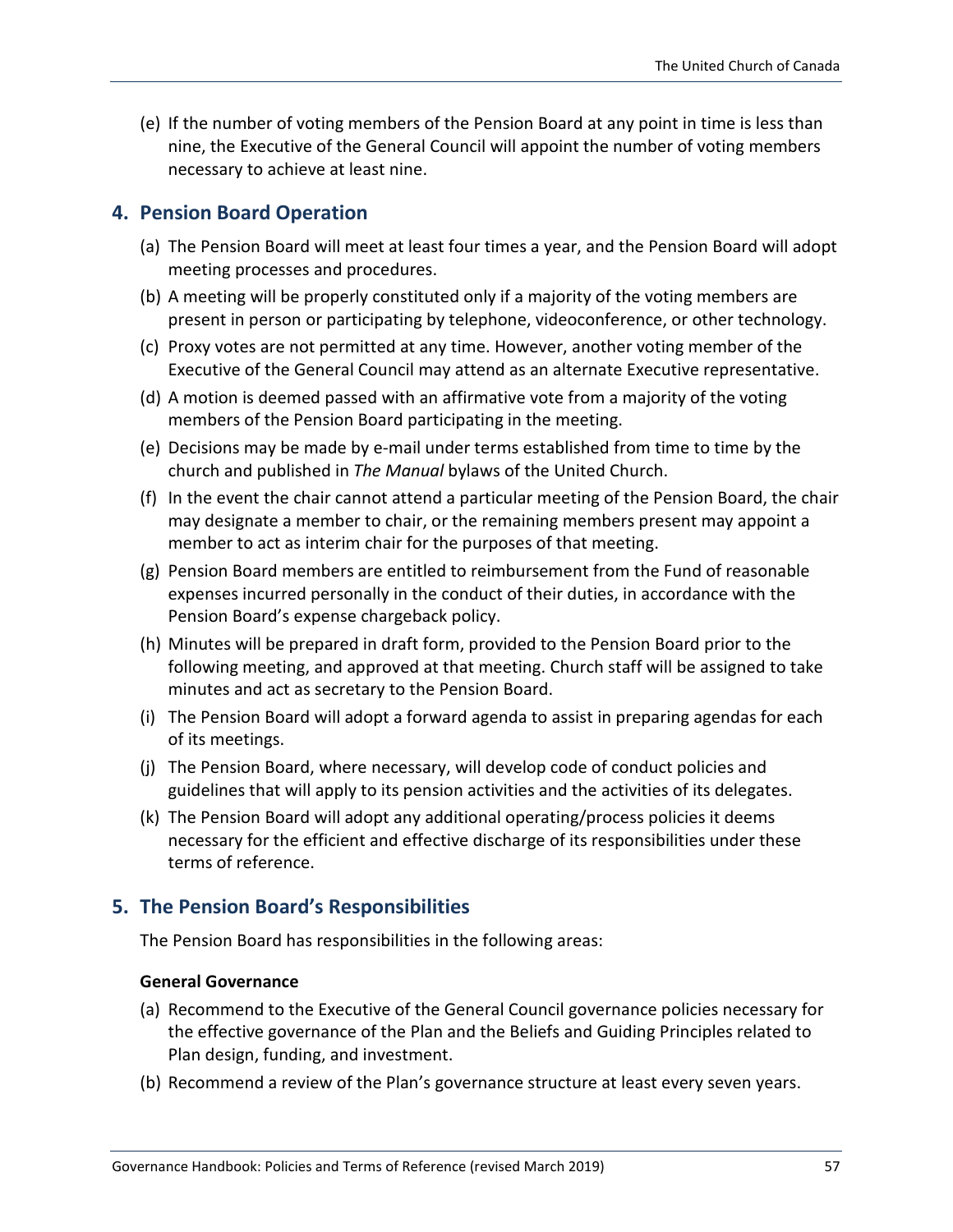- (c) Annually, review compliance with
	- i. applicable pension standards and the *Income Tax Act, Canada*
	- ii. all policies adopted by the Pension Board and the Executive
	- iii. the code of conduct for the Plan and the Fund
	- iv. the Pension Board's terms of reference

and report results to the Executive of the General Council

(d) At least annually, undertake a collective self-assessment and report the results to the Executive of the General Council.

### **Financial Controls**

- (a) Appoint the Fund's auditor, and arrange for the review and execution of related documents in accordance with the Pension Board's relevant policies.
- (b) With support from staff, monitor and evaluate the performance of the Fund's auditor and its compliance with contracts, mandates, and applicable legislation.
- (c) Approve the audit plan for the financial statements of the Fund.
- (d) Approve the audited financial statements for the Fund.
- (e) With support from staff, respond to the auditor's recommendations.
- (f) Receive and approve the auditor's independence letter.

### **Operating Expenses**

- (a) Approve the annual budget for the payment of Plan and Fund operating expenses.
- (b) Approve the expense chargeback policy for the Plan.
- (c) Monitor and evaluate expense performance relative to the budget.

### **Communications**

- (a) Given the importance of communication with Plan members and other stakeholders, the Pension Board will adopt a communications policy.
- (b) Non-routine Plan communications to Plan members, their spouses, and beneficiaries, participating employers and relevant regulators will be subject to approval by the Pension Board.

### **Plan Design, Plan Funding, Legal, and Administration**

Issues related to Plan design and funding are analyzed and considered by the Pension Plan Advisory Committee. The committee makes recommendations to the Board and presents items for approval. The Pension Board shall

- (a) recommend to the Executive members for the Pension Plan Advisory Committee
- (b) recommend to the Executive of the General Council, for its approval, the establishment of any new retirement arrangements or termination of the existing Plan
- (c) assess modifications or refinements to Plan design (e.g., changing the normal retirement date) and approve any amendments to the Plan
- (c) approve the Plan's funding policy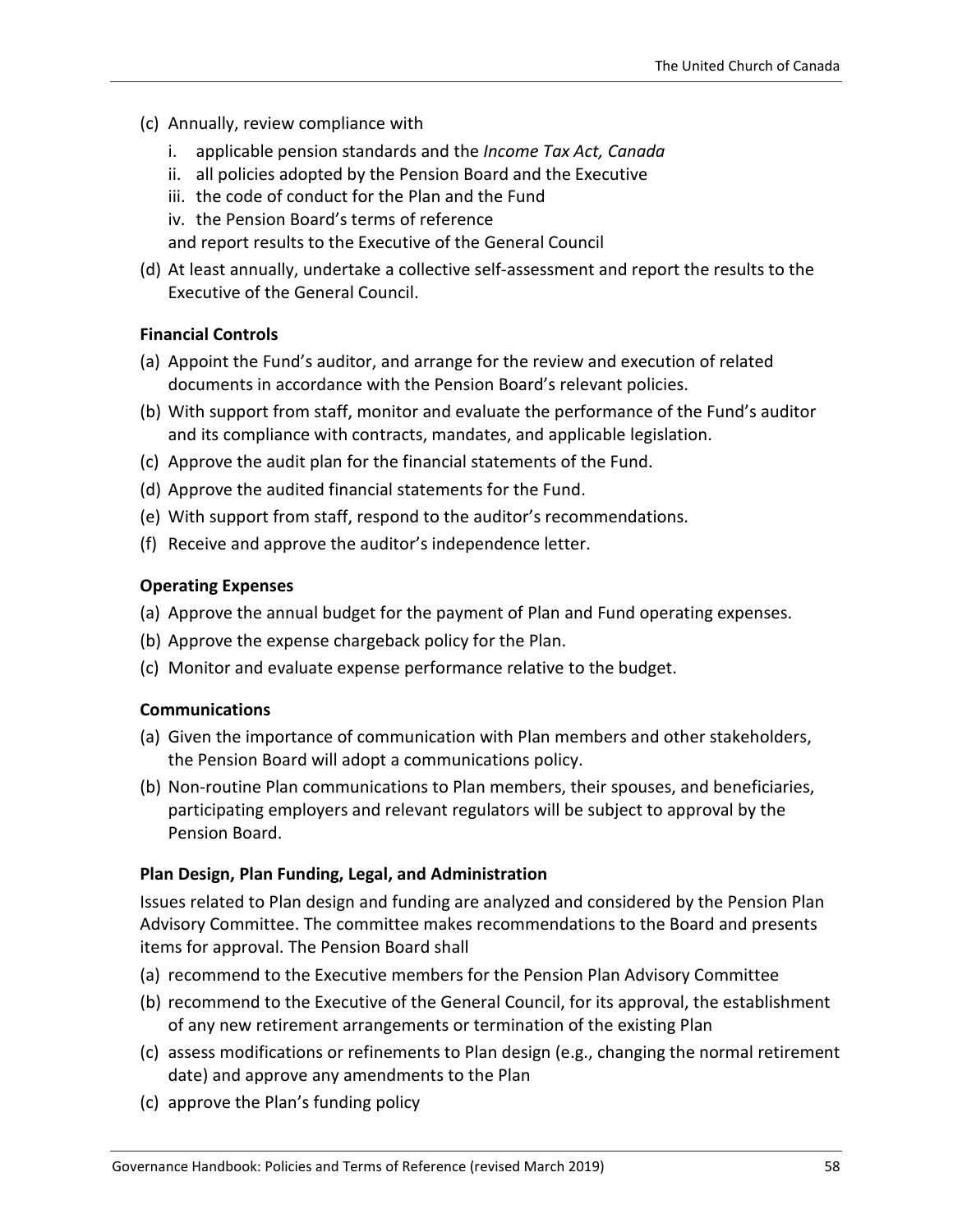- (d) approve appointment of the actuary, in consideration of recommendations from the Pension Plan Advisory Committee
- (e) monitor and evaluate the consistency of the Plan's funded status with the funding policy and consider recommendations from the Pension Plan Advisory Committee concerning benefit improvements, changes to benefit accrual rates, contribution levels, and contribution holidays
- (f) approve the actuarial valuation reports and cost certificates
- (g) approve significant Plan administration policies as recommended by PPAC
- (h) appoint external agents that provide Plan administration services, such as a third-party administration service providers, consultants, and legal advisers, and arrange for the review and execution of related documents in accordance with the Pension Board's relevant policies
- (i) ensure that documents and reports relating to the Plan's benefit administration required by applicable legislation are filed with the regulators

#### **Investment**

Issues related to the Fund's investment are analyzed and considered by the Investment Committee. The Investment Committee makes recommendations to the Board and presents items for approval. The Pension Board shall

- (a) recommend to the Executive of the General Council members for the Investment Committee
- (b) approve the appointment and/or termination of the Plan's Custodian, with supporting rationale from the Investment Committee
- (c) approve, with supporting rationale from the Investment Committee, investment policies, including the Statement of Investment Policies and Procedures and all other investment policies and guidelines not necessarily contained in the Statement of Investment Policies and Procedures, such as policies related to responsible investing
- (d) approve new asset classes, investment strategies and risk mitigation strategies of significance to the Fund

### **6. Orientation and Continued Learning Policies and Guidelines**

The Pension Board, with support from staff, will develop policies regarding orientation of Pension Board members and continued learning for its members.

### **7. Reporting Policies and Guidelines**

#### **Reporting by the Pension Board**

Because the Executive of the General Council retains the responsibility to oversee its delegates, it is necessary for it to receive information from the Pension Board to enable it to discharge those oversight responsibilities.

The Pension Board will provide an annual report to the Executive of the General Council at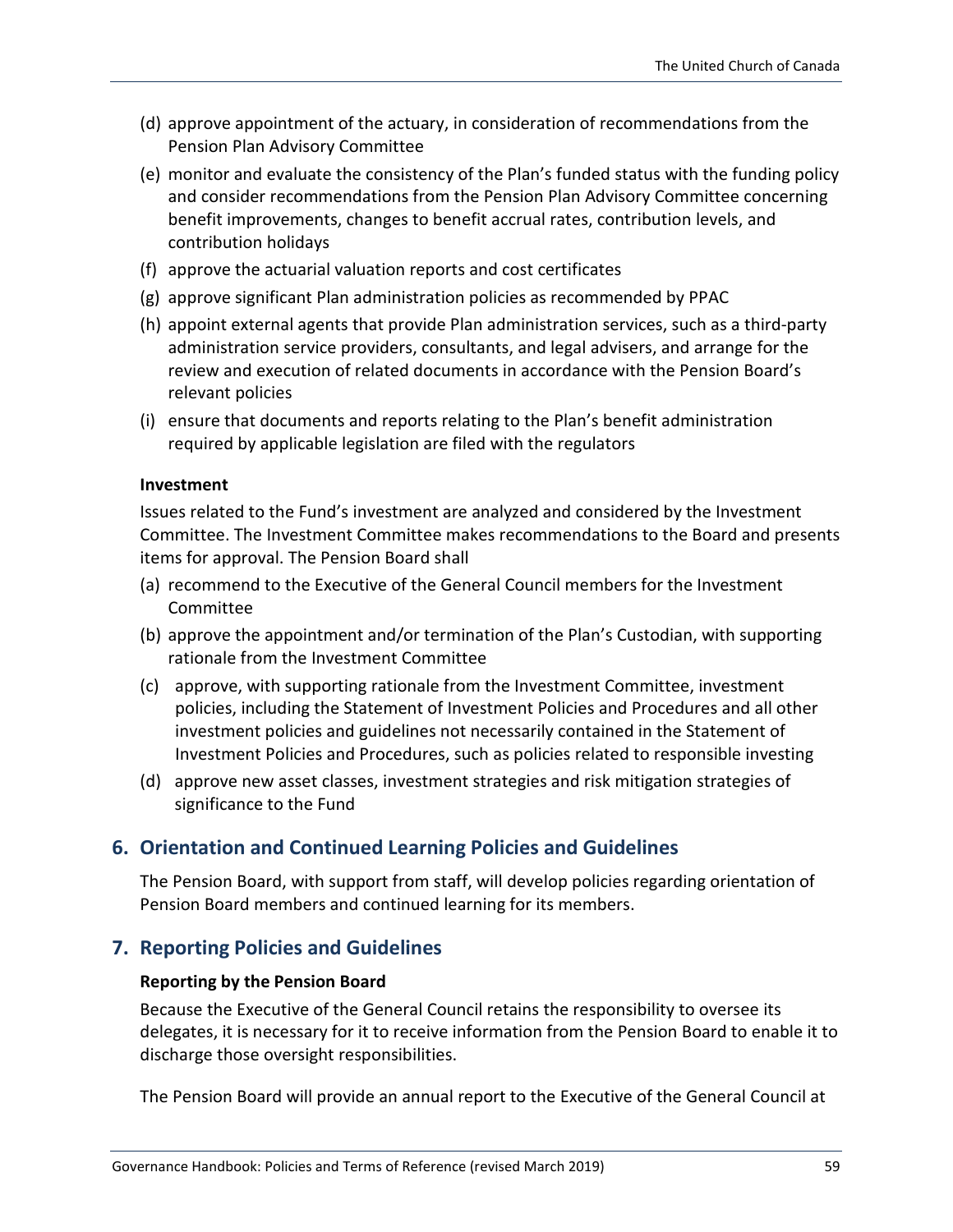each regular fall meeting of the Executive. The report will address

- (a) recommendations regarding any changes to beliefs and guiding principles related to Plan design, funding, or investment
- (b) any changes in the Statement of Investment Policies and Procedures
- (c) the investment performance of the Fund
- (d) the previous year's audited financial statements for the Plan
- (e) any changes in the Plan's auditor, actuary, external legal counsel, investment managers, or any other agent, adviser, or provider of services to the Plan or Fund
- (f) any material administration activities, including a change from third-party to internal administration or vice versa
- (g) key administration services performance as measured against service standards
- (h) information regarding the funded status of the Plan, including the actuarial valuation report or any updates since the last valuation and any material changes in funding assumptions
- (i) any amendments to the Plan since the previous report
- (j) legislative compliance
- (k) the results of any pension governance reviews
- (l) any other information that the Executive requests to be reported by the Pension Board
- (m)any other information that the Pension Board feels is appropriate.

The annual report will include a signed statement from the Chair of the Pension Board confirming that each Pension Board and committee member has completed the Code of Conduct Compliance Certificate.

### **Reporting to the Pension Board**

Because the Pension Board retains the responsibility to oversee its delegates, it is necessary for it to receive adequate and timely information from those to whom it has delegated the performance of pension-related functions. The Pension Board will establish its own reporting policies and guidelines describing the information it needs from its delegates and the timing and format to be followed.

#### Established 2004-04-23-120

Approved by the Executive of the General Council - November 12-14, 2011

| Date           | <b>Resolution or Minute</b><br><b>Number</b> | <b>Description of Modification</b>                                                     | <b>Modification</b><br><b>Authorized by</b> |
|----------------|----------------------------------------------|----------------------------------------------------------------------------------------|---------------------------------------------|
| 2017-01-<br>05 | 2011-11-12-160                               | Updated terms of reference<br>(approved in 2011, but missed in revision<br>until 2016) | <b>GCE</b>                                  |
| 2019-04-<br>15 | 2019-04-15-017                               | Updated terms of reference approved                                                    | <b>GCSE</b>                                 |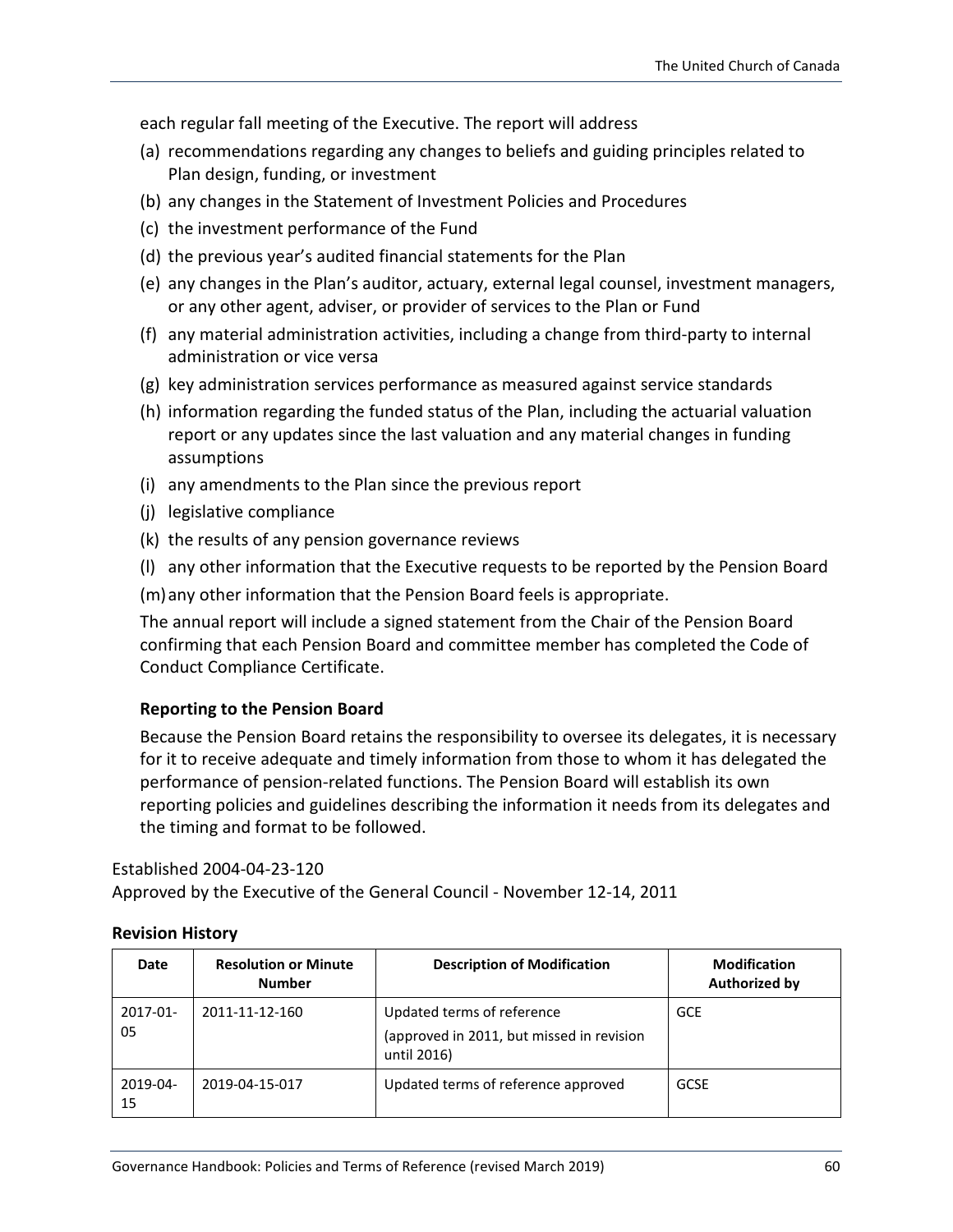# **3.15 General Council Planning Committee**

### **Purpose Statement**

**The planning and execution of each General Council meeting and implementation of the agenda will be undertaken, on behalf of the Executive of the General Council, by the General Council Planning Committee.**

### **Policy**

### **Governed by This Policy**

1. This policy applies to the members of the General Council Planning Committee

### **Terms of Reference**

### **Responsibilities**

- 2. The committee is responsible to
	- (1) plan the General Council and agenda where the members engage in the continuous work of discernment, visioning, and direction-setting and legislate on matters respecting the doctrine, worship, membership, and government of the United Church
	- (2) plan a General Council where the members may fulfill the powers and duties outlined in *The Manual*
	- (3) integrate and coordinate the elements of the General Council, including children and young teens, youth, worship, the business of the General Council, local arrangements, and invited guests (such as global and ecumenical partners)
	- (4) manage the flow of the agenda at the General Council and respond to emergent business in consultation with the General Secretary
	- (5) assess and take into consideration on-site logistics and past evaluations
	- (6) document the planning of the General Council and evaluate all elements of the General Council

### **Membership**

- 3. The committee will be composed of
	- (1) a chair
	- (2) the Moderator, who presides at the meeting of the General Council
	- (3) the General Secretary, who is responsible for
		- (a) the preparatory work of the meeting, including the preparation of agendas, printed reports, and other documentation
		- (b) the establishment of procedures for the monitoring of decisions of the General Council
		- (c) the arrangement of facilities for the meeting of the General Council, working with the Local Arrangements Committee, and managing the budget of the General Council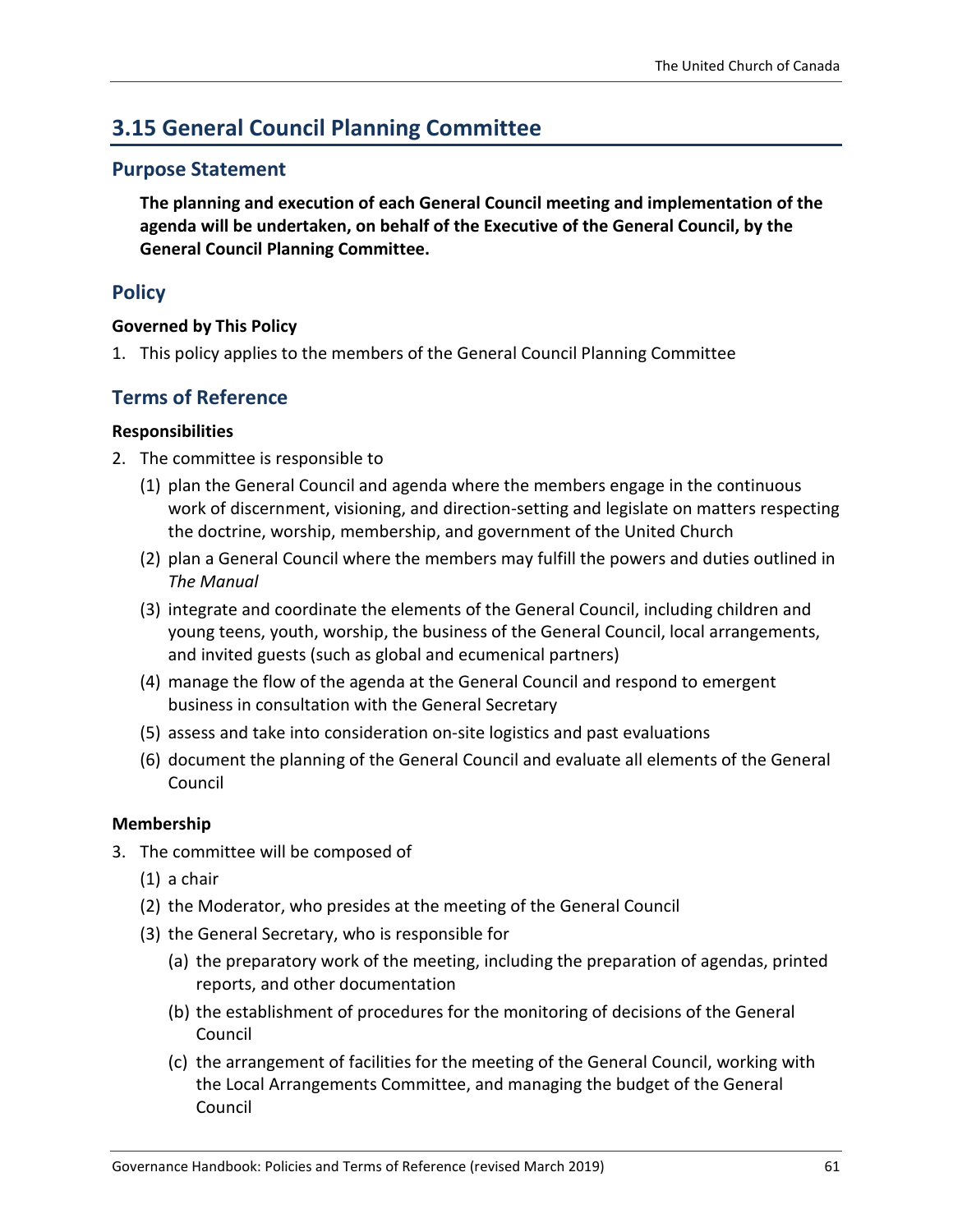- (4) the Executive Minister of the host regional council
- (5) up to eight members to coordinate a specific role or function of the General Council (such as business processes/agenda flow, worship, theme, local arrangements, children and young teen program, youth program)—including one representative each of Indigenous ministries, ethnic ministries, and francophone ministries provided such representatives are willing and able to serve; these persons will bring skills and experience suitable for providing leadership for the particular role or function that they will coordinate
- 4. The Program Coordinator, Governance Support, is resource staff for the committee.

#### **Meetings**

5. Normally the committee will meet for two or three days three times each year. Conference calls may occur between meetings. Travel is expected.

*The Manual, 2019,* sections D.5.3, D.5.5.1 Established 2004-04-23-116 by the Executive of the General Council

| <b>Date</b>           | <b>Resolution or</b><br><b>Minute</b><br><b>Number</b> | <b>Description of Modification</b>                                                                                                                                                                                                            | <b>Modification</b><br><b>Authorized by</b> |
|-----------------------|--------------------------------------------------------|-----------------------------------------------------------------------------------------------------------------------------------------------------------------------------------------------------------------------------------------------|---------------------------------------------|
| $2007 -$<br>$11 - 16$ | 214                                                    | New format                                                                                                                                                                                                                                    | Executive of the<br><b>General Council</b>  |
| $2007 -$<br>$05-04$   | 122                                                    | Terms of Reference approved and added                                                                                                                                                                                                         | Executive of the<br><b>General Council</b>  |
| 2008-<br>11-26        | 367                                                    | Name change – effective September 2009                                                                                                                                                                                                        | Sub-Executive of<br>the General<br>Council  |
| 2008-<br>$11 - 26$    | 367                                                    | Removed section 7: The Agenda Planning and Business<br>Committee of the Executive (Policy 3.13) and the Permanent<br>Committee on Governance, Planning and Budgeting Processes<br>(Policy 3.041) have been disbanded—effective September 2009 | Sub-Executive of<br>the General<br>Council  |
| 2008-<br>11-26        | 367                                                    | Removed section 8: The Agenda, Planning and Business<br>Committee of the Executive (Policy 3.13) has been disbanded—<br>effective September 2009                                                                                              | Sub-Executive of<br>the General<br>Council  |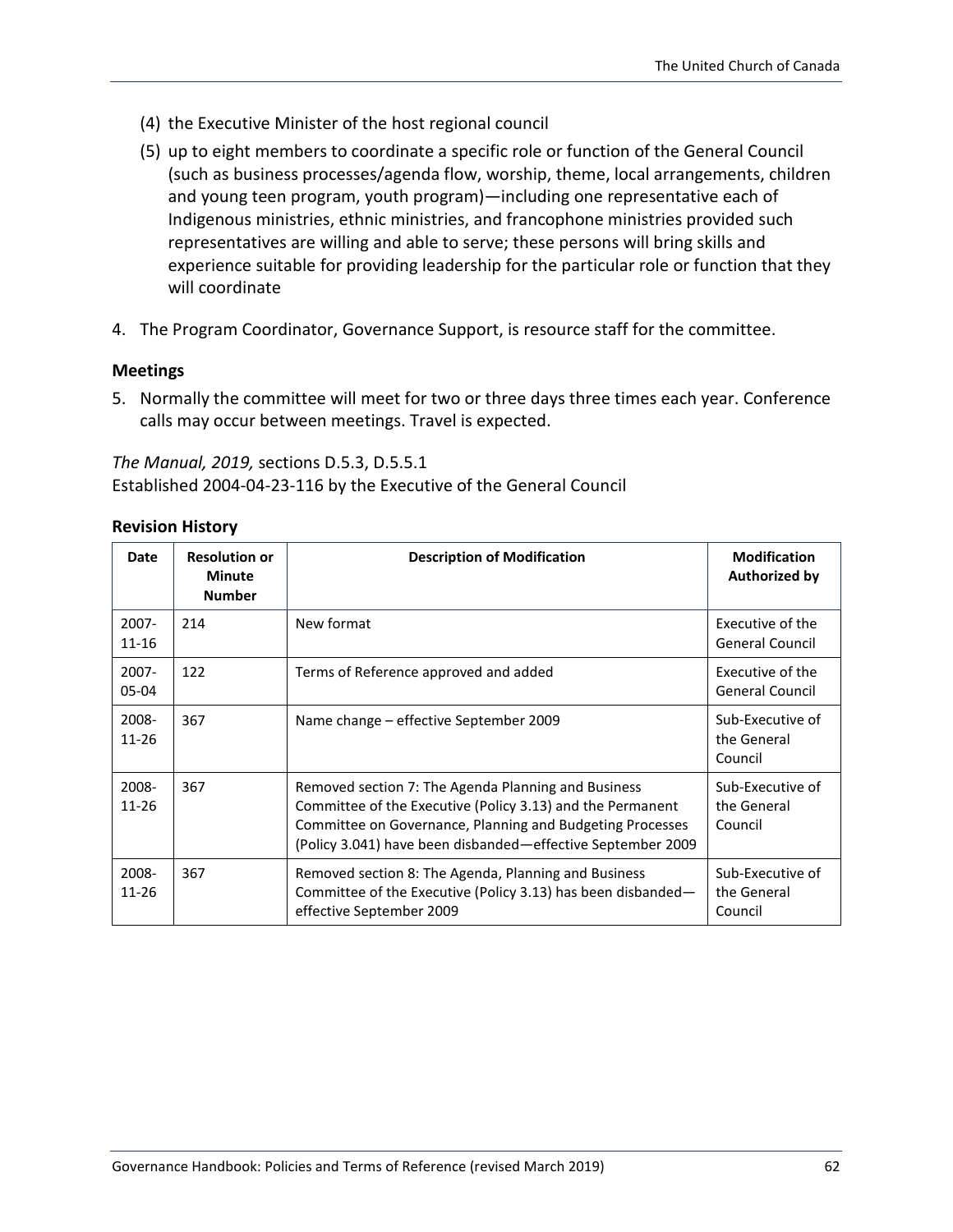# **3.16 General Secretary's Supervision Committee**

### **Purpose Statement**

**Supervision and accountability for the performance of the General Secretary, General Council, will be carried out by the General Secretary's Supervision Committee on behalf of the General Council and its Executive.**

### **Policy**

### **Governed by This Policy**

1. This policy applies to the members of the General Secretary's Supervision Committee.

### **Terms of Reference**

- 2. On matters related to supervision of the General Secretary, the committee is responsible to
	- (1) provide a venue in which the General Secretary can clarify goals, receive feedback on performance of duties, and reflect upon personal growth issues and emerging challenges
	- (2) meet as soon as practicable with a newly appointed General Secretary to develop a mutual understanding of the roles, duties, and responsibilities of the General Secretary and the committee, and to identify long-term and short-term priorities
	- (3) normally meeting at least three times each year with the General Secretary, with one meeting in person, for ongoing general assessment of the General Secretary's performance of the duties outlined in the position description and progress toward achieving the established goals and objectives
	- (4) in concert with the General Secretary, the position description, and the priorities set by the General Council and its Executive, set the annual goals and objectives for the position
	- (5) direct strategies to address any shortcomings with regards to performance of duties and meeting of goals and objectives
	- (6) assess needs for training, continuing education, and other supports or resources
	- (7) receive, consider, and act upon written affirmations and complaints about performance
	- (8) annually prepare for the personnel file a performance review report signed by the chair of the committee and by the General Secretary
	- (9) at least once a year report (in camera) on the performance of the General Secretary to the elected members of the Executive
	- (10) ensure the human resource policies of the United Church are fairly and consistently applied to the position of the General Secretary
	- (11) recommend to the elected members of the Executive or Sub-Executive any disciplinary actions that it deems necessary; annually review the position description, and make recommendations on changes to the Executive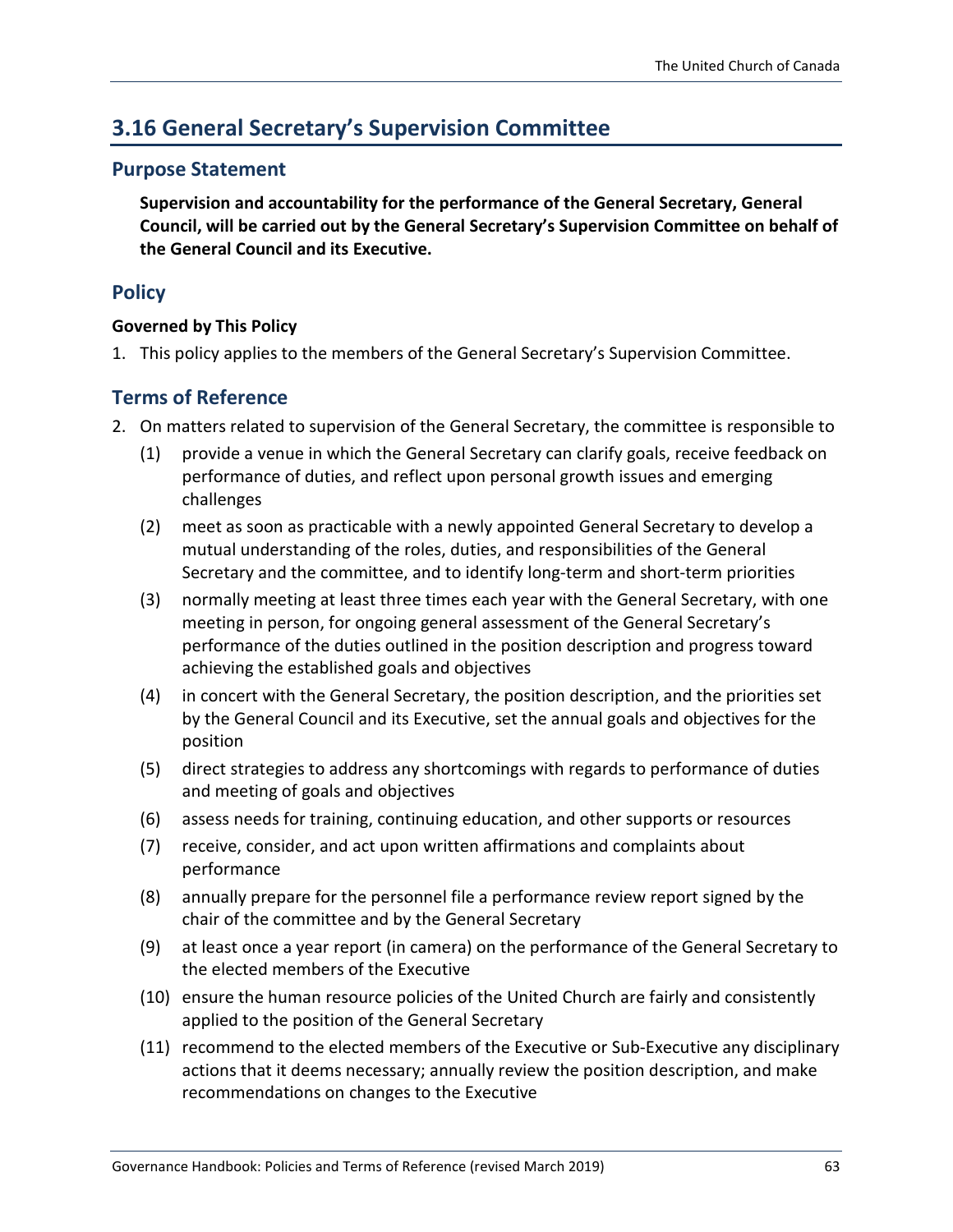- (12) annually report on its activities to the Executive
- (13) advise and guide the Executive on matters relevant to the committee's mandate
- 3. The committee may obtain professional human resources advice outside the United Church.

#### **Membership**

- 4. The committee will be composed of three to five members.
	- (1) A majority of the members will be voting members of the Executive, one of whom will be appointed as chair. The chair will have the following qualifications:
		- (a) supervisory experience
		- (b) understanding of the role of senior leadership and management within a faith community that requires both theological and spiritual leadership
		- (c) demonstrated communication skills
	- (2) Up to two additional members will have some of the following qualifications:
		- (a) understanding of the structure and range of work of the General Council and the General Council Office
		- (b) understanding of human resource practices
		- (c) experience with supervision at a senior level
- 5. The Nominations Committee will invite written comment on the committee nominees from the General Secretary prior to recommending appointments.
- 6. The Executive Officer, Ministry and Employment, will provide support and advice for the committee, as requested.

#### **Meetings**

7. Normally, the committee will meet two or three times each year face to face at the General Council Office. Additional meetings may be held via electronic means.

*The Manual, 2019,* sections D.4.2, D.5.3

Established 2005-10-28-316 by the Executive of the General Council

| Date                  | <b>Resolution or</b><br><b>Minute Number</b> | <b>Description of Modification</b>                                                                                                                                                           | <b>Modification</b><br>Authorized by       |
|-----------------------|----------------------------------------------|----------------------------------------------------------------------------------------------------------------------------------------------------------------------------------------------|--------------------------------------------|
| $2007 -$<br>$11 - 16$ | 214                                          | New format                                                                                                                                                                                   | Executive of the<br><b>General Council</b> |
| 2008-<br>$11 - 15$    | 317                                          | Amend section 3, subsection (11), to read: "ensure the<br>human resources policies of the United Church are fairly and<br>consistently applied to the position of the General<br>Secretary." | Executive of the<br><b>General Council</b> |
| $2012 -$<br>$10-27$   | 2012-10-26-013                               | Amended meeting requirements to 2 or 3 face to face<br>meetings annually. Additional meetings to be held via                                                                                 | Executive of the<br><b>General Council</b> |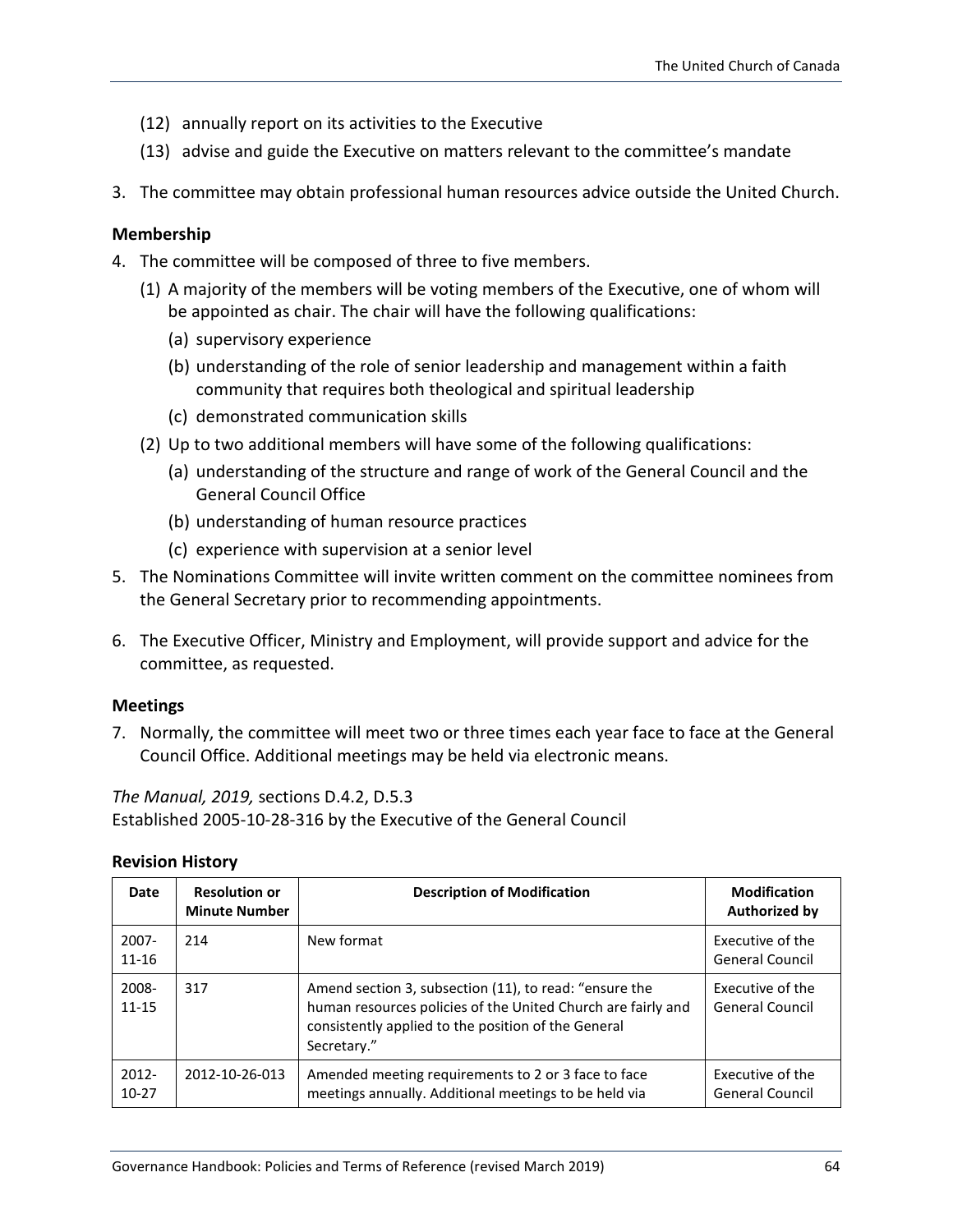|                    |                | electronic means-see points 3. (3) and 9              |                                            |
|--------------------|----------------|-------------------------------------------------------|--------------------------------------------|
| 2015-<br>$11 - 23$ | 2015-11-21-020 | Section 2, subsection 3 amended re number of meetings | Executive of the<br><b>General Council</b> |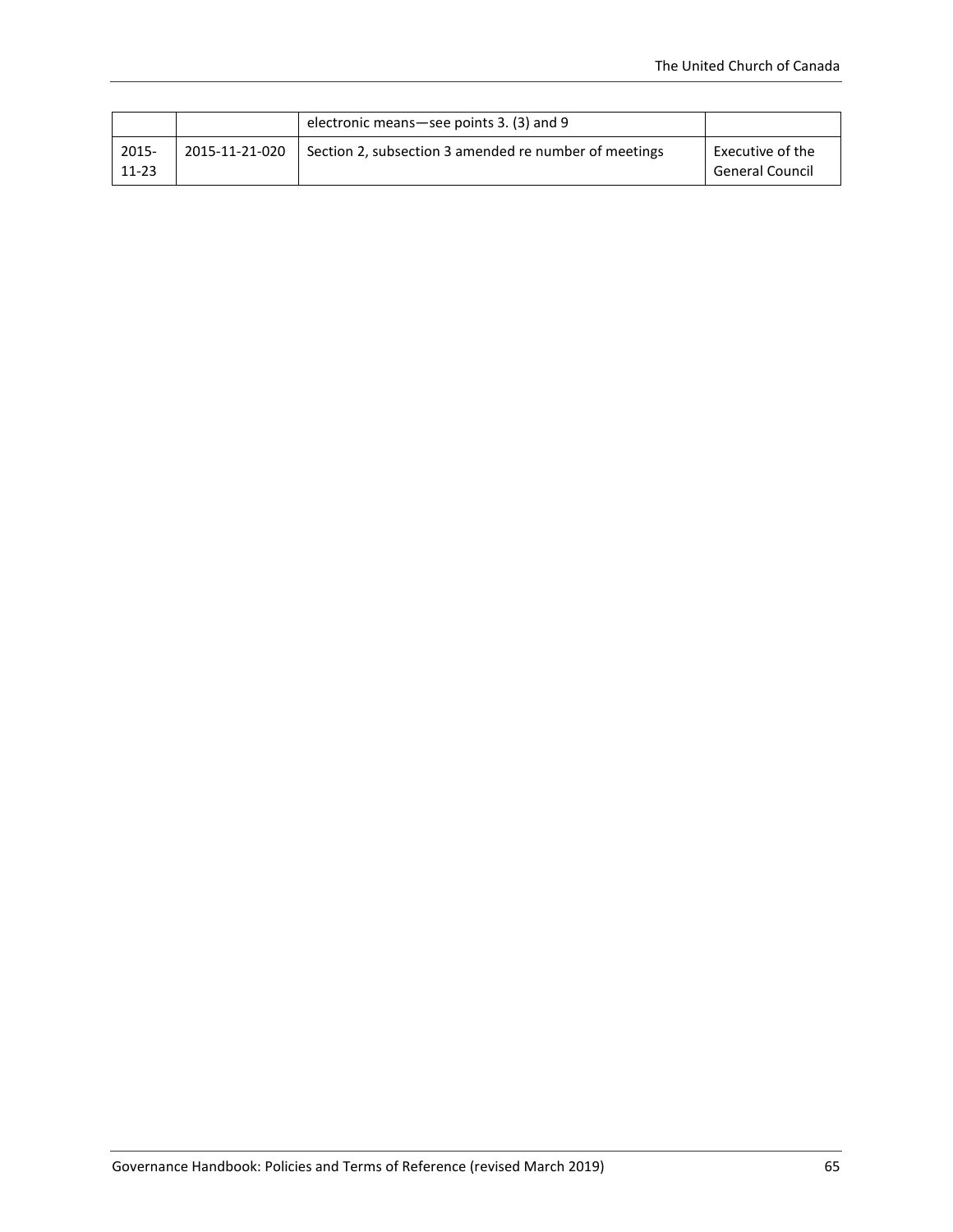# **3.17 Moderator's Advisory Committee**

### **Purpose Statement**

**The Moderator' Advisory Committee will provide advice, support, and assistance to the Moderator in fulfilling the duties of the office most effectively.**

### **Policy**

### **Governed by This Policy**

1. This policy applies to the members of the Moderator's Advisory Committee.

### **Terms of Reference**

- 2. The committee is responsible to gain an understanding of the role of the office of Moderator and to assist the Moderator in
	- (1) determining effective use of time during the term of office, mindful of the visits to be made to each of the regional councils and the large volume of other invitations
	- (2) effectively fulfilling the responsibilities of the office of Moderator

### **Membership**

- 3. The committee will be composed of
	- (1) a chair named by the Moderator
	- (2) two members named by the Moderator
	- (3) a former Moderator (other than the immediate past)
	- (4) a member of the Executive

and will be appointed by the Interim Sub-Executive as soon as possible after the Moderator's election.

4. The General Secretary is resource staff for the committee.

### **Meetings**

- 5. The committee will meet as soon after the Moderator's election as is feasible.
- 6. Normally, the committee will meet three to four times each year in person or by conference calls.
- 7. The chair will report at least annually to the Executive or, if required, to the Sub-Executive.

### *The Manual, 2019,* section D.5.3 Established 2006-05-23 by the Executive of the General Council

| Date | <b>Resolution or Minute</b><br>Number | <b>Description of Modification</b> | <b>Modification Authorized by</b> |
|------|---------------------------------------|------------------------------------|-----------------------------------|
|------|---------------------------------------|------------------------------------|-----------------------------------|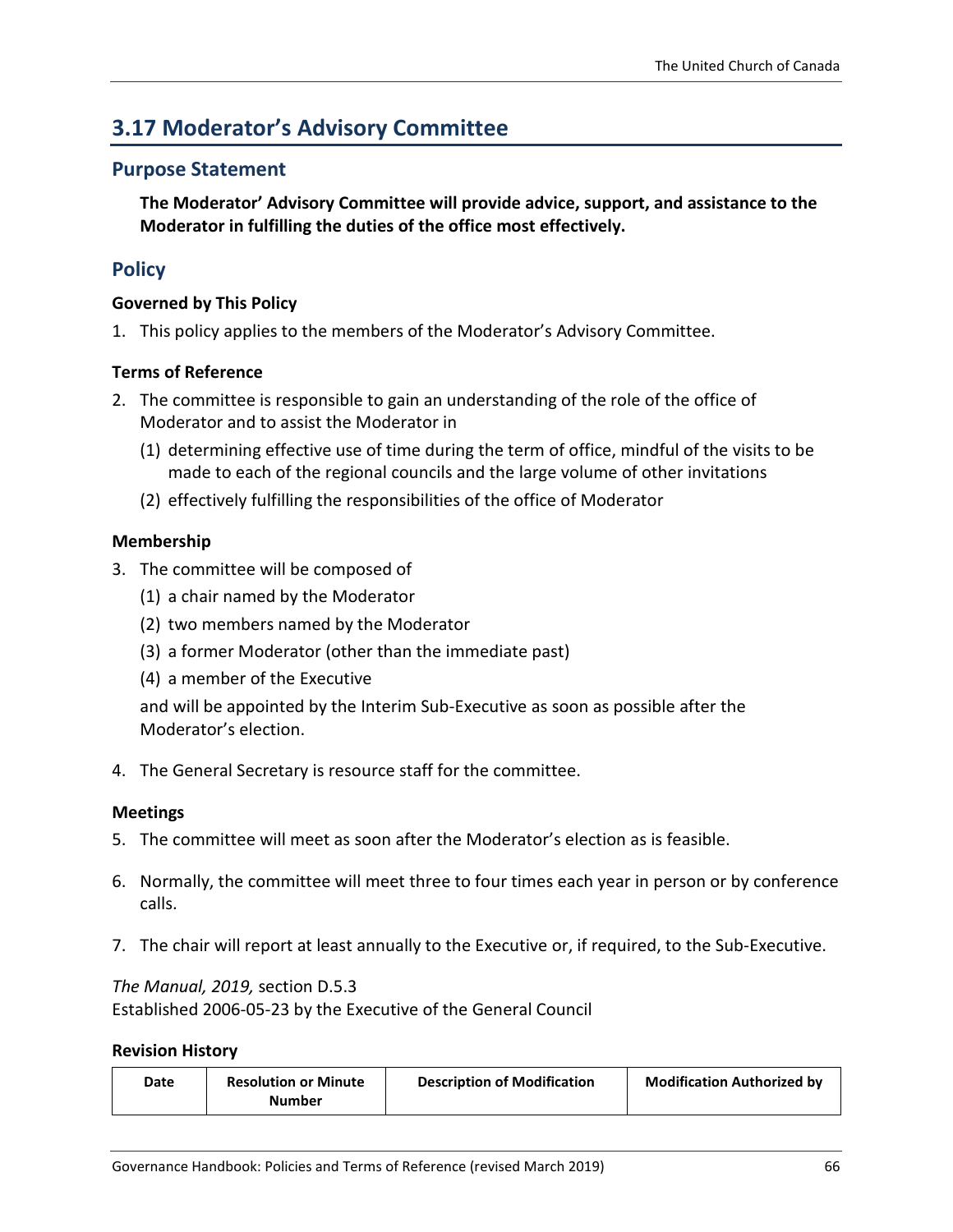| 2007-11-16 | 214 | New format                                 | <b>Executive of the General</b><br>Council     |
|------------|-----|--------------------------------------------|------------------------------------------------|
| 2006-05-23 | 410 | Terms of Reference approved and<br>adopted | <b>Sub-Executive of the General</b><br>Council |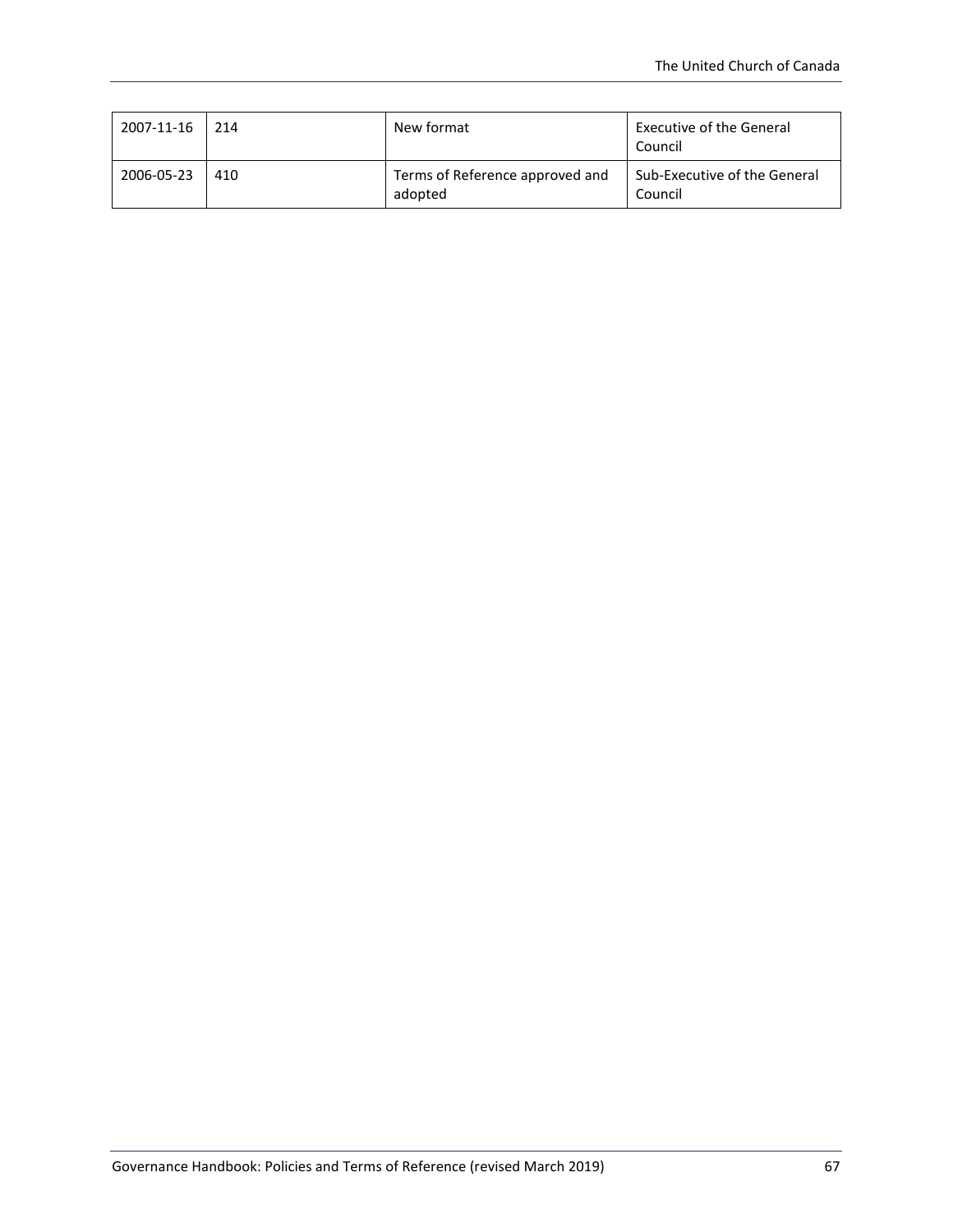# **3.18 Joint Grants Committee**

### **Purpose Statement**

**The Joint Grants Committee will develop and implement The United Church of Canada's policy for the use of endowment funds of the General Council and its Foundation.**

### **Policy**

### **Governed by This Policy**

1. This policy applies to the members of the Joint Grants Committee.

### **Terms of Reference**

### **Responsibilities**

- 2. The primary responsibility of the committee is to ensure that the wishes of a donor expressed in the terms of a trust or endowment are fulfilled and that the funds that are allocated are used faithfully in service of God's mission through The United Church of Canada, its member bodies, related organizations, and members.
- 3. In addition the committee will
	- (1) oversee the use of trusts and endowments in such a way as to ensure that, consistent with the terms of any given bequest, the available funds are expended within a reasonable time for God's mission.
	- (2) work with the Executive Officer, Finance, to determine as early as possible in the year the expected allocation of each respective trust or endowment to the unified budget. The primary criteria that will determine availability of the allocation is the extent to which work is undertaken within the General Council unified budget consistent with the terms of the trust or endowment. The allocation will usually be equivalent to the earned interest income of the trust in the previous year and will represent the first draw on all relevant trusts and endowments.
	- (3) undertake a grant program that will allocate up to 10 percent of the unrestricted capital of the respective trust funds (after the unified fund draw is taken into account) yearly. The Joint Grants Committee is authorized to exceed this 10 percent guideline as it determines grants that are \$25,000 or less.
	- (4) give priority in the grant program to allocations that
		- (a) support innovative programs throughout the church
		- (b) enhance the existing programmatic work of the General Council Office
		- (c) support the work of communities of faith, partners, and related institutions of the General Council of the United Church in ways that are consistent with priorities established by the Executive of the General Council.
	- (5) ensure that this granting program is widely advertised throughout the church and that application and approval processes are transparent and clear.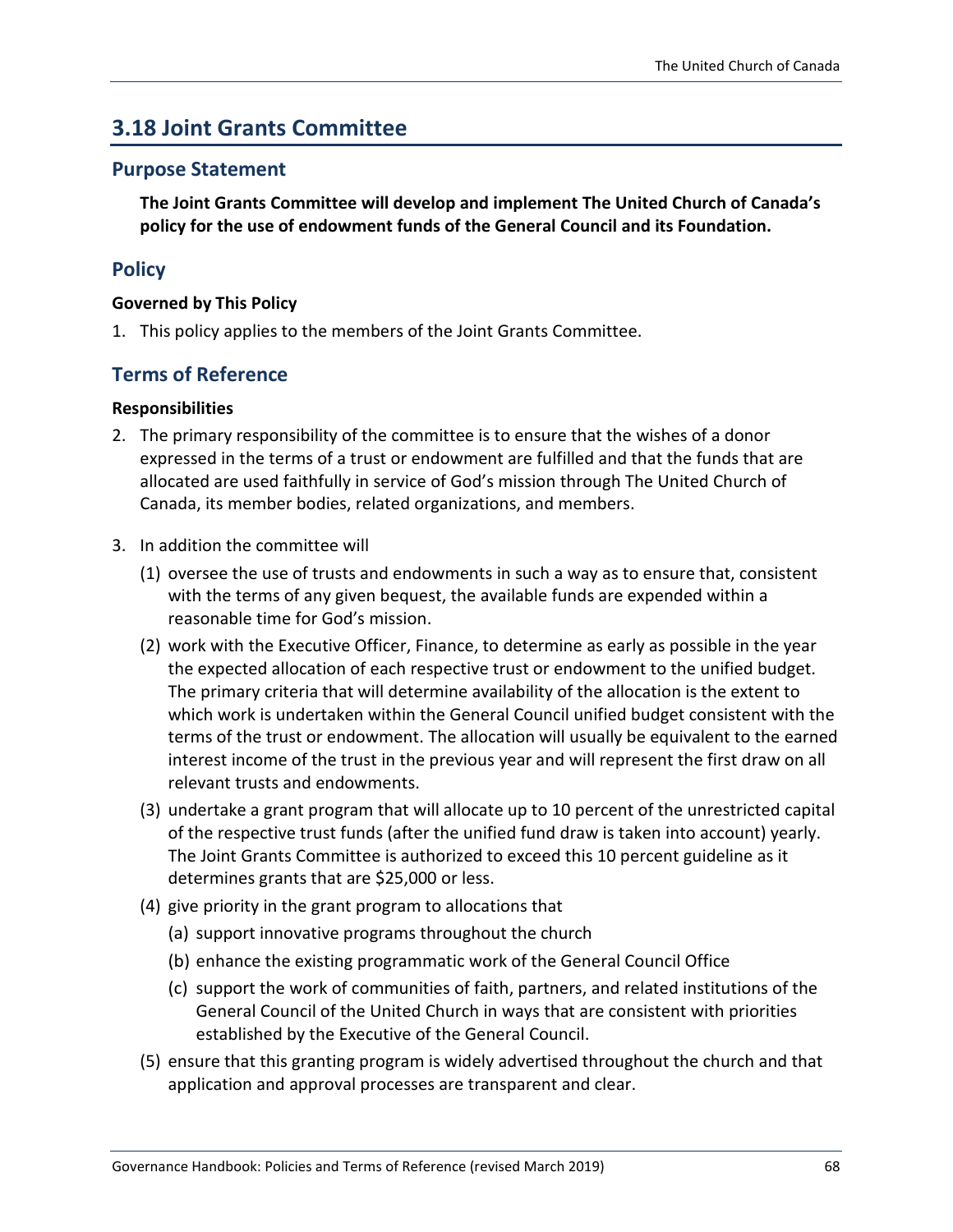- (6) ensure that grants will normally be available to communities of faith, councils of the church, United Church corporations (including legacy corporations), and affiliated institutions.
- 4. The Joint Grants Committee may choose, in exceptional circumstances, to provide funding to organizations that are not institutionally recognized (as above) providing: that the terms of the trust or endowment invite this consideration, that the project will benefit the mission and ministry of The United Church of Canada, and that a letter of endorsement is received from an appropriate officer of the church, such as the secretary of a regional council, an official board, the executive director, or a comparable position of a United Church institution.
- 5. The Joint Grants Committee may also award grants to individuals providing that the terms of the trust or endowment invite this consideration, the project will benefit the mission and ministry of The United Church of Canada, and a letter of endorsement is received from an appropriate officer of the church as named above.
- 6. The Joint Grants Committee will provide to the Executive of the General Council at its first meeting in a calendar year a statement of grants and allocations made from trusts and endowments in the previous year.
- 7. The committee will operate in such a way as to lift up before the whole church the potential of bequests, endowments, and trusts as a means of supporting God's mission through The United Church of Canada. The committee will seek to ensure that whenever possible a report on the use of funds is given to family members of those making bequests or establishing trusts or endowments.
- 8. Discernment regarding grant recipients will normally be performed by elected and appointed members. Any changes in the current responsibilities for discernment for grant recipients will be reported to the Executive of the General Council.

### **Membership**

- 9. The committee will be composed of
	- (1) two members of the board of The United Church of Canada Foundation/Fondation de L'Église Unie du Canada, as named by the board.
	- (2) one member of the Executive of the General Council.
	- (3) one member of the Permanent Committee on Programs for Mission and Ministry.
	- (4) one member of the Permanent Committee on Finance
- 10. The committee will select a chair from its membership.
- 11. Resource staff will be assigned by the General Secretary.
- 12. The budget will be assigned by the General Secretary.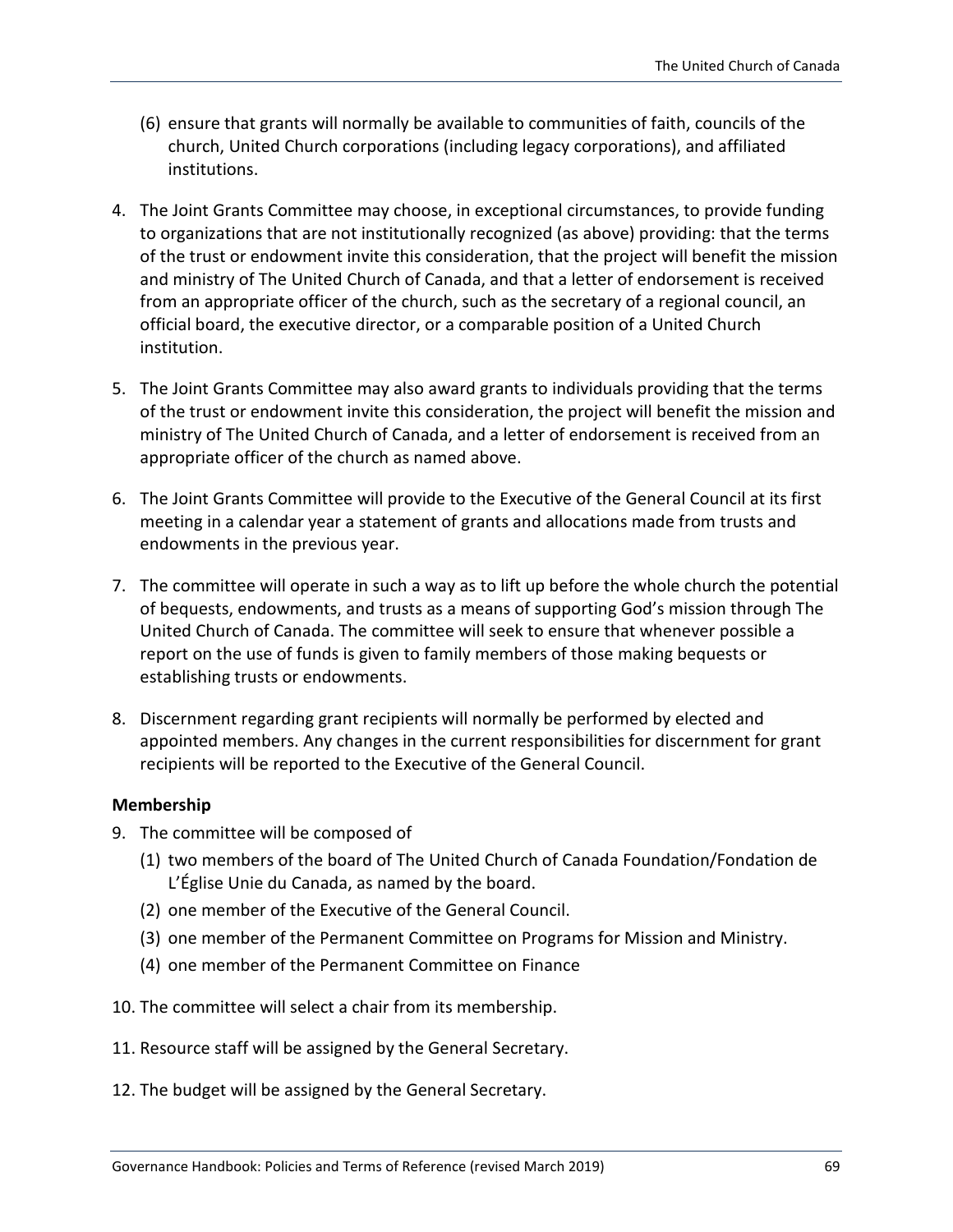### *The Manual, 2019,* section D.5.3 Established as "Endowment Committee" 2009-03-28-402

| Date     | <b>Resolution or Minute</b><br><b>Number</b> | <b>Description of Modification</b> | <b>Modification Authorized by</b> |
|----------|----------------------------------------------|------------------------------------|-----------------------------------|
| 2010-05- | 2010-05-01-53                                | Responsibilities section           | <b>Executive of the General</b>   |
| 03       |                                              | amended                            | Council                           |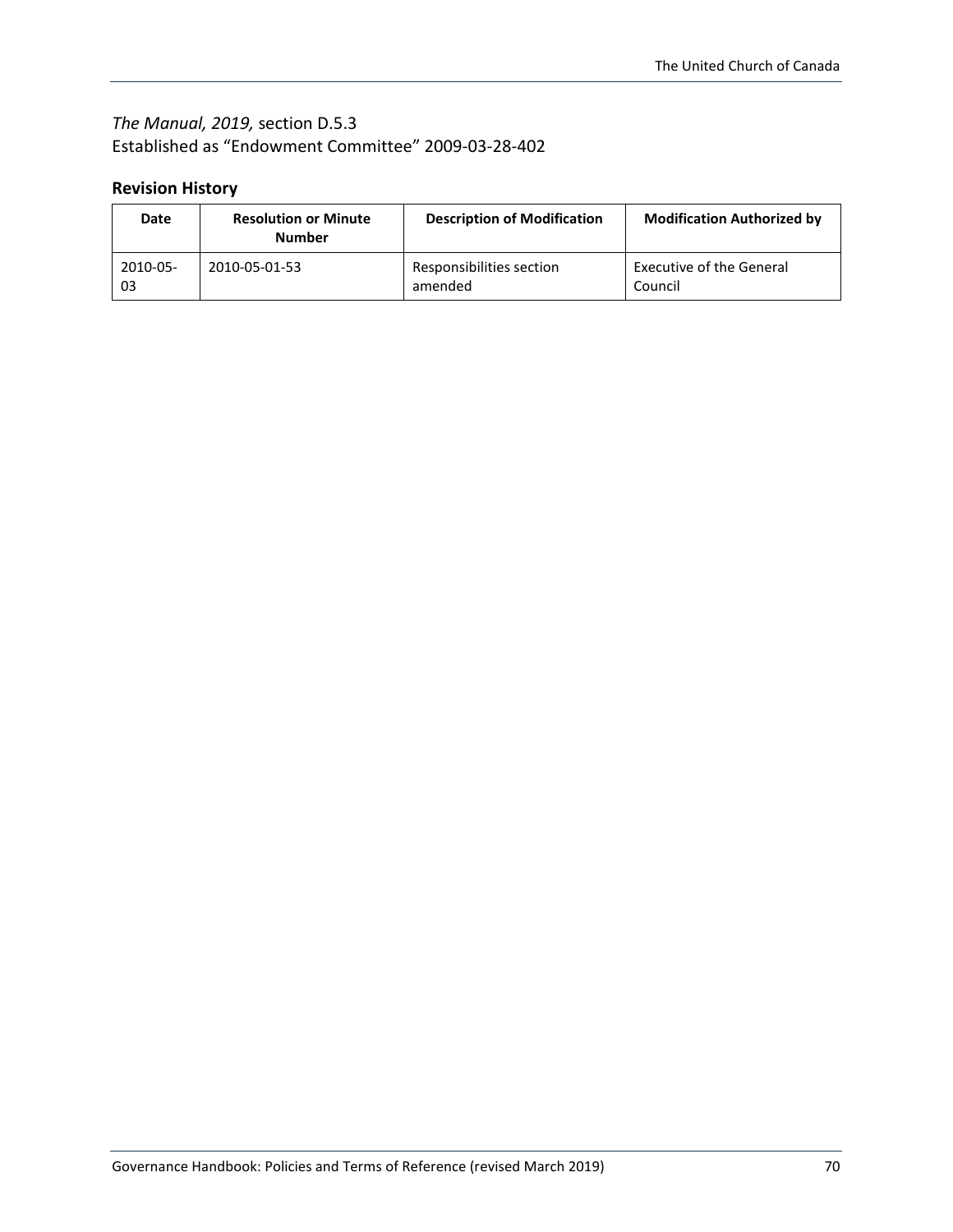# **3.19 National Indigenous Council**

### **Purpose Statement**

**The National Indigenous Council is a spiritually discerned decision-making body that takes direction from the National Indigenous Spiritual Gathering in response to the Creator's plan.** 

### **Policy**

### **Governed by This Policy**

1. This policy applies to the members of the National Indigenous Council.

### **Terms of Reference**

### **Responsibilities**

- 2. The Council is responsible to
	- (1) be a decision-making body taking direction from the National Indigenous Spiritual **Gatherings**
	- (2) prepare and forward proposed work to the Executive of the General Council
	- (3) reflect and take into consideration the documented meetings of the Aboriginal Ministries Steering Committee, the records of Aboriginal presbyteries and National Aboriginal Gatherings, and the documents that reflect the voice of the Indigenous community

### **Membership**

- 3. The National Indigenous Council will be composed of the following 22 members:
	- (1) four from British Columbia Native Ministries
	- (2) four from All Native Circle Conference (one from each presbytery)
	- (3) four from Ontario and Quebec Indigenous congregations
	- (4) three others from within The United Church of Canada:
	- (5) one member from the Indigenous communities in the Maritimes
	- (6) one member of an Indigenous Cultural or Traditional community
	- (7) one member of Inuit/Métis community
	- (8) one non-Indigenous member from the Executive of the General Council
	- (9) one from the Indigenous Justice/Residential Schools Committee
	- (10) three from the theological schools (two from Sandy Saulteaux Spiritual Centre and one from the Native Ministries Program, Vancouver School of Theology)
	- (11) one from the Ministries in French constituency
	- (12) one from an intercultural and diverse constituency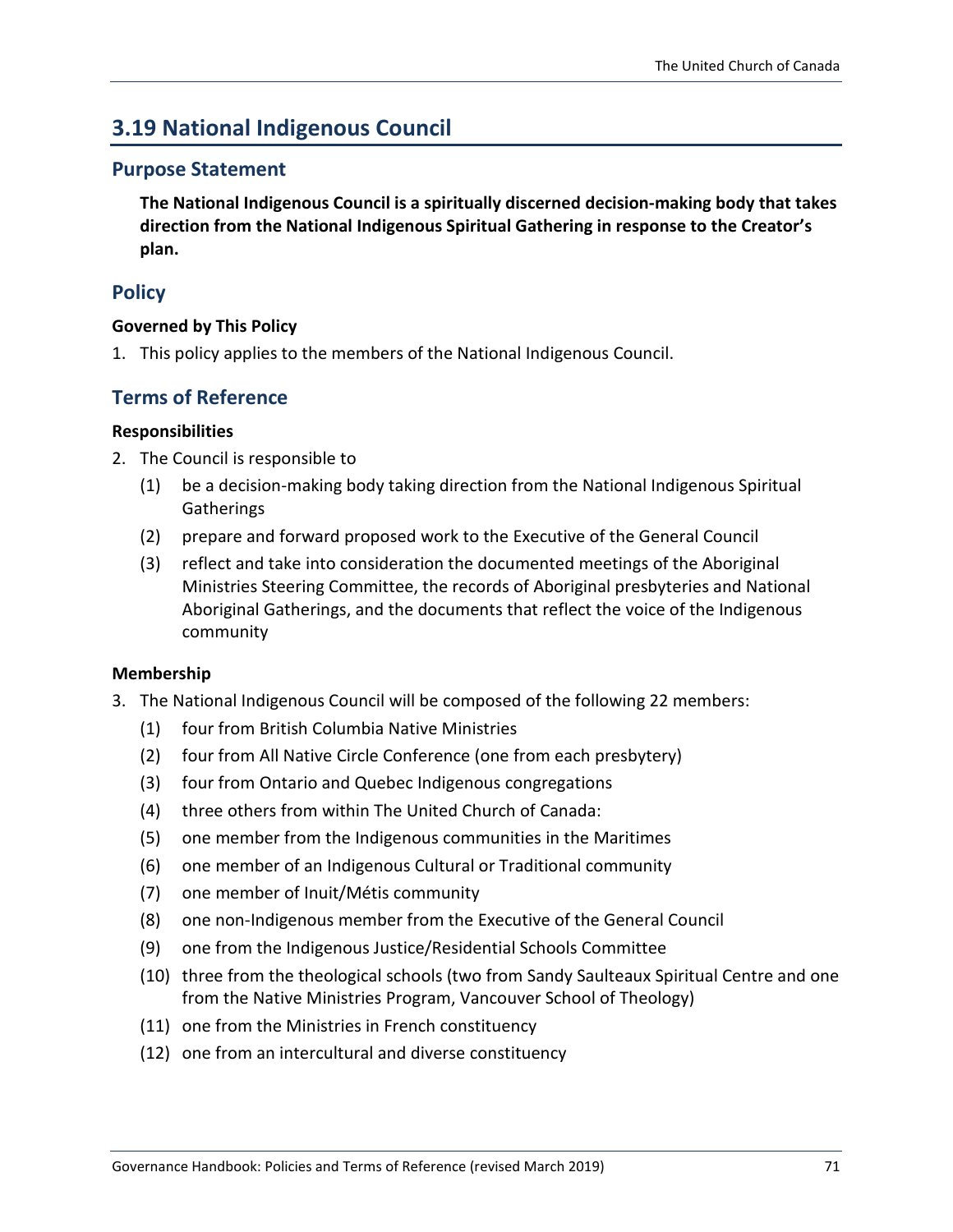- 4. Of the four representatives named in each of (1), (2), and (3) above, one member should be an Elder, one member should be a youth, plus two others of which one should be ministry personnel and/or consideration given to outreach/urban ministry personnel.
- 5. Members will have the ability and willingness to communicate and plan for community wellness issues and initiatives, such as spirituality, healing, and church business. << or are these 3 somehow connected?>>
- 6. Members will preferably have experience with their respective United Church community in a leadership or volunteer role.
- 7. The National Leading Elder(s) will serve as spiritual advisors to this council.

#### **Meetings**

- 8. The Council will meet twice annually.
- 9. The Elders of the National Indigenous Council will provide spiritual counsel and may meet during the three years between the National Spiritual Gatherings.

Established 2007-11-15-350 by the Executive of the General Council (as Aboriginal Ministries Council)

| Date                  | <b>Resolution or Minute</b><br><b>Number</b> | <b>Description of Modification</b>                                                | <b>Modification</b><br><b>Authorized by</b> |
|-----------------------|----------------------------------------------|-----------------------------------------------------------------------------------|---------------------------------------------|
| $2012 -$<br>$03 - 24$ | 2012-03-02-207                               | Changed points 3 and removed point 5-Gender<br>Balance                            | Executive of the<br><b>General Council</b>  |
| 2018-<br>$07-22$      |                                              | Name changed from Aboriginal Ministries Council<br>to National Indigenous Council | 43rd General Council                        |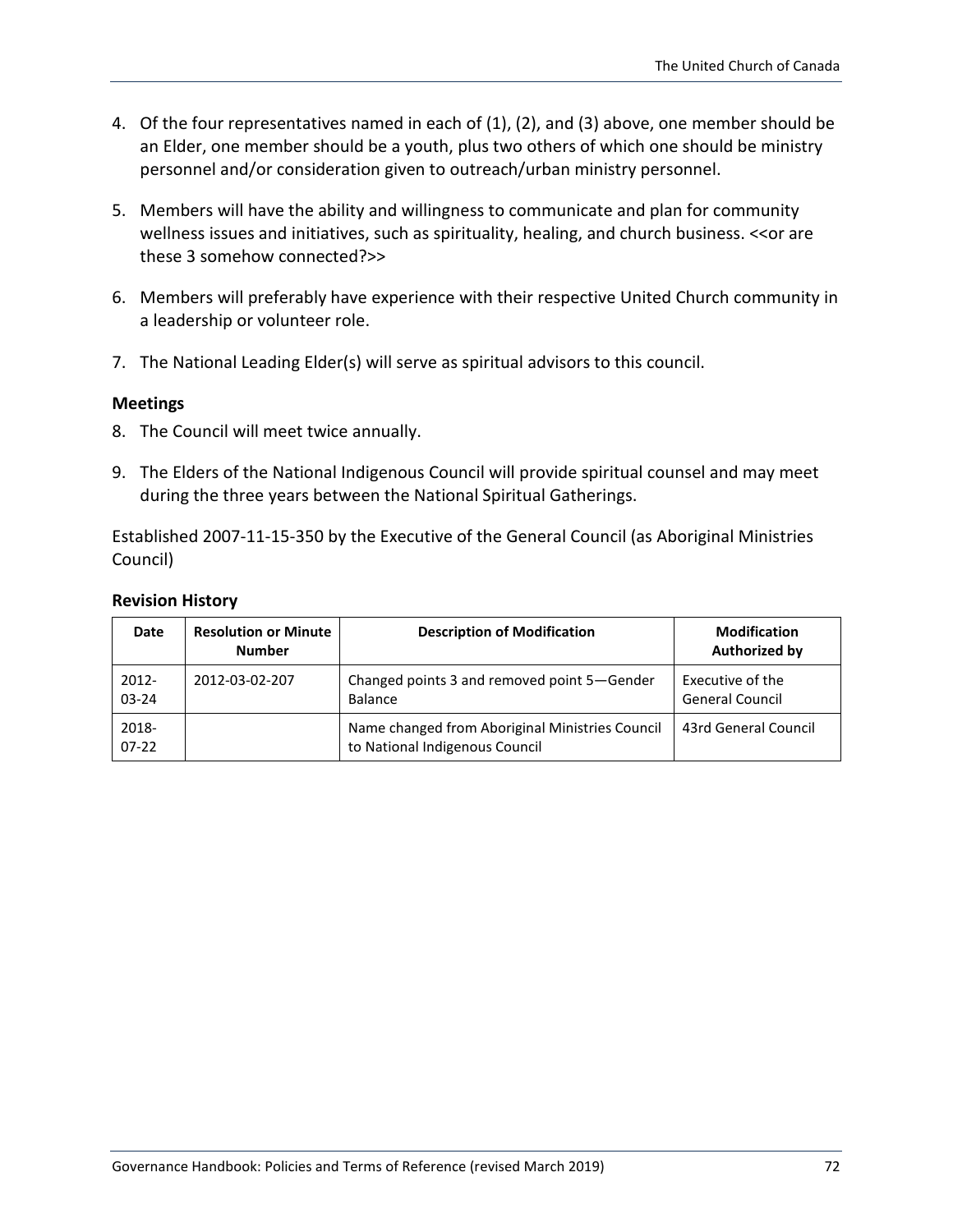## **3.20 National Indigenous Spiritual Gathering**

**The National Indigenous Spiritual Gathering is a forum for listening to and discerning the Creator's plan; visioning; spiritual nurture; mutual accountability; inspiration; education; youth development; and expressing the voice of the Indigenous community on spirituality and ministry.**

## **Policy**

#### **Governed by This Policy**

1. This policy applies to the members of the National Indigenous Spiritual Gathering.

## **Terms of Reference**

#### **Responsibilities**

- 2. The Gathering is responsible
	- (1) to be the voice of the Indigenous community on spirituality and ministry;
	- (2) to provide direction to the National Indigenous Council, the General Council, and the Executive of the General Council in response to the Creator's plan
	- (3) to be the voice of inspiration; the collective voice
	- (4) leadership training

#### **Membership**

3. The National Indigenous Spiritual Gathering is hosted by the National Indigenous Council and is comprised of two representatives from each of the congregations named as Indigenous congregations, including British Columbia Native Ministries, All Native Circle Conference, and Ontario and Quebec Indigenous congregations supported by the Aboriginal Ministries Circle Staff.

#### **Meetings**

- 4. The Council will meet one every three years in the year prior to General Council.
- 5. The Elders of the National Indigenous Council will provide spiritual counsel and may meet during the three years between the National Spiritual Gatherings.

Established 2012-24-26-207 by the Executive of the General Council

#### **Revision History**

| Date | <b>Resolution or Minute Number</b> | <b>Description of Modification</b> | <b>Modification Authorized by</b> |
|------|------------------------------------|------------------------------------|-----------------------------------|
|      |                                    |                                    |                                   |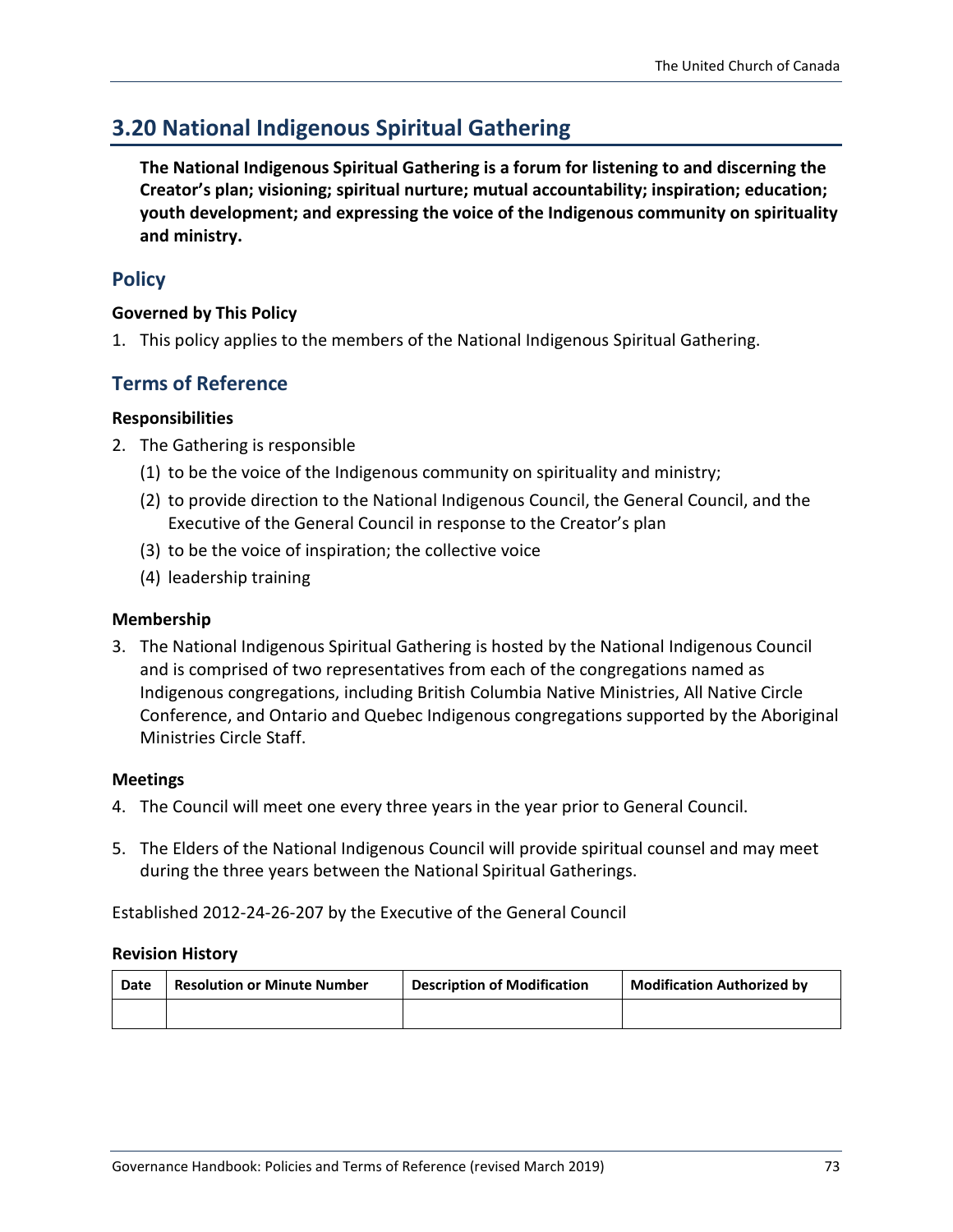# **Financial Management**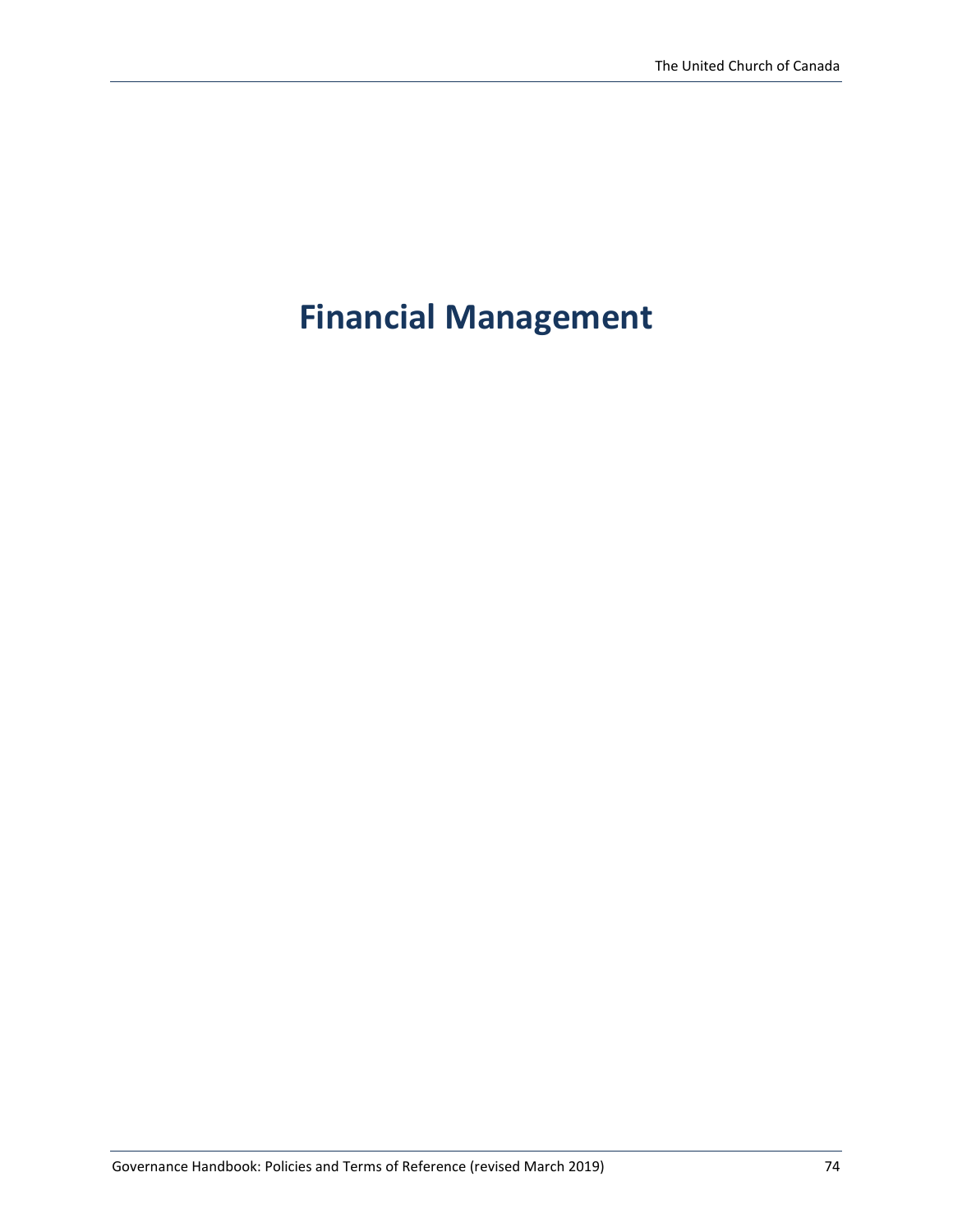## **6.08 Reimbursement of Expenses**

### **Purpose Statement**

**The purpose of this policy is to specify the criteria by which persons serving on the Executive of the General Council, a committee, a sub-committee, or a task group will be reimbursed for expenses incurred on church business.**

## **Policy**

#### **Governed by This Policy**

- 1. This policy applies to all persons serving on the Executive of the General Council, a committee, a sub-committee, or a task group.
- 2. Any portion of any expense described in this policy that is paid for by a third party shall not be claimed for reimbursement from the church.
- 3. Any portion of any expense described in this policy that is paid directly by the church shall not be claimed for reimbursement.
- 4. The schedule of expenses is set by the General Secretary.

#### **Transportation**

- 5. Persons should travel by the most economical means related to the schedule and purpose of the travel.
- 6. Travel by private vehicle or the actual costs of a taxi or public transportation will be reimbursed for travel between home or office and the point of departure of a commercial carrier, and for travel at the destination from the point of arrival to the hotel or meeting location.
- 7. The General Council will reimburse the actual cost of travel on church business by commercial carriers. Persons should take advantage of senior citizen discounts, seat sales, or any other discounted rates or fares for which they are eligible.
- 8. Travel by air will be reimbursed for economy airfare and taxes, including the seat selection charge.
- 9. Travel by rail will be reimbursed at the lesser of the actual cost or the cost of an economy airfare for the same trip.
- 10. Travel by private vehicle, when it is the most economical option, will be reimbursed at the rate set out in the schedule to this policy for a return trip. When several people travel together in the same vehicle, the owner but not the passengers will be entitled to reimbursement.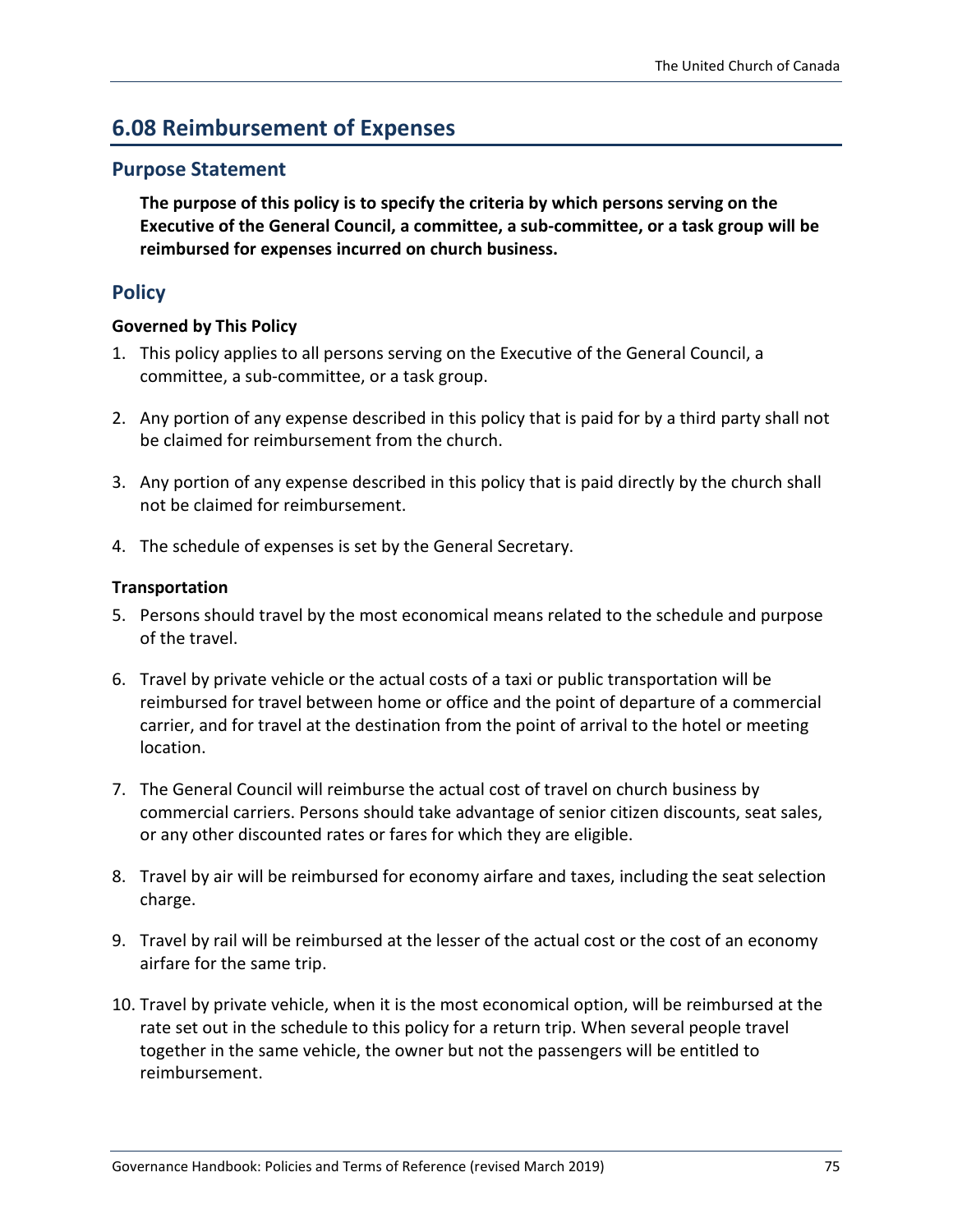- 11. Persons attending meetings are encouraged to use public transportation at the meeting location whenever available.
- 12. Underground parking at the General Council Office is available.
- 13. Parking at hotels is reimbursable but cannot be charged to the hotel accounts.

#### **Accommodation**

- 14. Accommodations are selected that are reasonable, conveniently located, safe, and accessible. The accommodation for most meetings is determined based on availability and group rates with designated hotels and centres. The normal accommodation is singleperson occupancy; there is provision for sharing upon request.
- 15. If a person chooses to stay in other accommodation, the person will be reimbursed for the actual cost to the maximum rate set out in the schedule. Persons should take advantage of senior citizen, group, or any other discounted rates for which they are eligible.
- 16. A person travelling to meetings who stays with a relative or friend in lieu of designated accommodation may claim the cost of a token of appreciation (not alcoholic beverages) according to the hospitality rate set out in the schedule to this policy. Receipt required.

#### **Meals**

- 17. Meals are reimbursed on the basis of an unreceipted allowance as set out in the schedule.
	- (1) Alcoholic beverages shall not be included in any meal claim.
	- (2) Meals shall not be charged to hotel room accounts.
	- (3) When meals are provided during the meeting, no other claims are allowed.
- 18. Meals are reimbursed on travel days on the basis of an unreceipted allowance.
	- (1) Breakfast should not be charged if travel begins after 7:30 a.m.
	- (2) Dinner should not be charged if travel ends before 6:30 p.m.
- 19. When a group of persons who are members of a committee or task group eat together, the total cost may be claimed by one of the persons provided that the claimant identifies the persons whose meals have been covered.

#### **Telephone Expenses**

- 20. The General Council provides a toll-free phone number (1-800-268-3781) to provide communication with staff at the General Council Office.
- 21. Guest facilities are available at the General Council Office to make long-distance telephone calls that are covered by the General Council's long-distance plan.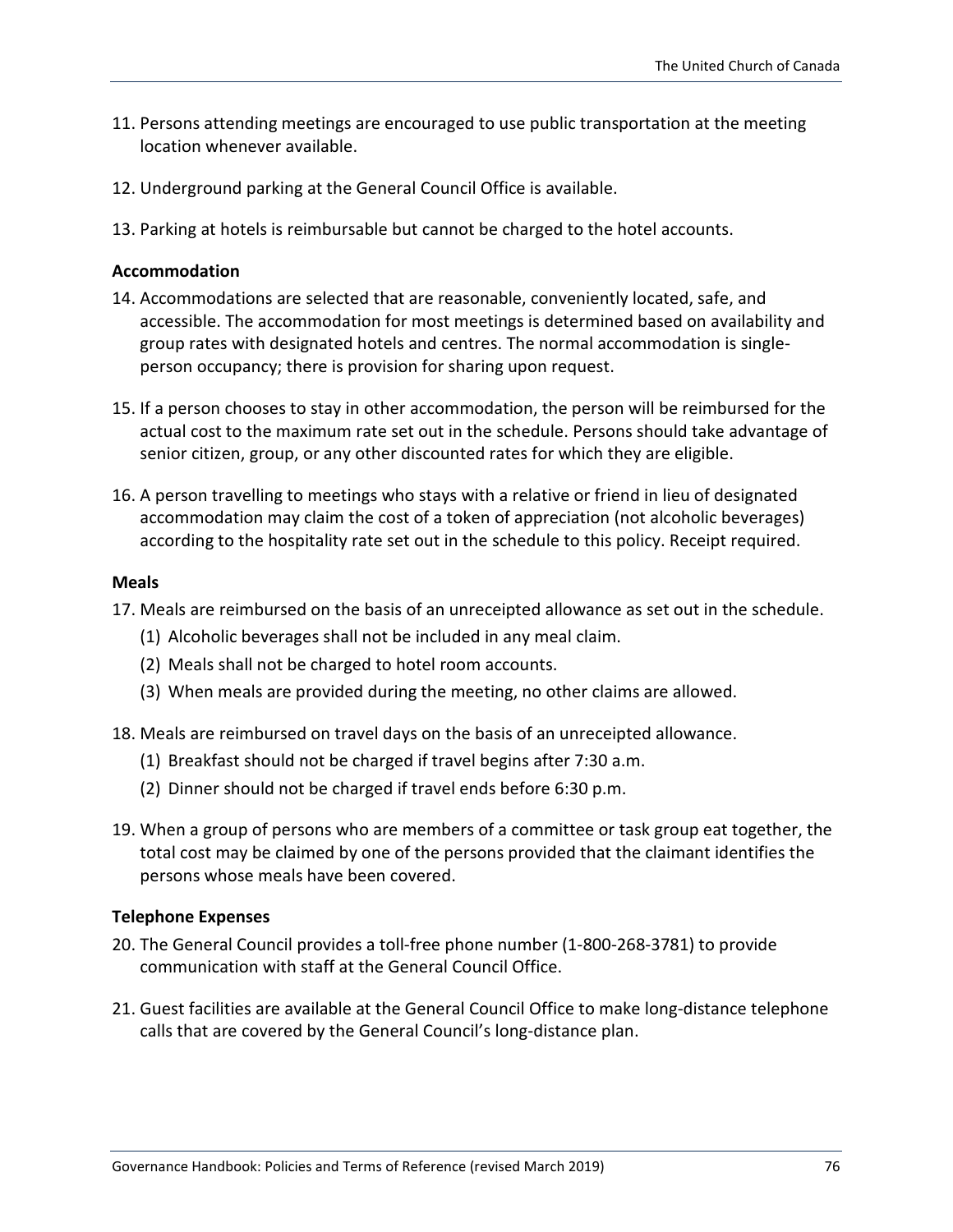22. When a person is travelling or at a meeting, the cost of long-distance calls to the person's home or office (using a personal calling card or a General Council calling card) and the cost of local calls from a hotel are reimbursable.

#### **Dependent Family Care**

- 23. A person may claim the cost of care arrangements for a family member or other significant person when travelling on church business.
- 24. This expense must be approved with Member Engagement staff before making travel arrangements.

#### **Pulpit Supply**

25. The pastoral charge or mission unit will be reimbursed for the cost of pulpit supply at the rate set out in the schedule. Analogous situations may be reimbursed subject to preapproval.

#### **Non-Reimbursable Personal Expenses**

26. The following are considered personal expenses and are not normally reimbursable:

- (1) personal entertainment
- (2) car rentals
- (3) excess/overweight baggage charges
- (4) personal life insurance
- (5) trip cancellation insurance
- (6) traffic fines
- (7) laundry or dry cleaning
- (8) Internet charges
- (9) all expenses related to a companion
- (10) change fees for bookings for personal reasons

#### **Expense Claims**

- 27. Persons shall submit travel claims to the General Council Office within 30 days of completing their travel, together with required receipts, a record of kilometres travelled by private vehicle, and any other detailed information that a signing officer may require to determine that the expenses were reasonable.
- 28. Persons submitting expense claims electronically must either scan the related receipts and include them in the electronic submission or otherwise ensure the receipts are delivered to the General Council Office as soon as possible.
- 29. To obtain reimbursement a person must submit receipts for the following expenses:
	- (1) travel by commercial carrier unless purchased or provided by the church
	- (2) any transportation costs not included in the basic fare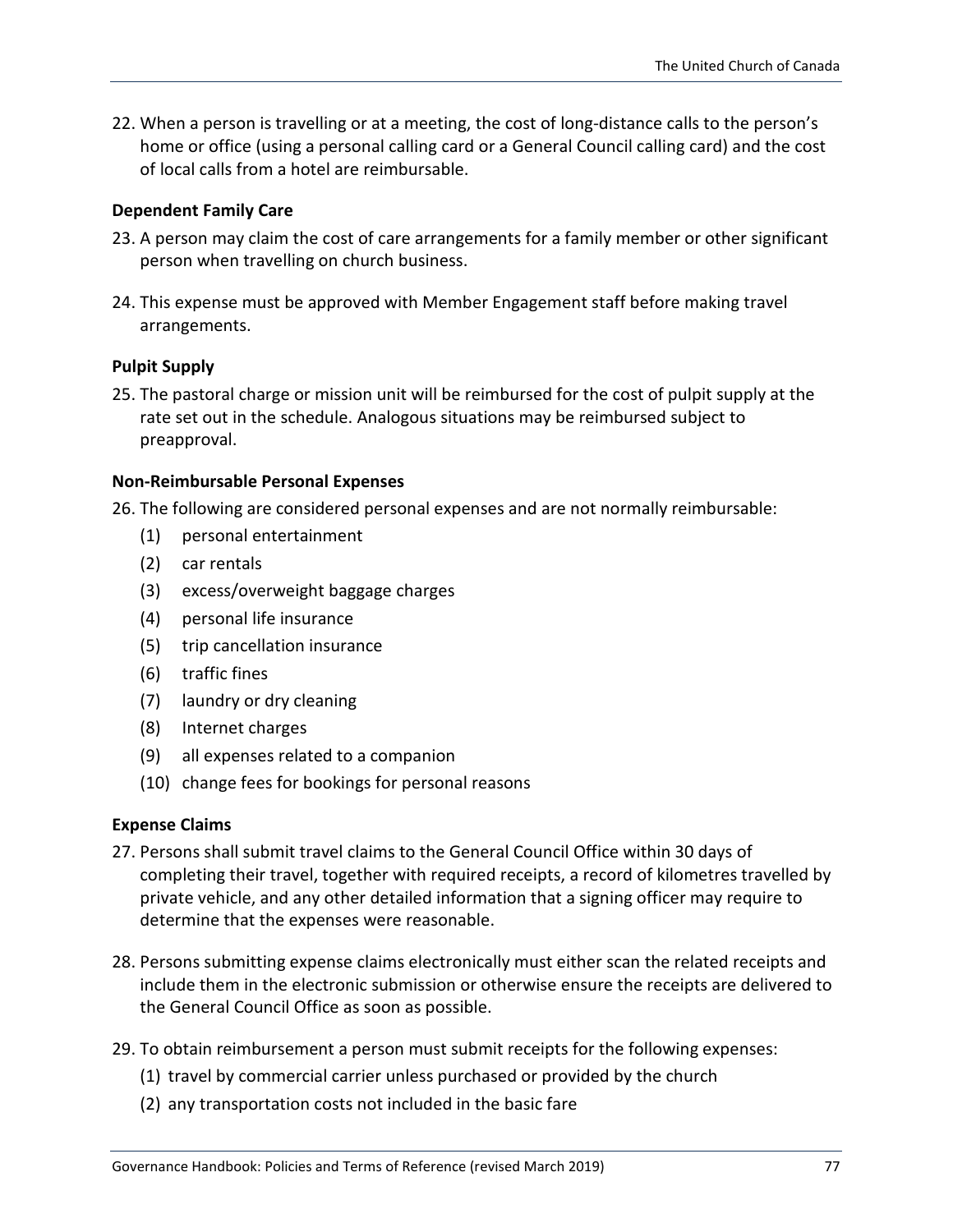- (3) taxi fares
- (4) parking charges in excess of \$5.00
- (5) accommodation in excess of the rate set out in the schedule
- (6) long-distance telephone calls

#### **Exceptions**

- 30. All exceptions to this policy must be approved by Member Engagement staff before the travel begins .
- 31. Anticipated expenses for international travel must be approved by Member Engagement staff before the travel begins. Member Engagement staff will consult with appropriate resource staff.

### **Schedule Policy 6.08 (Effective January 1, 2019)**

#### **Use of Private Vehicle**

\$0.40 per kilometre

#### **Maximum Hotel plus Breakfast Rate**

\$140.00 plus tax per day in the Toronto area

#### **Hospitality Rate**

\$25.00 per night to a maximum of \$100.00 per meeting for your host for home stays

#### **Standard Meal Allowance: No Receipts Required**

Please note that the cost of alcoholic beverages cannot be claimed

| Breakfast | Up to a maximum of \$15.00 (without hotel stay the previous night) |
|-----------|--------------------------------------------------------------------|
| Lunch     | Up to a maximum of \$15.00                                         |
| Dinner    | Up to a maximum of \$25.00                                         |

#### **Weekend Supply, and Worship Leadership and Preaching**

The daily rate is \$212 for a full working day or any portion of one. This rate is not linked to any specific number of hours served.

In addition, applicable travel and incidental expenses (e.g., meal costs) are reimbursable up to a maximum of \$50 with receipts or mileage claims.

#### **Direct Deposit**

Obtain the Direct Deposit Form from your staff contact person and attach a blank cheque.

#### **Goods and Services Tax (GST)**

Please attach the original receipts for travel and accommodation expenses claimed that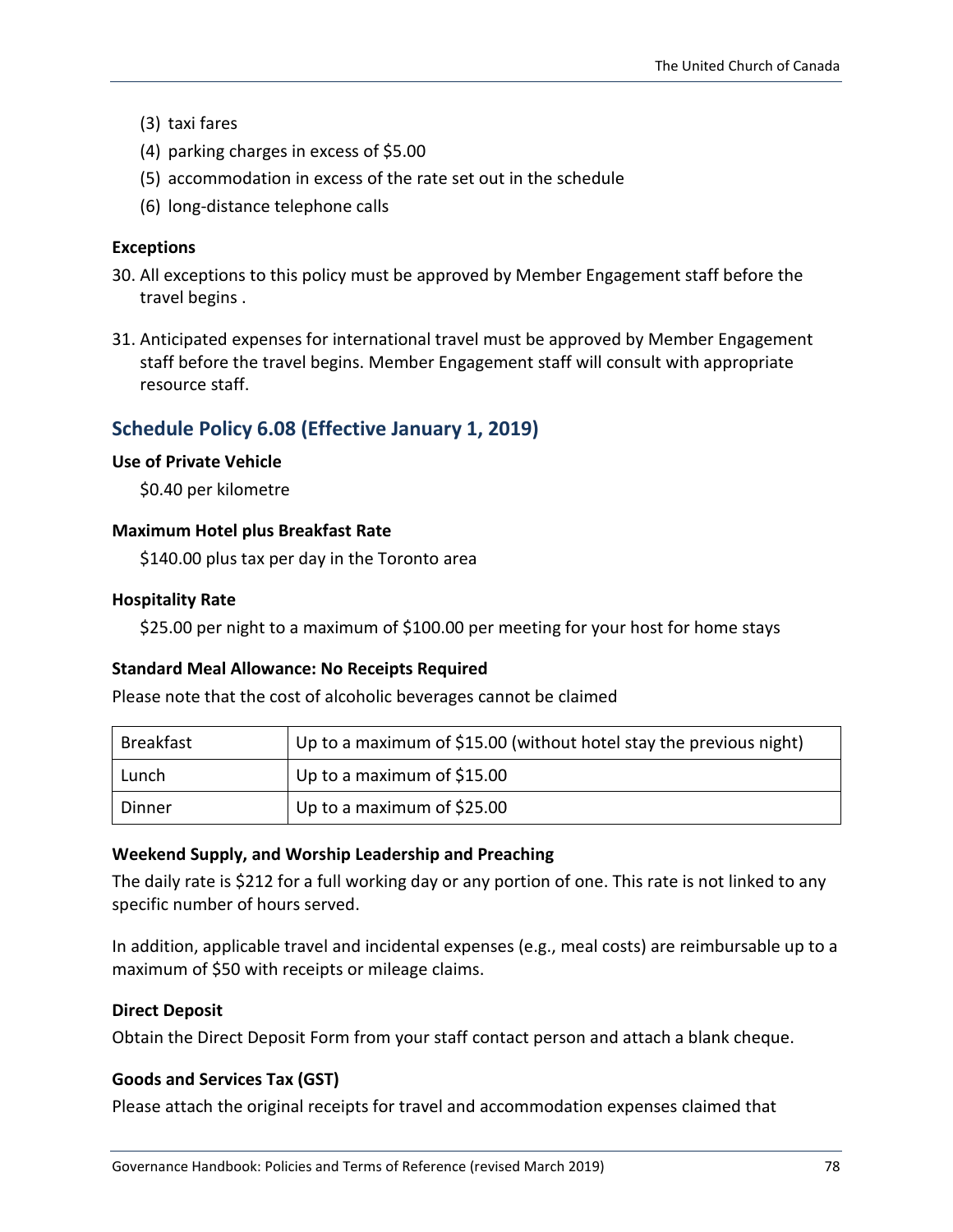indicate the GST paid and the GST number of the business/vendor. The United Church of Canada can claim the Goods and Services Tax rebate only where original receipts are provided. These are also used for audit purposes.

Established 2007-11-16-214 by the Executive of the General Council

#### **Revision History**

| Date                | <b>Resolution or</b><br><b>Minute</b><br><b>Number</b> | <b>Description of Modification</b>                                                                                                                                                                      | <b>Modification</b><br><b>Authorized by</b> |
|---------------------|--------------------------------------------------------|---------------------------------------------------------------------------------------------------------------------------------------------------------------------------------------------------------|---------------------------------------------|
| 2008-<br>$11 - 15$  | 333                                                    | Section 7 amended as follows: "Travel by air will be<br>reimbursed for economy airfare and taxes including the seat<br>selection charge."                                                               | Executive of the<br><b>General Council</b>  |
|                     |                                                        | Section 10 amended as follows: "Persons attending meetings<br>are encouraged to use public transportation at the meeting<br>location whenever available."                                               |                                             |
|                     |                                                        | Section 16 amended as follows: "Meals are reimbursed on<br>the basis of (1) An unreceipted allowance set out in the<br>schedule that includes tax and tip"                                              |                                             |
|                     |                                                        | Section 20 amended as follows: "Meals should not be<br>charged to hotel room accounts."                                                                                                                 |                                             |
| $2010 -$<br>$05-02$ | 2010-05-01-048                                         | 25. The pastoral charge or mission unit will be reimbursed for<br>the cost of pulpit supply at the rate set out in the schedule.<br>Analogous situations may be reimbursed subject to pre-<br>approval. |                                             |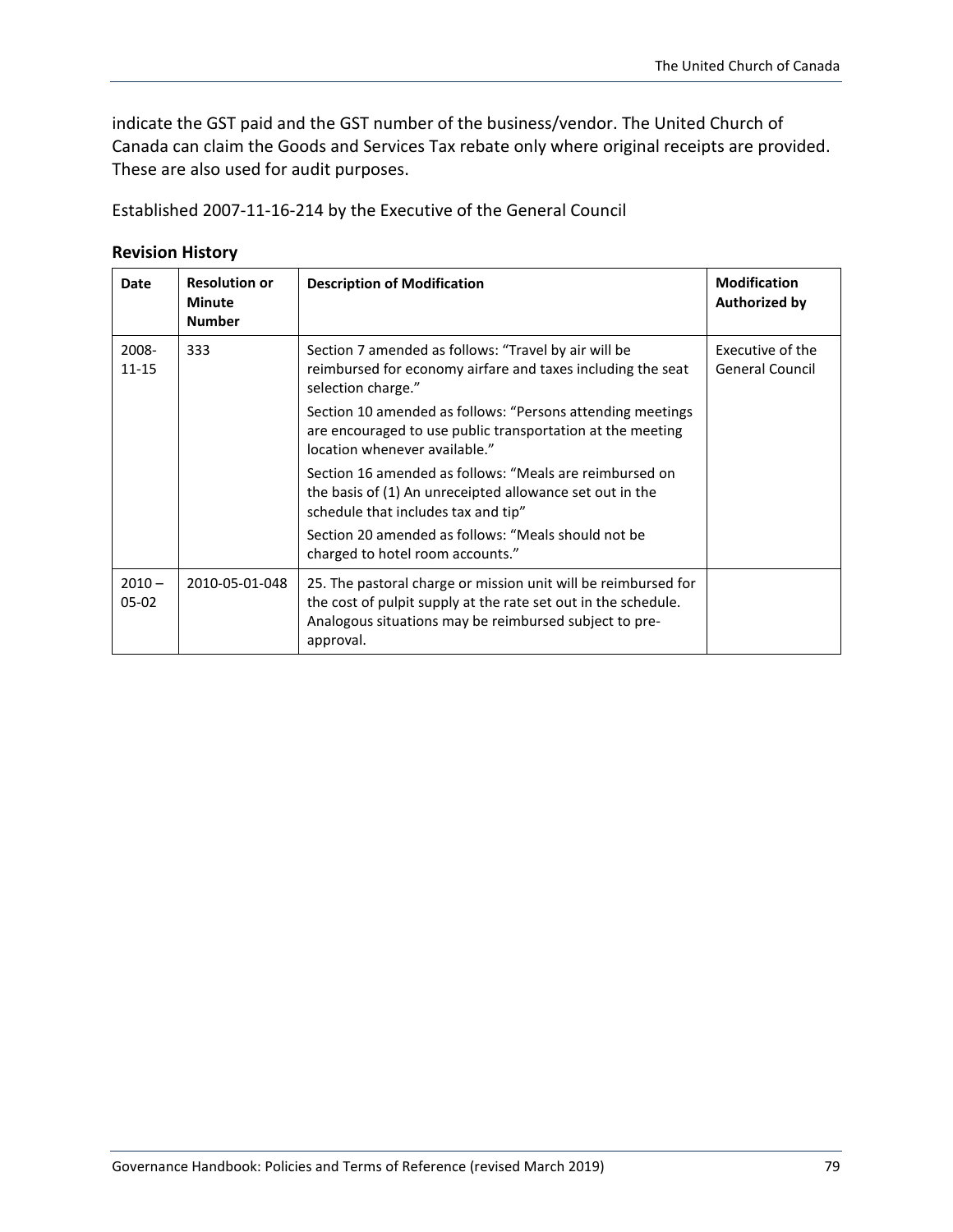# **Definitions**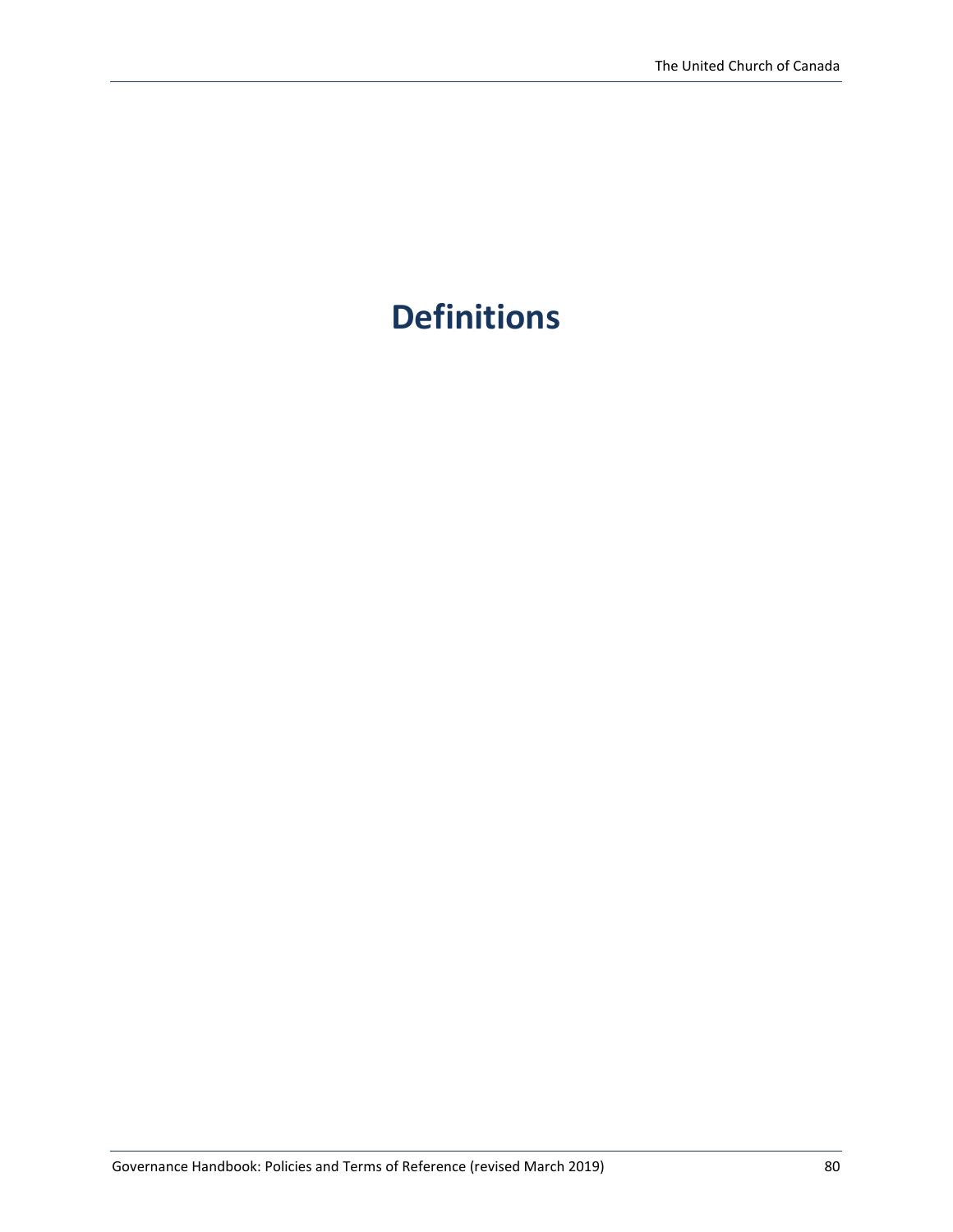## **Definitions**

Regular print indicates definitions from *The Manual, 2019,* of The United Church of Canada.

*Italics indicates definitions arising from the* Governance Handbook*.*

**Adherent** means a person who contributes regularly to the life and work of the congregation but is not a member or full member.

**Appeal** means a formal request for reconsideration of a decision made by a council or a councilappointed formal hearing, and includes the process leading to that request.

**Appointed member** refers to a person appointed to a group by the General Council or its Executive who reflects the diversity of the church and has particular expertise required by the group; includes alternates.

**Bylaws** refers to the rules and practices that govern the management of the United Church. The bylaws in The Manual contain the most fundamental principles and rules concerning the operation of the church. Bylaws cannot be amended by either the Executive or the Sub-Executive.

"**Cascading appointment** refers to one or more additional appointments that flow from a single appointment; for example, the chair of group A serves as the group's representative on group B.

**Church** usually refers to The United Church of Canada.

**Commission** means one or more United Church members appointed by a council or its executive to take on a specific delegated task and make decisions on its behalf.

**Community of faith***"* is any community of people within the United Church that gathers to explore faith, worship, and serve; and is recognized as a community of faith by the regional council through a covenantal relationship between the community of faith and the regional council. Many kinds of communities of people may be recognized as communities of faith: pastoral charges, congregations, outreach ministries, chaplaincies, faith-based communal living arrangements, house churches, online communities, and others.

**Congregation** is a group of people that meets for public worship and has been formed as a congregation of the United Church.

**Correspondence** includes any communication in writing, including e-mail.

**Corresponding members** means people who have been given one or more of the following privileges by the council: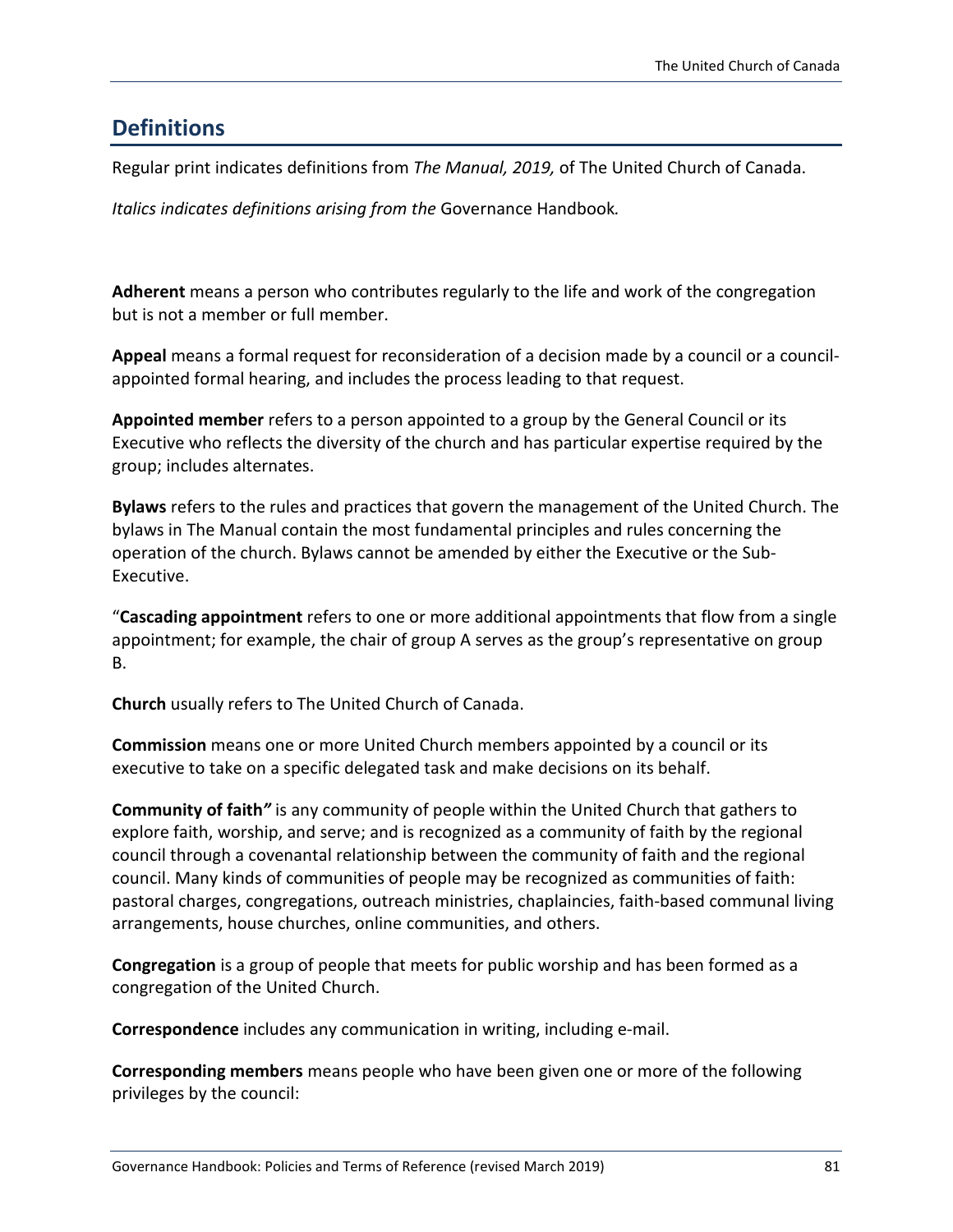- a. receiving notice of a meeting
- b. attending a meeting
- c. taking part in some or all of the council's discussion at the meeting
- d. receiving minutes of a meeting

**Council** The United Church is organized into three levels, or councils. The three councils are

- communities of faith
- regional councils
- the General Council

**Decision** means any disposition of a matter by a council, or by a body authorized to act on behalf of the council.

**Elected member** refers to a person elected by the councils of the church to serve on the General Council or its Executive and includes alternates named by the relevant council.

**General Council** is the decision-making body for the United Church as both a denomination and a legal corporation.

**General Secretary** means the General Secretary of the General Council. A reference to the General Secretary includes any General Council Officer or other staff person to whom the General Secretary delegates a responsibility.

**Governance** is the principles and processes consistent with the values and priorities that guide discernment and decision-making.

**Governance body** refers to the Executive of the General Council and all committees, task groups, and commissions accountable to the Executive.

"**Group**" refers to a committee, sub-committee, or task group formed under Governance Policy 1.07.

**Indigenous Ministries Circle** refers to the unit of the General Council Office responsible for working in partnership with The United Church of Canada toward the Indigenous peoples' vision of spiritual healing, stewardship, and economic well-being.

**Mandating group** refers to the body that establishes a committee, sub-committee, or task group or has subsequently been assigned responsibility for the group.

*The Manual* refers to the collection of bylaws based on, and subject to, the conditions and safeguards of *The United Church of Canada Act*. Because resolutions passed by the General Council have the force and effect of bylaws, the bylaws that appear in *The Manual* are modified or added every three years, in accordance with the corresponding General Council meeting. These bylaws include rules and regulations in all matters concerning the United Church's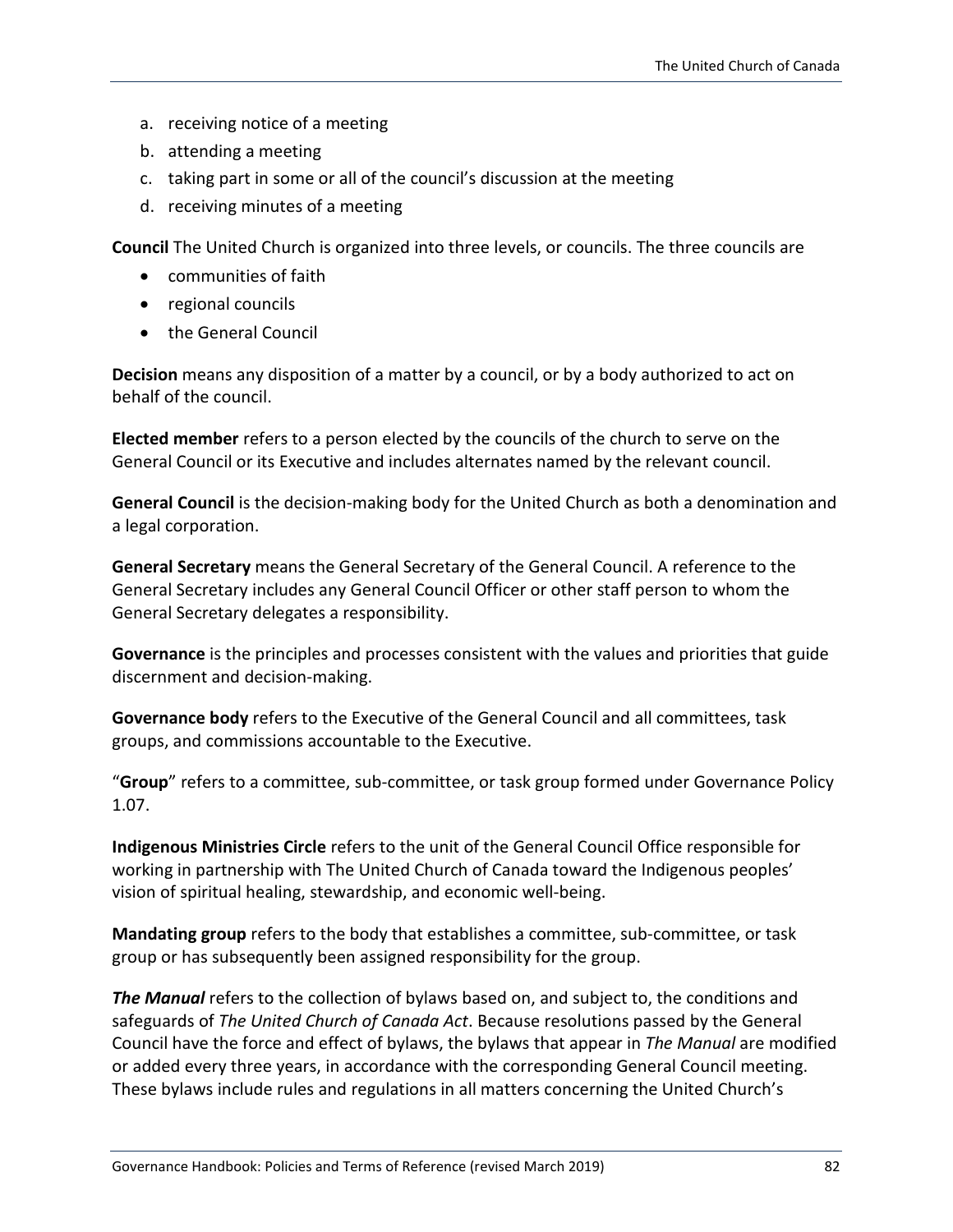doctrine, worship, discipline, and government.

**Members** refers to persons elected or appointed to the Executive and all committees, subcommittees, and task groups as voting and corresponding members.

**Ministry personnel** is a general term that refers to members of the order of ministry, designated lay ministers, candidates serving under appointment, diaconal supply, and ordained supply.

**Monetary conflict** arises where the Executive is considering a decision that may have a monetary effect, either positive or negative, on a member of the Executive or a person close to the member (relative or friend). (See also **non-monetary conflict**.)

**National Indigenous Council** refers to the decision-making body that takes direction from the National Indigenous Spiritual Gathering and relates to the Executive of the General Council.

**National Indigenous Spiritual Gathering** refers to the national gathering that takes place a minimum of every three years that provides an opportunity to share and nurture the vision of the Aboriginal Ministries Circle.

**Non-monetary conflict** arises in any circumstance where a member of the Executive is constrained in any way from acting in the best interests of the United Church. That could occur where a member of the Executive or person close to the member stands to gain a benefit in some non-monetary way from a decision that the Executive is considering (e.g., appointment to a particular elected position). (See also **monetary conflict**.)

**Order of ministry** refers to diaconal and ordained ministers of the United Church.

**Partner organization** refers to an organization of which the church is a member or to which the church has made a commitment and has agreed to provide representation on its boards, councils, or other groups. Partner organizations consist of members from multiple denominations, faith groups, and/or organizations and share in the work and vision of the United Church.

**Pastoral charge** is a unit of organization that consists of one or more congregations.

**Personal information** includes any factual or subjective information, recorded or not, about an identifiable individual. This includes information in any form, such as

- age, name, ID numbers, income, ethnic origin, or blood type
- opinions, evaluations, comments, social status, or disciplinary actions
- employee files, credit records, loan records, medical records, existence of a dispute between a consumer and a merchant, intentions (for example, to acquire goods or services, or to change jobs).

Personal information does not include the name, title, business address, or telephone number of an employee of an organization (*Personal Information Protection and Electronic Documents*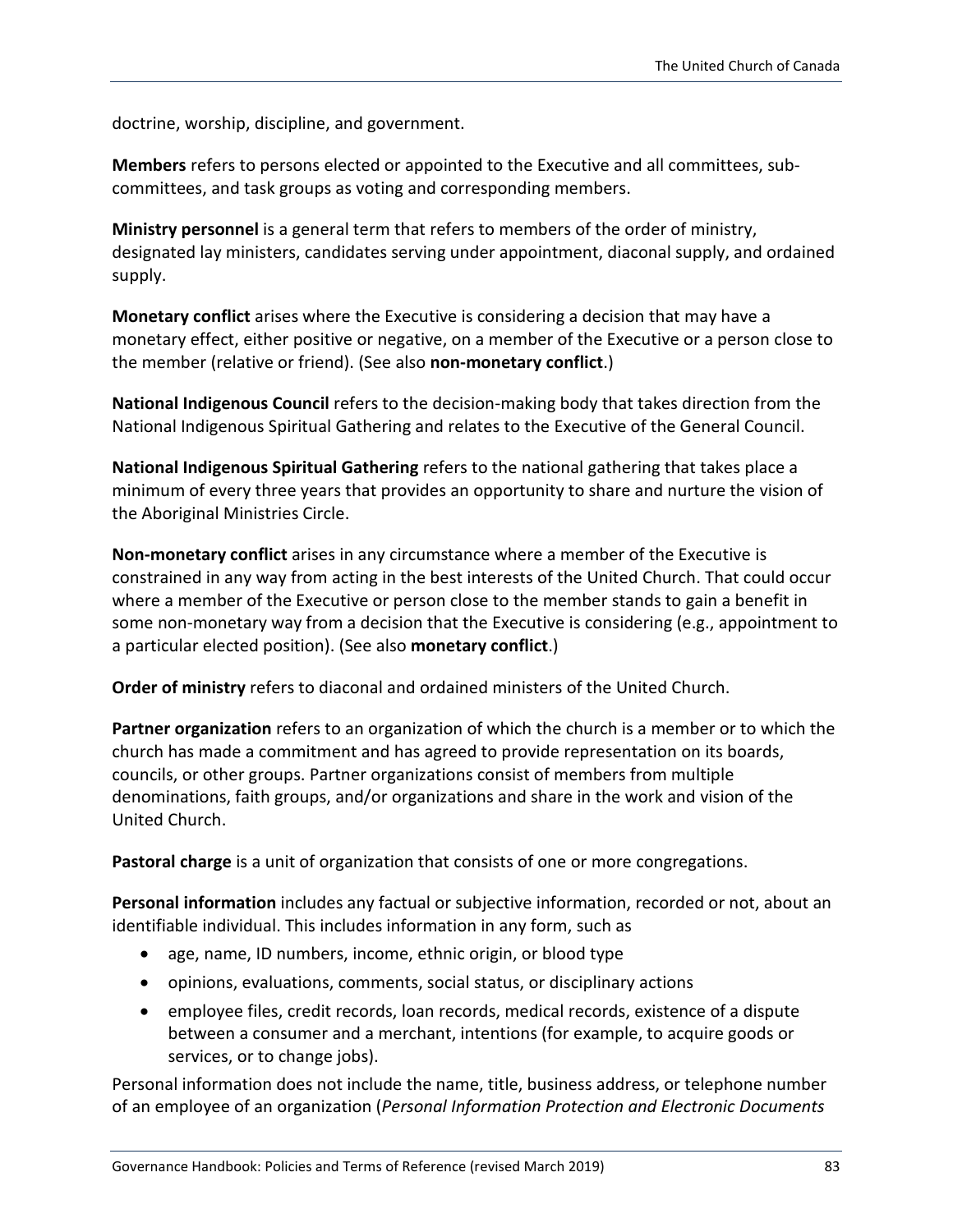*Act* [PIPEDA] Canada 2000, c.5. The above definition from the Office of the Privacy Commissioner, Government of Canada website; last updated November 2006).

**Polity** means the form of organization and government of the United Church as it is set out in *The Manual, 2019*.

**Procedure** means a method by which a policy can be accomplished and provides the instructions necessary to carry out a policy statement.

**Proposal** is a formal request for a council to take action.

"**Remit** is a vote by regional councils or by regional councils and communities of faith that are pastoral charges to change the Basis of Union.

**Representative** refers to a person appointed by the General Council or its Executive to be present or to serve on behalf of the church with a designated partner organization.

**Resource staff** refers to a staff member assigned by the General Secretary to work in partnership with the chair of a committee, sub-committee, or task group to facilitate the life of the group and to assist it to achieve its mandate. Resource staff are responsible for organizing meetings, developing agendas, preparing minutes, and ensuring appropriate resources and administrative staff are available. Staff do not have voting status on committees.

**Terms of reference** refers to the documented duties and responsibilities, mandate, membership, and meetings of a group.

**Voting members** means the members of the General Council and the elected and appointed members of its Executive or of a committee or task group of the Executive with voting privileges (not including corresponding members).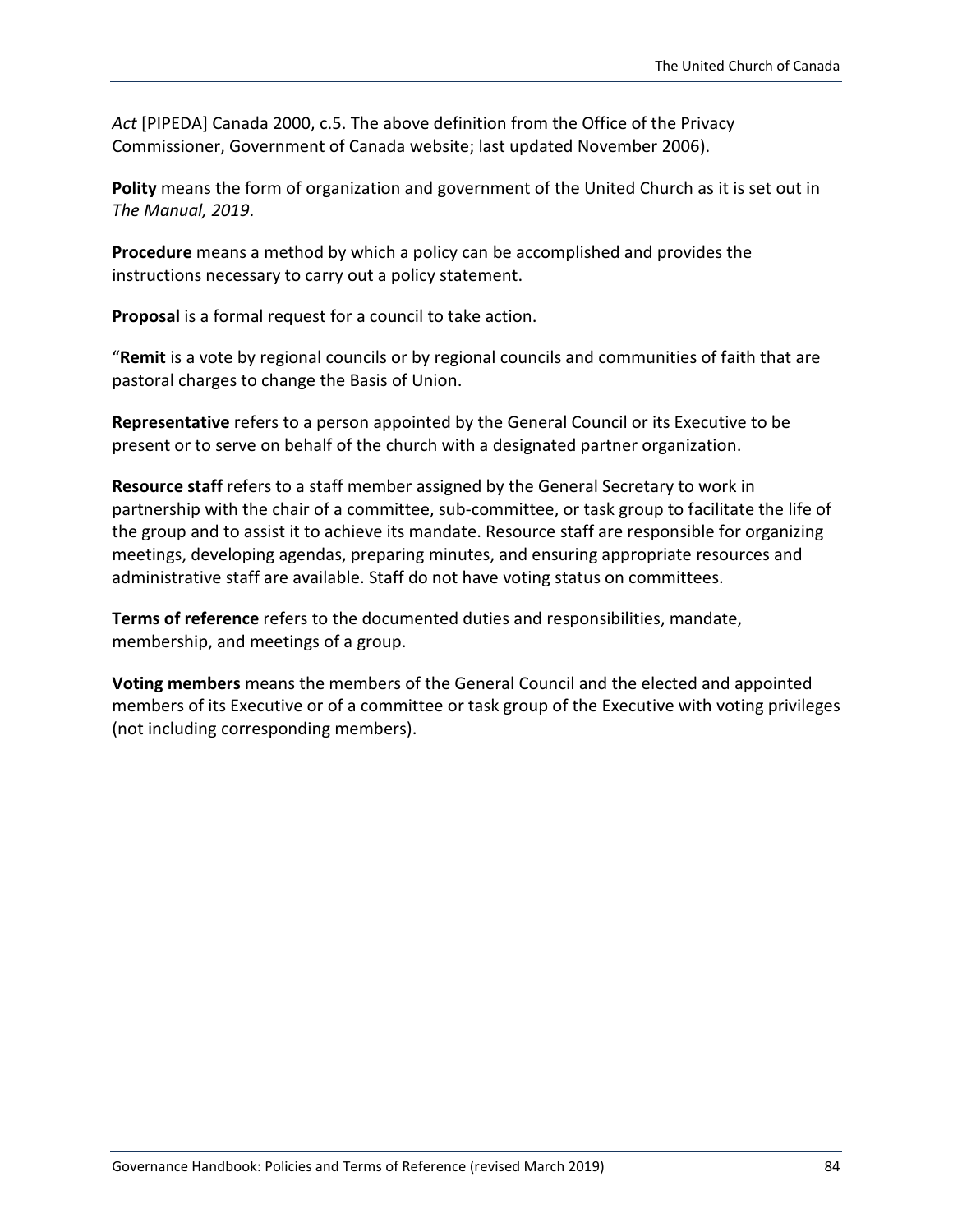# **Appendix**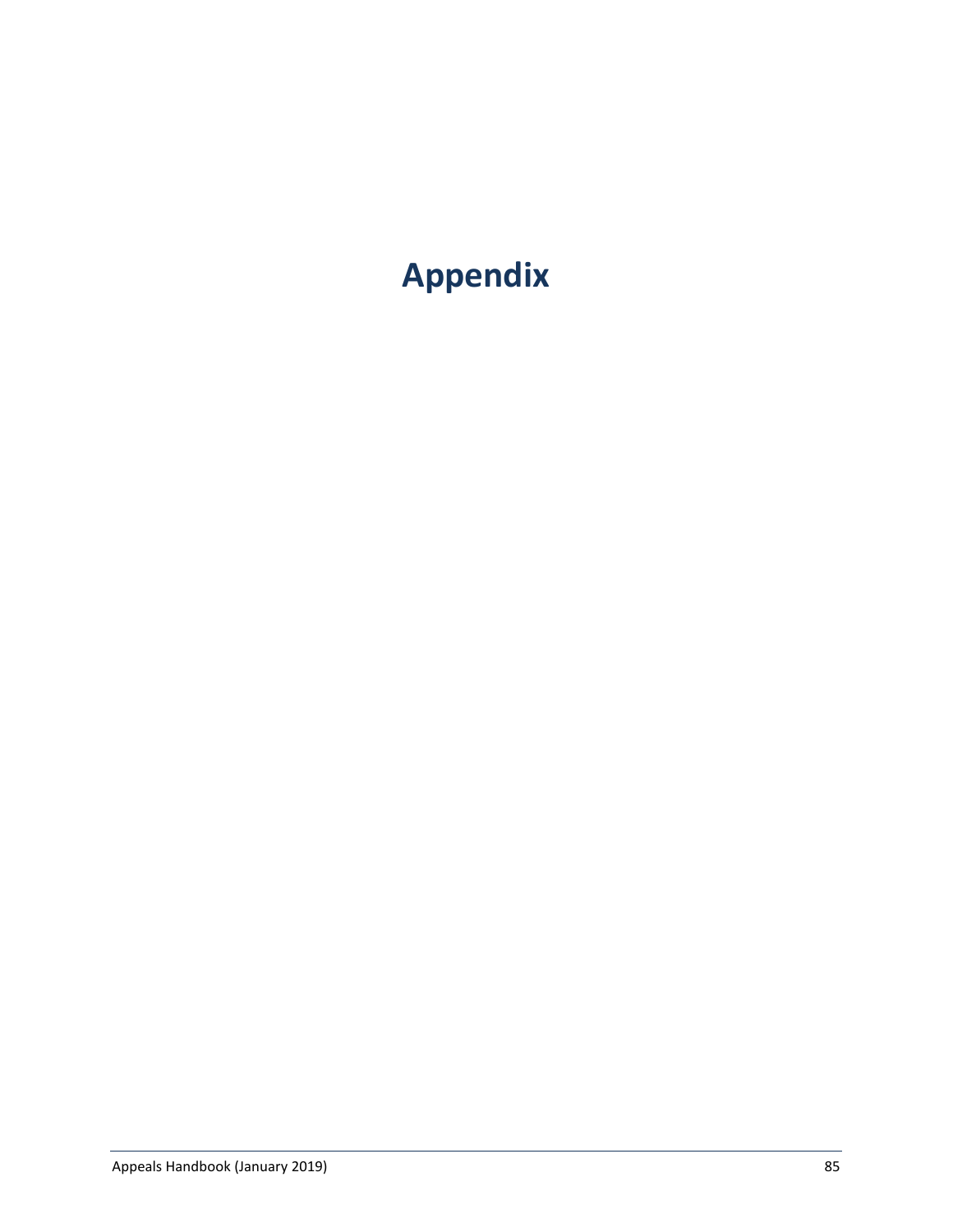## **Appendix A: Retired Policies**

| <b>Policy</b><br><b>Number</b> | <b>Name of Policy</b>                                                            | Date of<br><b>Establishment</b> | Date of<br><b>Retirement</b> | <b>Authorizing</b><br><b>Body of</b><br><b>Retirement</b> |
|--------------------------------|----------------------------------------------------------------------------------|---------------------------------|------------------------------|-----------------------------------------------------------|
| 3.04                           | Permanent Committee on<br>Governance, Planning and<br><b>Budgeting Processes</b> | 2003-04-25-586                  | 2008-11-26-<br>367           | Sub-Executive of<br>the General<br>Council                |
| 3.08                           | Policy number unused                                                             |                                 |                              |                                                           |
| 3.09                           | Policy number unused                                                             |                                 |                              |                                                           |
| 3.11                           | <b>Gender Justice Advisory</b><br>Committee                                      | 2007-05-04-122                  | 2010-05-17-<br>058           | Sub-Executive of<br>the General<br>Council                |
| 3.12                           | Racial Justice Advisory<br>Committee                                             | 2007-05-04-122                  | 2010-05-17-<br>058           | Sub-Executive of<br>the General<br>Council                |
| 3.13                           | Agenda, Planning and<br><b>Business Committee</b>                                | 2004-04-23-116                  | 2008-11-26-<br>367           | Sub-Executive of<br>the General<br>Council                |
| 4.01                           | <b>Redesign Evaluation Task</b><br>Group                                         | 2005-09-01-270                  | 2008-12                      | Executive of the<br><b>General Council</b>                |
| 4.02                           | <b>Aboriginal Ministries Task</b><br>Group                                       | 2006-04-28-385                  | 2008-11                      | Executive of the<br><b>General Council</b>                |
| 4.03                           | <b>Number of Commissioners</b><br><b>Review Task Group</b>                       | 2006-11-16-038                  | 2009-02                      | Executive of the<br><b>General Council</b>                |
| 4.05                           | Review of Duties and<br>Powers of the Executive<br><b>Task Group</b>             | 2006-11-16-036                  | 2009-02                      | Executive of the<br><b>General Council</b>                |
| 4.06                           | <b>General Council</b><br><b>Committees Mandate</b><br><b>Review Task Group</b>  | 2006-11-16-037                  | 2009-02                      | Executive of the<br><b>General Council</b>                |
| 4.07                           | <b>Meaning of Ministry Task</b><br>Group                                         | 2007-11-16-244                  | 2009-02                      | Executive of the<br><b>General Council</b>                |
| 2.01                           | <b>Executive of the General</b><br>Council                                       | 2018-11-17-233                  | 2018-11-17                   | Executive of the<br><b>General Council</b>                |
| 2.02                           | <b>Archives and History</b>                                                      | 2018-11-17-233                  | 2018-11-17                   | Executive of the                                          |